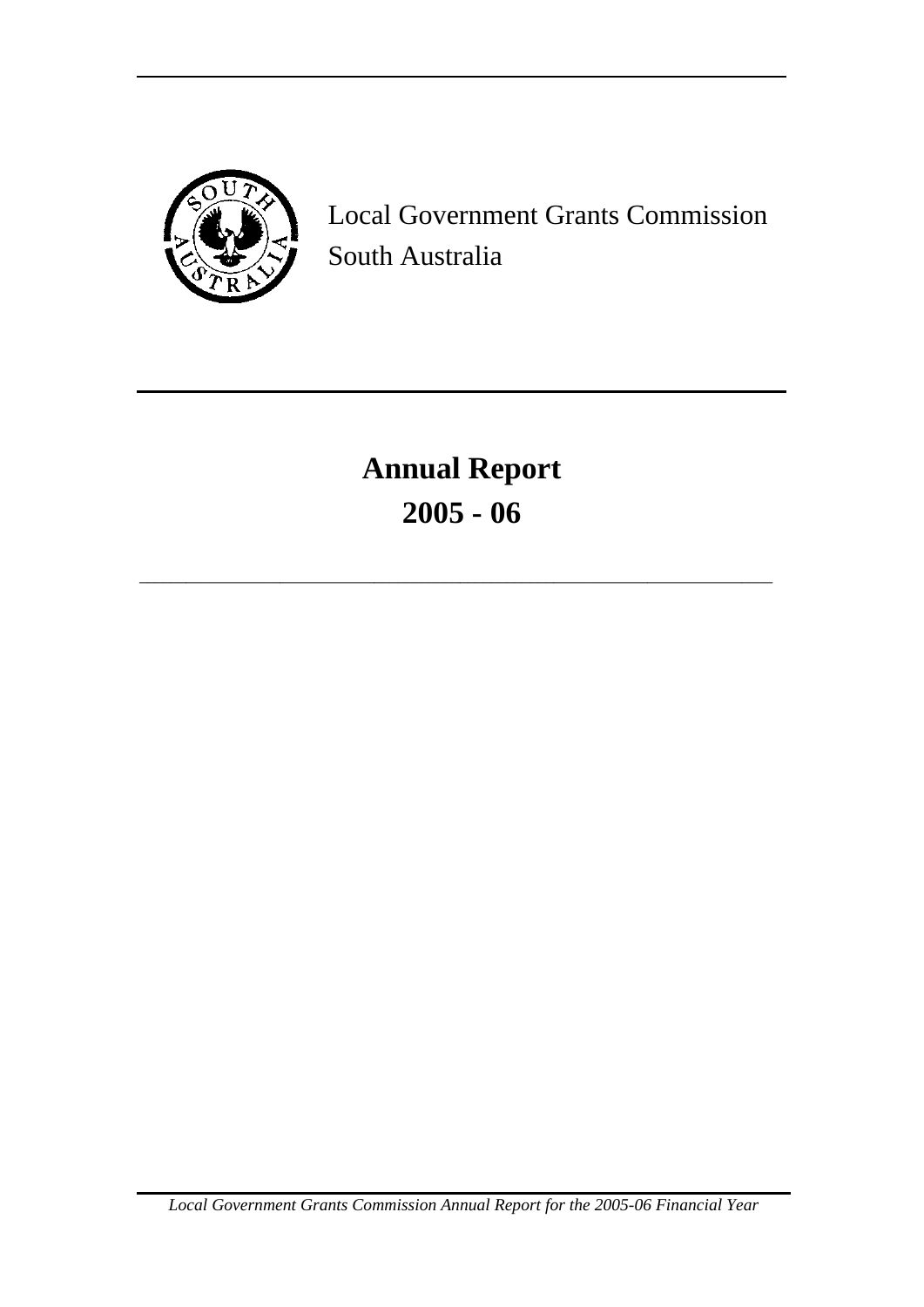The Honourable Jennifer Rankine, MP Minister for State/Local Government Relations Parliament House ADELAIDE SA 5000

Dear Minister

As Chairman of the South Australian Local Government Grants Commission appointed under the *South Australian Local Government Grants Commission Act 1992*, I have pleasure in presenting you with the Commission's Annual Report for 2005-06.

Yours sincerely

Malcolm Germein AM **CHAIRPERSON**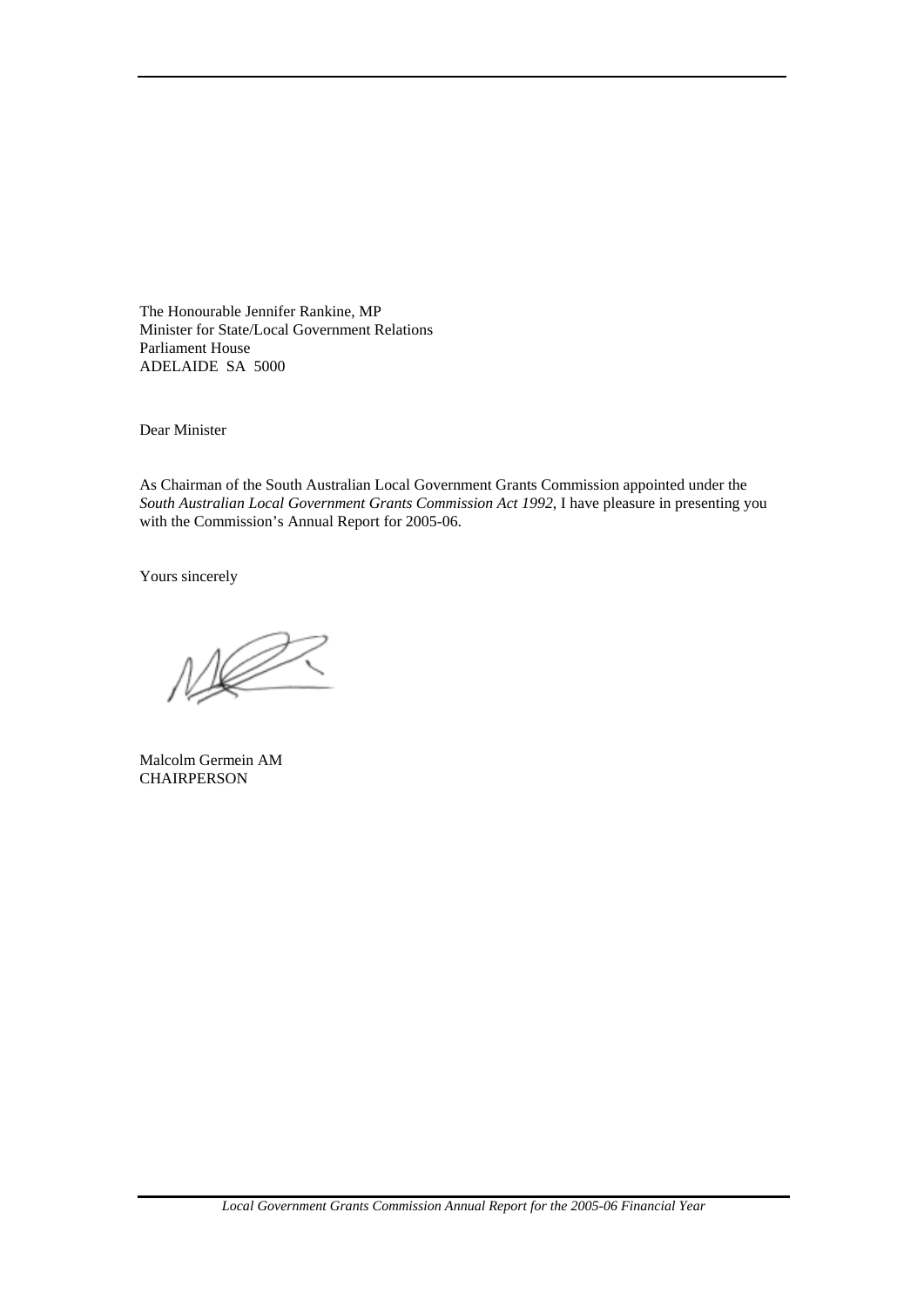## **TABLE OF CONTENTS**

| (i)                                                                                           |  |
|-----------------------------------------------------------------------------------------------|--|
| (ii)                                                                                          |  |
| (iii)                                                                                         |  |
| (iv)                                                                                          |  |
| (v)                                                                                           |  |
| (vi)                                                                                          |  |
|                                                                                               |  |
|                                                                                               |  |
|                                                                                               |  |
|                                                                                               |  |
|                                                                                               |  |
|                                                                                               |  |
|                                                                                               |  |
| <b>CHAPTER 6 - LOCAL GOVERNMENT FINANCIAL ASSISTANCE GRANT</b>                                |  |
|                                                                                               |  |
|                                                                                               |  |
|                                                                                               |  |
|                                                                                               |  |
|                                                                                               |  |
| APPENDIX IV - Road lengths by council by surface type at 30 June 2005 (includes laneways)  23 |  |
|                                                                                               |  |
|                                                                                               |  |
|                                                                                               |  |
|                                                                                               |  |
|                                                                                               |  |
|                                                                                               |  |
| APPENDIX X - 2005 General Information, Supplementary Return and Financial Statements 34       |  |
|                                                                                               |  |
|                                                                                               |  |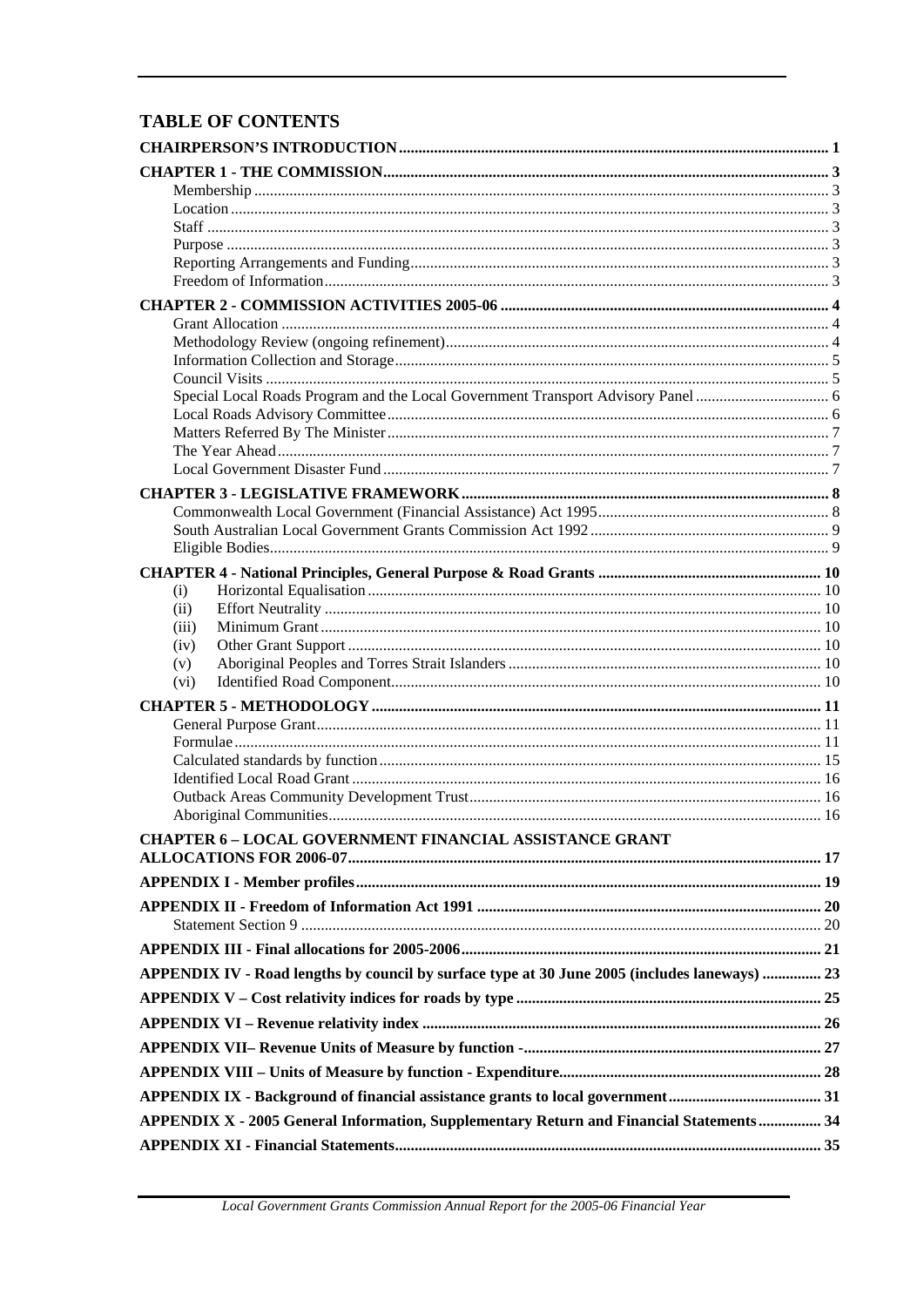## <span id="page-3-0"></span>**CHAIRPERSON'S INTRODUCTION**

The main function of the South Australian Local Grants Commission is to make recommendations to the Minister for State/Local Government Relations on the distribution of untied Commonwealth Financial Assistance Grants to local governing authorities in South Australia in accordance with the Local Government (Financial Assistance) Act 1995.

2005-06 saw the Commission make recommendations on the distribution of Financial Assistance Grants for 2006-07 totalling \$116.7 million. Of this amount, \$88.2 million was for general-purpose financial assistance and \$28.5 million for identified local road funding, representing an increase in general financial assistance from the previous year's grants of 3.49 per cent and an increase in identified local road funding of 4.06 per cent. General-purpose grants are distributed between the states on an equal per capita basis.

The Commission endeavours to continually improve its methodology in allocating funds to local governing authorities. 2005-06 was no exception in this ongoing process. This year saw the Commission embark on a project to review the expenditure assessment used in the current methodology. Tony Ward of Milbur Consulting Pty Ltd is working with the Commission to review two related aspects of the expenditure assessment.

Part one of the project involves the examination and documentation of the method of depreciation used by local government in South Australia and the benefit or otherwise of its inclusion into the Commission's calculations.

Part two of the project involves an examination of the range of expenditure functions currently included in the Commission's assessments and the potential to either include additional expenditure functions or expand the existing functions to include an additional range of expenditure data.

A Reference Group comprising representatives from rural and metropolitan councils, the Local Government Association (LGA) and Department of Treasury and Finance was formed to assist with the process. Two workshops are planned for council consultation and participation in the process.

We hope that the outcome of the expenditure assessment review will assist the Commission more accurately account for service provision costs associated with local governments, and look forward to working with Tony Ward and members of the Reference Group in 2006-07 to complete the review.

The Commission continues to believe traffic volume has a significant impact on the deterioration of the local road network. Work continued in 2005-06 to develop an indicator for traffic volume, which will more accurately reflect the difference between Councils in the cost of reconstructing and maintaining roads that have deteriorated due to increased traffic volume. However, a lack of available consistent data from Councils has prevented progress in this area.

Collection of South Australia's Local Government Finance Statistics is another significant activity of the Commission, since taking control of this function from the Australian Bureau of Statistics (ABS) in July 2003. Special thanks to Max King and Lisa Moutzouris from the ABS Regional Statistics Unit, who have assisted the Commission in developing and refining data collection tools and processes.

Accurate road length data is an essential element in the grant calculations. The Commission's geographical information system (GIS) road length database was further refined and updated during the year with the assistance of the Commission's contract engineers and a GIS expert from Tonkin Consulting. The Commission provides hardcopy maps and the electronic data to Councils at no cost. Council feedback indicates that the maps and data are of great assistance to Councils in local and regional road planning, and many Councils are using this as the foundation for the development of their infrastructure and asset management plans.

The Commission continues to work closely with other organisations including the LGA, the Office of the Valuer General, other State Government departments and Councils in developing suitable data formats, co-ordinating the collection of information from councils and better understanding of Local Government issues.

2005-06 has seen the departure of longstanding Commissioner Keith Adams and the arrival of Commissioner John Ross. I would like to thank Keith for his outstanding contribution to the Grants Commission over the past ten years and wish him well in his future endeavours. I also welcome John Ross, whose wealth of local government knowledge and experience will be a valuable addition to the Commission.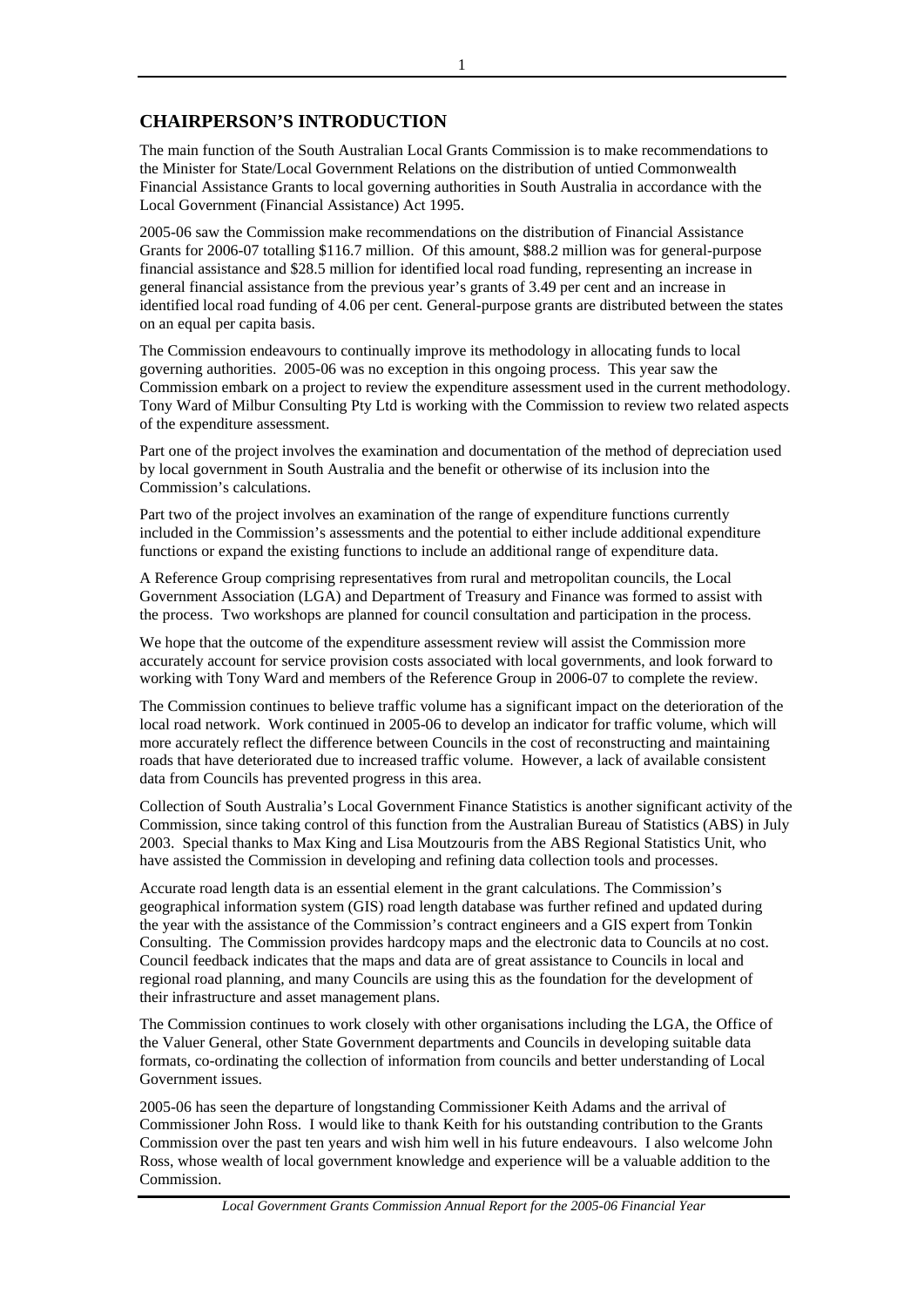In closing, I would like to acknowledge the efforts of ongoing Commissioner Mary Patetsos and Commission staff members, Executive Officer Jane Gascoigne and Project Officers Peter Ilee, Alex Sgro, Paul Nikou and Lyn Skouborg for their contribution during the year.

MALCOLM GERMEIN **CHAIRPERSON**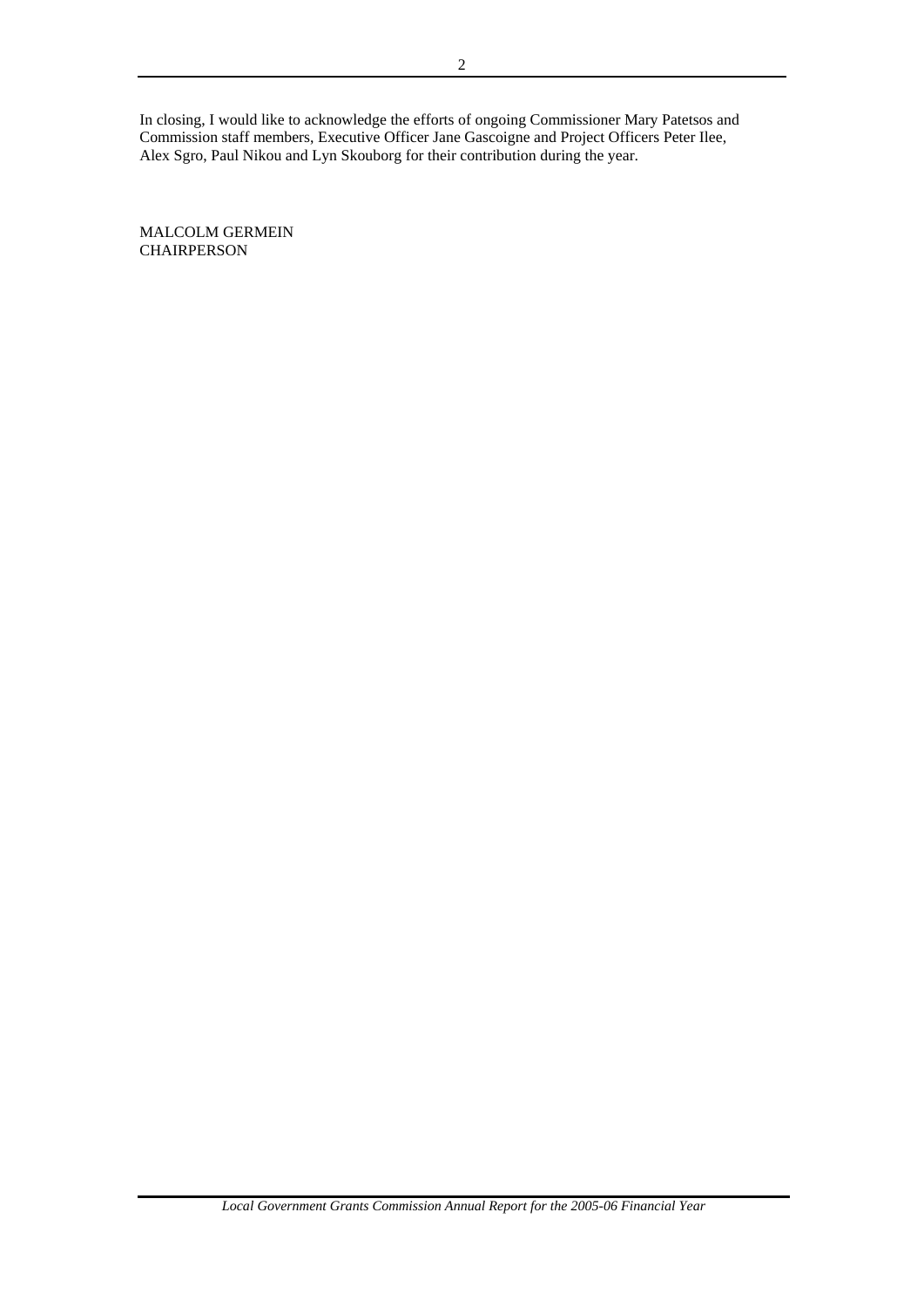## <span id="page-5-0"></span>**CHAPTER 1 - THE COMMISSION**

## **Membership**

The South Australian Local Government Grants Commission is an independent statutory authority established under the South Australian Local Government Grants Commission Act 1992, which provides for three members who are appointed in a part-time capacity by the Governor. Members are appointed for a five-year term. At the conclusion of this time members are eligible for renomination. Members during 2005-2006 were:

- Malcolm Germein, Chairperson from 1 August 1995 until 31 July 2010, joint nominee of the Local Government Association and Minister for State/Local Government Relations. (Commissioner since 1992)
- Keith Adams, Commissioner from 1 August 1995 until 31 July 2005, nominee of the Local Government Association.
- Mary Patetsos, Commissioner from 8 August 2002 until 7 August 2007, nominee of the Minister for Local Government.
- John Ross, Commissioner from 11 August 2005 until 31 July 2010, nominee of the Local Government Association

For member profiles see *Appendix 1.*

## **Location**

The Commission offices are located on Level 7 Roma Mitchell House, North Terrace, Adelaide. Telephone (08) 8204 8719, Fax (08) 8204 8735.

## **Staff**

The Commission has four full time staff members employed under the Public Sector Management Act. As at 30 June 2006 the Commission staff was: Jane Gascoigne (Executive Officer), Alex Sgro (Project Officer), Paul Nikou (Project Officer) who joined the staff in April 2006 and Lyn Skouborg (Project Officer).

## **Purpose**

The Commission is responsible for making recommendations to the Minister for State/Local Government Relations on the distribution of untied Commonwealth financial assistance grants to local governing authorities in South Australia in accordance with State and Federal legislative requirements, which are set out in *Chapter 3*.

## **Reporting Arrangements and Funding**

Administratively, staff of the Commission report to the Executive Director, Office for State/Local Government Relations.

The Commission's operations are funded by the State Government from annual budget appropriations. A copy of the Commission's Financial Statements is included in *Appendix XI* of this report.

## **Freedom of Information**

The Commission's Executive Officer is the Principal Officer as defined in the Freedom of Information Act 1991. An appointment can be made by phoning (08) 8204 8719 during office hours.

No requests under the Freedom of Information Act 1991 were received in 2005-06. In accordance with Section 9 of the Act an information statement is provided at *Appendix II.*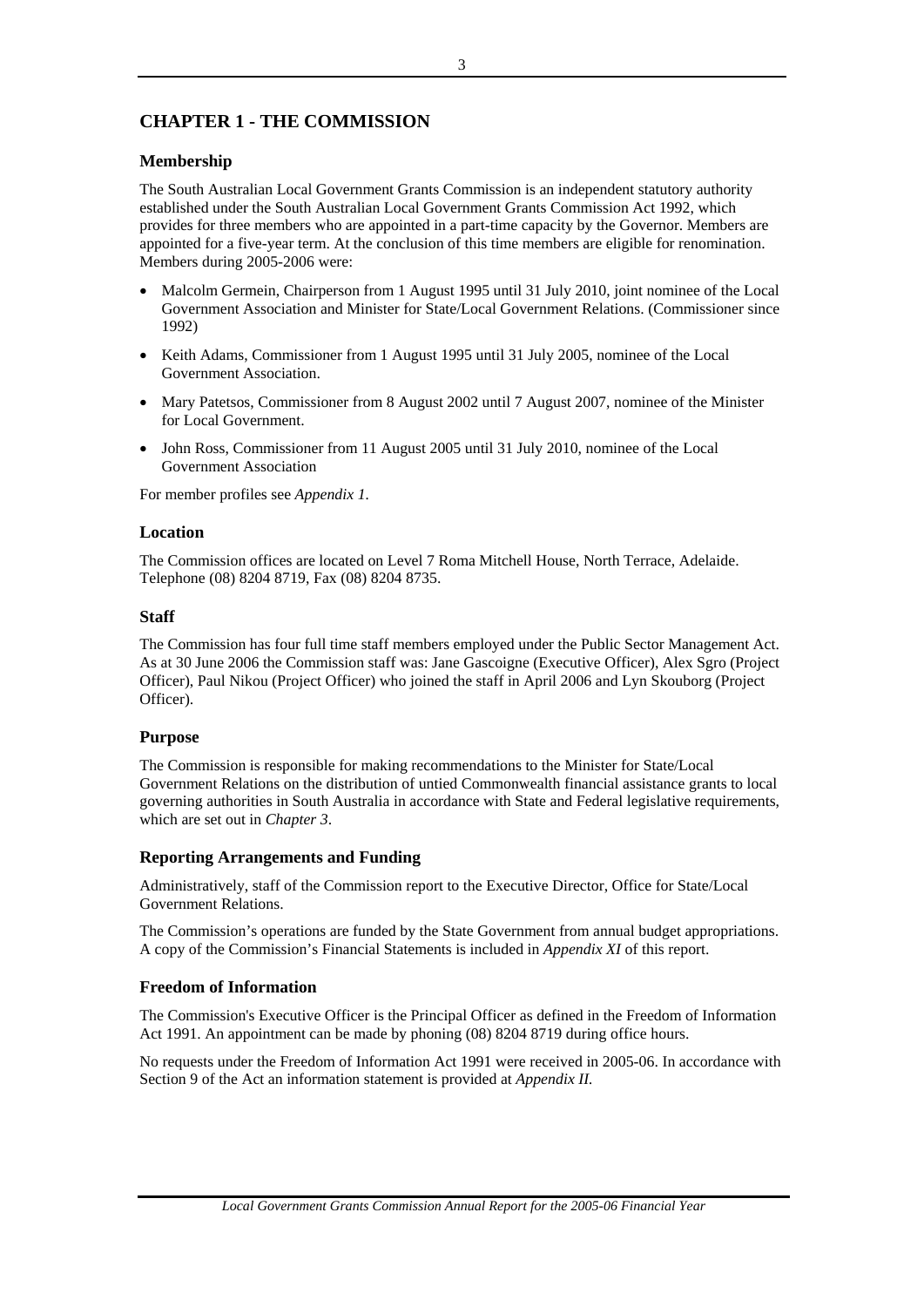## <span id="page-6-0"></span>**CHAPTER 2 - COMMISSION ACTIVITIES 2005-06**

## **Grant Allocation**

The total 2005-06 allocation of \$112,458,665 was increased following the end of the financial year by \$113,989 after adjustment for CPI. This increase will be passed on to councils in the four quarterly instalments during 2006-07. The actual allocation figure, which includes the adjusted 2005-06 allocations, is shown in *Appendix III.*

For 2006-07 the Commission made recommendations on the distribution of \$116,659,151 that included both the general financial assistance and identified local road grants. A full list of allocations is contained in *Chapter 6*.

The general financial assistance component was \$88,210,621 an increase of 3.5 per cent on 2005-06. The identified local road component was \$28,448,530 an increase of 4.1 per cent.

Allocations were prepared in accordance with national distribution principles, under the Commonwealth Local Government (Financial Assistance) Act 1995. The principles are detailed in *Chapter 4.*

## **Methodology Review (ongoing refinement)**

During 1997-98 the Grants Commission completed the first stage of a major review of its generalpurpose grant methodology. The new methodology was introduced in line with the grant allocations for 1998-99. Changes were phased in over a seven year period, concluding in 2004-05. This comprehensive review of the general purpose grant methodology highlighted the need to focus further work on a range of factors associated with roads, in particular the differences between councils in the cost of reconstruction and maintenance of roads and accurately reflecting councils road lengths.

During 1999-00, the Commission sought the assistance of consultants in undertaking an audit of Councils road length data. This enabled the Commission to map all council's hard copy road network data into a Geographical Information System (GIS) format. This consistently mapped framework provided a firm foundation for future work.

The consultants worked closely with the data councils supplied to the Commission as part of their General Information Return i.e. road maps and summary data on road lengths by type. The consultants then liaised with councils over the data, to ensure that the information the consultants were mapping was accurate.

While the Commission used the outcome of the road length audit in the allocation of the 2000-01 general purpose grants, the Commission believed that the data would need further refinements and an ongoing commitment to its maintenance.

Early in 2001, the Commission engaged the services of an Engineer on a part time basis to refine the road length data (following updates supplied to the Commission by Councils) and address other ongoing Engineering related concerns and to authenticate the data used in the calculation process.

The revisions to the road length data (as at 30 June 2005) were used in the calculation of the 2006-07 general-purpose grants. An updated list of road lengths can be found in *Appendix VIII - Units of Measure - Expenditure.* 

A by-product of the road length audit process has been the production of detailed maps by council, prepared in a GIS format, consistently mapped across the State. The Commission was again able to give councils a copy of their map for their own use, either in hard copy of GIS format.

A listing of road lengths by council by surface type can be found at *Appendix IV.*

Earlier work commenced in 1999 into the factors influencing Council's Road reconstruction and maintenance costs was continued in 2003-04. The Cost Relativity Indices (CRI's) established in 1999, took into account four of the five factors the Commission believed were influencing Councils road reconstruction and maintenance costs. These five factors were soil, rainfall, drainage, materials haulage and traffic volume. As a result of the 1999 review, the methodology used for calculating Council's CRI's was refined however there has been insufficient data to reliably incorporate the influence of traffic volumes in the CRI's.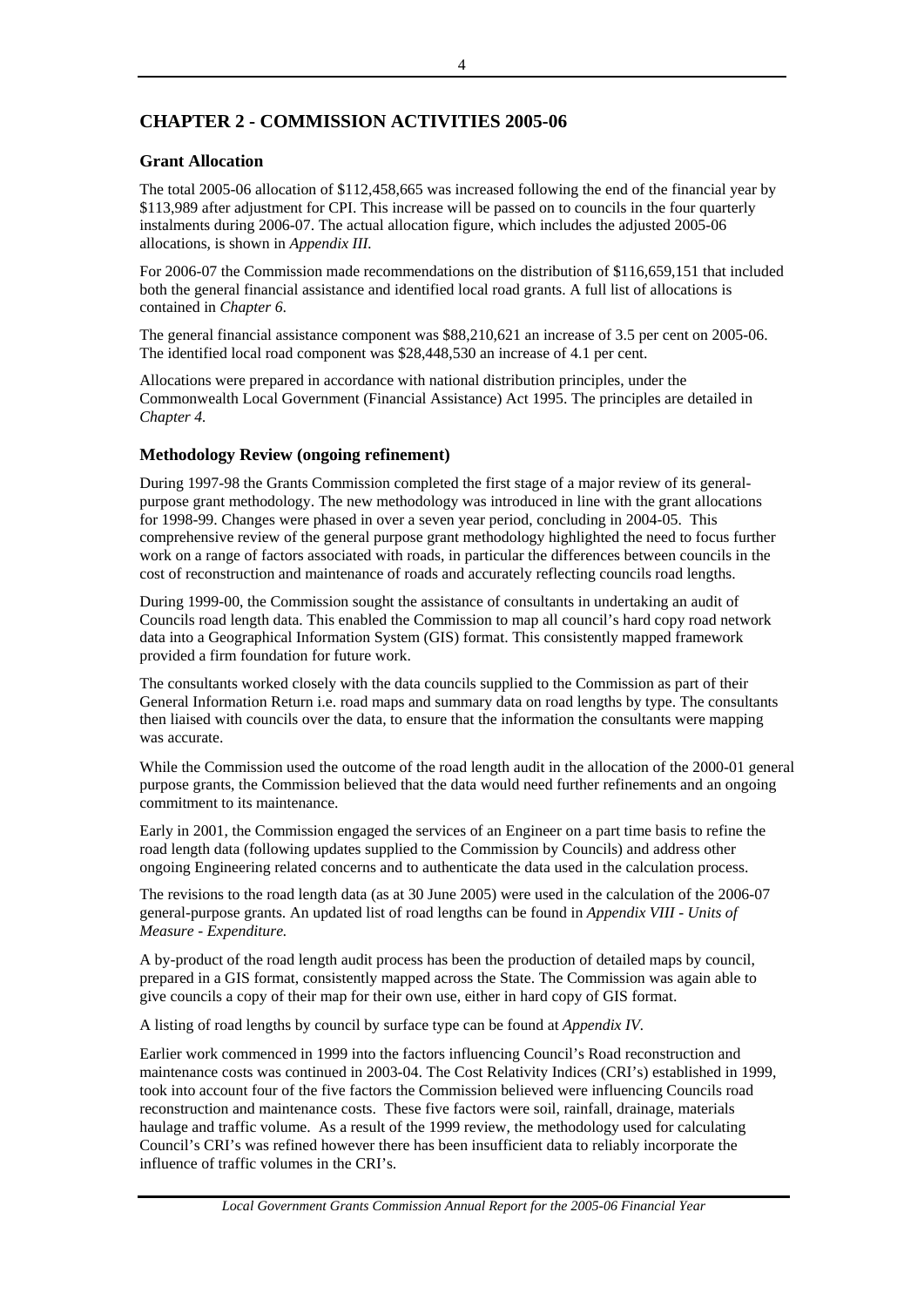<span id="page-7-0"></span>Following further research, circulation of a summary of findings paper and consultation workshop, the review concluded in early 2004, with the outcomes used in the calculations for the 2004-05 and 2005- 06 grant recommendations.

2005-06 saw the Commission embark on a project to review the expenditure assessments used in the current methodology. Tony Ward of Milbur Consulting Pty Ltd will work with the Commission to review two related aspects of the expenditure assessment.

Part one of the project involves the examination and documentation of the method of depreciation used by local government in South Australia and the benefit or otherwise of its inclusion into the Commission's calculations.

Part two of the project requires an examination of the range of expenditure functions currently included in the Commission's assessments and the potential to either include additional expenditure functions or expand the existing functions to include an additional range of expenditure data.

A Reference Group comprising representatives from rural and metropolitan councils, the Local Government Association and Department of Treasury and Finance was formed to assist with the process. Two workshops are planned for council consultation and participation.

## **Information Collection and Storage**

The Commission maintains an electronic database for calculating grants and for information distribution to councils and other users. The current database contains ten years information including data from annual financial statements and supplements to those statements. Data prior to 1997-98 is at pre-amalgamated council level where appropriate.

Other data includes rates information, valuations and data contained in the General Information Return (employees, road lengths, health inspections, development applications etc.). The Commission received 217 requests for information for the financial year ended 30 June 2006.

Continued refinement of the database occurred during the year to enhance the efficiency of the Commissions operations.

In addition, the Commission maintains a Geographical Information System, road centreline database off site at Tonkin Consulting (see Methodology Review ongoing refinement above).

A by-product of the road length audit process was the development of this Geographical Information System (GIS) in ArcInfo. Each year the Commission produces detailed hard copy maps by council, prepared in a GIS format, consistently mapped across the State. Should councils prefer, the maps can be downloaded into a range of difference formats eg MapInfo.

## **Council Visits**

The Commission undertakes regular visits to Councils to provide information and the opportunity for discussion about the grant allocation process. The Commission greatly values these occasions because of the contribution they make to improve the relevance of the granting process.

During 2005-06 Commission members and staff attended 30 meetings at the councils listed on the following page.

In addition to these meetings the Grants Commission Executive Officer met with many Chief Executive Officers and Finance Managers to discuss methodological issues.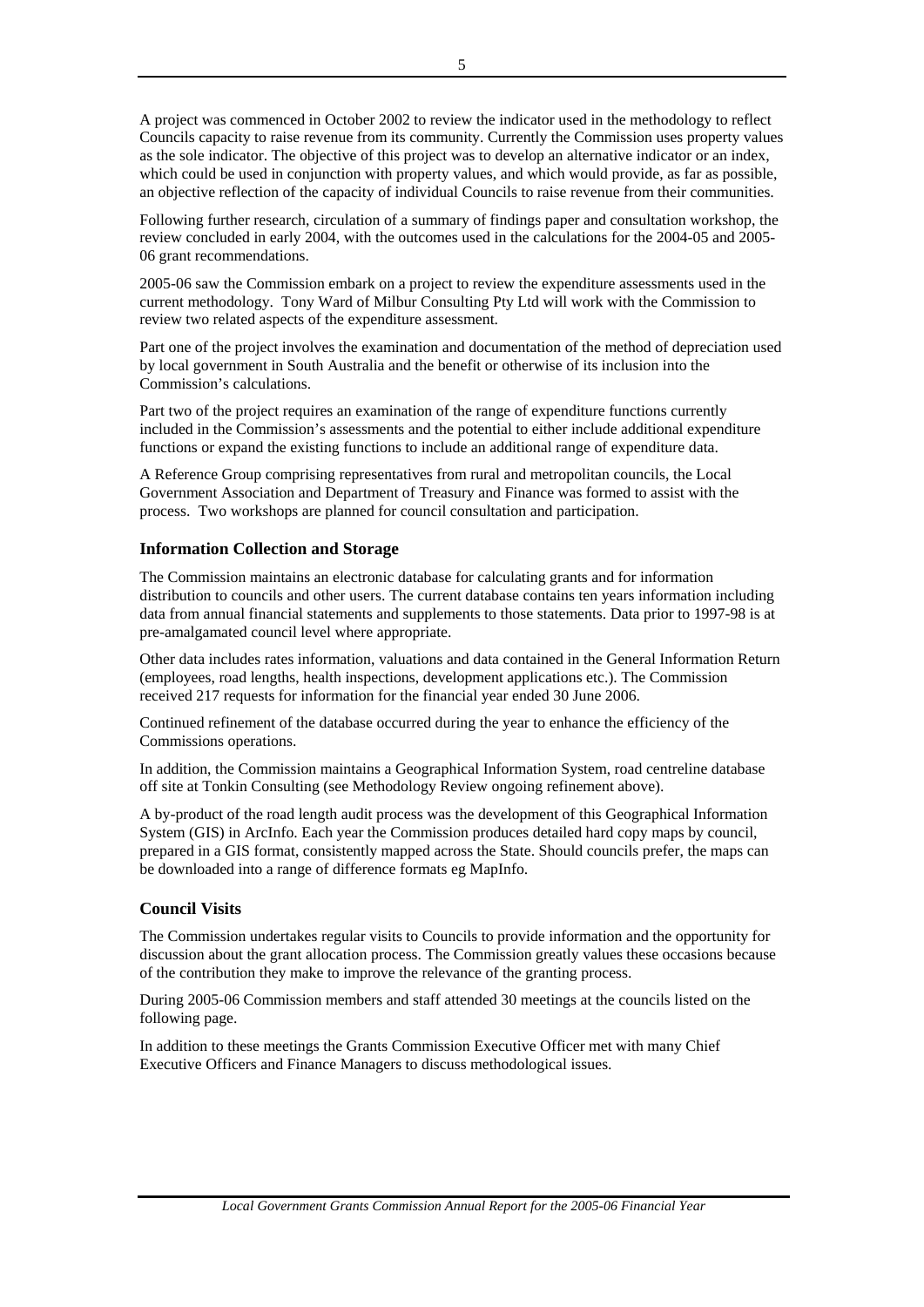| $\alpha$ ishiya ili dul $\alpha$ 2000 |
|---------------------------------------|
| Campbelltown City                     |
| Vicited in Awayst 2005                |

Coober Pedy Whyalla City Yorke Peninsula District Nepabunna City Council

## **Visited in September 2005** Maralinga Tjarutja Elliston District

Anangu Pitjanjatjara Cleve District

<span id="page-8-0"></span>**Visited in July 2005 Visited in November 2005 Visited in March 2006** Franklin Harbour District Barunga West District Kimba District Copper Coast District

Roxby Downs **Visited in December 2005 Visited in April 2006** Ceduna District Port Lincoln City Alexandrina Council Streaky Bay District Lower Eyre Pen Dc

Kangaroo Island Council **Visited in February 2006** Tumby Bay District Victor Harbour District Karoonda East Murray District Yalata City Council Mid Murray Council **Visited in May 2006** Southern Mallee District Tatiara District

**Visited in August 2005** Lehunte District Wakefield Regional Council

Norwood, Payneham And St. Peters

## **Special Local Roads Program and the Local Government Transport Advisory Panel**

The Special Local Roads Program was established under the joint approvals of the South Australian Government, Commonwealth Government and Local Government. The program commenced in 1985- 86 and facilitates funding of significant works throughout the State.

Responsibility for preparation and monitoring of a continuing program of projects has rested with the Local Roads Advisory Committee until December 2004, when at the request of the Local Government Association responsibility moved to the Local Government Transport Advisory Panel.

The Local Government Transport Advisory Panel is a Committee of the Local Government Association (LGA), and executive support is provided to the Committee by the LGA. The Committee's main role is to make recommendations to the South Australian Local Government Grants Commission on the allocation of the Special Local Road component of the financial assistance grants. Formal reporting of funding allocations is contained within *Chapter 6* of this report.

The Committee comprises Cr Jeff Burgess (Chairperson, Northern Areas Council) as Chairperson, Mayor Brian Hurn, (Mayor, Barossa Council), Mr Mark Elford (Director, Road Transport Planning, Department of Transport Energy and Infrastructure), Wally Iasiello (Director, Technical Services, Port Adelaide Enfield Council), Ms Jane Gascoigne (Executive Officer, Local Government Grants Commission) and Ms Wendy Campana (Executive Director, Local Government Association). The Committee's Executive Officer is Mr David Hitchcock, an officer of the Local Government Association.

Each year the Committee calls for submissions from Local Government Regional Organisations, which are asked to determine regional priorities within their areas.

For 2006-07 \$4.267 million was allocated to specific projects under the Financial Assistance Grants program, \$1.95 million under the Additional Local Road Funding Grant and \$3.75 million under the Special Projects component of the Roads to Recovery Grants. In total \$9.967 million was allocated for 2006-07.

An additional \$3.75 million was received during the year for the Supplementary Roads to Recovery program. This one off payment will be allocated under the same principles as existing Special Local Roads Programs following the announcement of AusLink Regional Roads program funding.

## **Local Roads Advisory Committee**

The Local Roads Advisory Committee is a committee of Transport SA. It no longer has a role to play in making recommendations to the Grants Commission on the prioritisation of roads for funding under the Special Local Roads Program.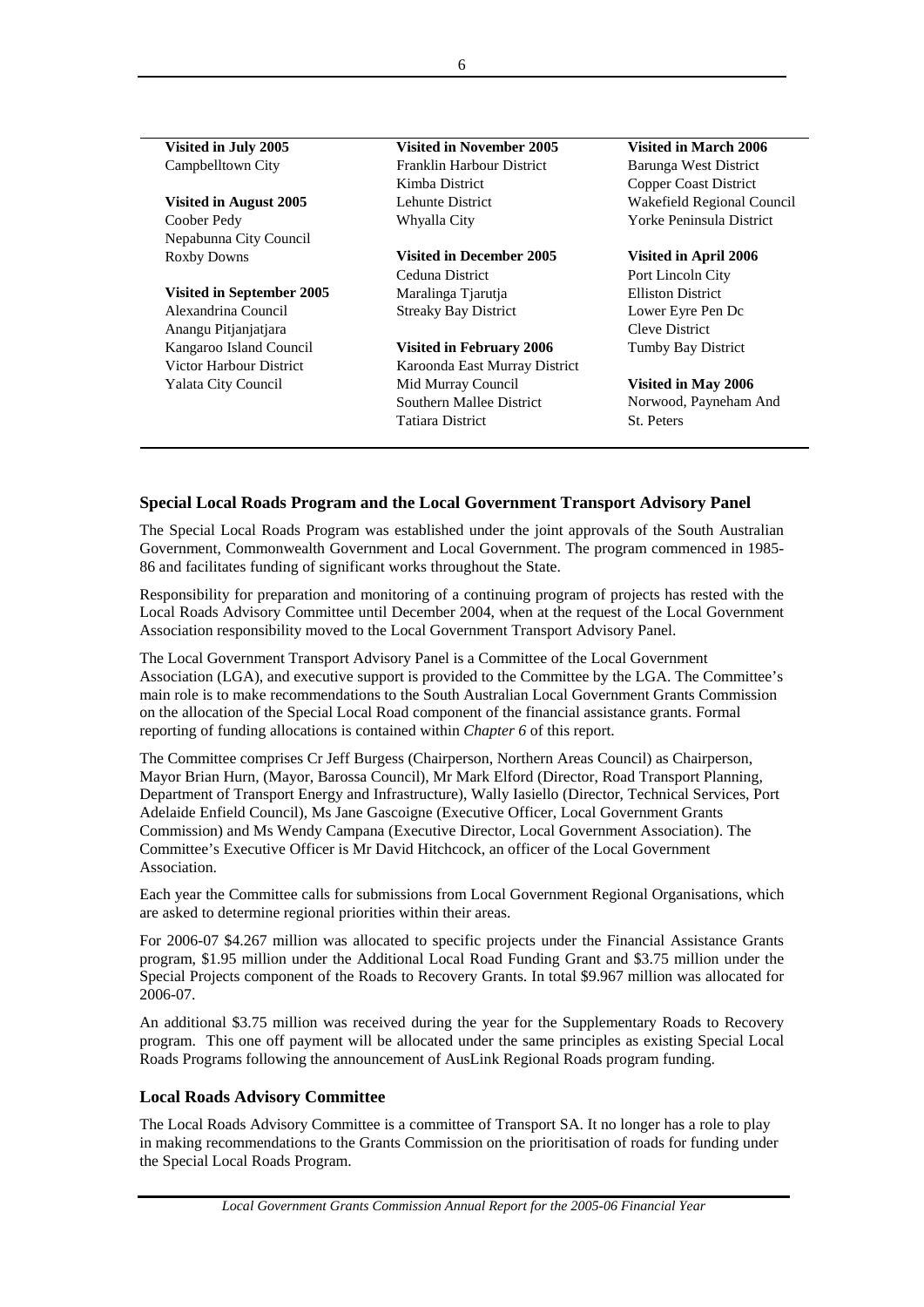<span id="page-9-0"></span>It does however; still have responsibility for advising the Minister for Transport, Energy and Infrastructure on the reclassification of roads. For example, where a Council wishes a road to be reclassified from local to arterial, this request would go to the Local Roads Advisory Committee.

The Committee comprises Mayor Brian Hurn, (Mayor of the Barossa Council) as Chairperson, Mr Mark Elford (Director, Road Transport Planning, Department of Transport, Energy and Infrastructure), and Ms Jane Gascoigne (Executive Officer, Local Government Grants Commission). The Committee's Executive Officer is Mr Silvio Visentin, an officer of the Department of Transport.

During 2005-06, the Committee continued work to enhance its methodology for reclassifying roads. The new guidelines were presented to the Minister for Transport, Energy and Infrastructure and the President of the Local Government Association. The Committee are awaiting feedback on its proposal.

## **Matters Referred By The Minister**

Under Section 20 of the State Act, the Minister for State/Local Government Relations may refer matters to the Commission for report. There were no references to the Commission under this section during 2005-06.

## **The Year Ahead**

The Commission endeavours to continually improve its methodology in allocating funds to local governing authorities. Work will continue in 2006-07 to review the expenditure assessment of the current methodology. Consultant Tony Ward of Milbur Consulting Pty Ltd will work with the Commission, its staff and a Reference Group of industry representatives to recommend;

- (a) whether the Commission should include depreciation expenditure in its assessment in place of capital expenditure, and;
- (b) whether the Commission should expand the range of expenditure functions currently included in its assessment.

Councils will be included in the review process through a series of workshops planned for 2006-07.

The expenditure assessment review is intended to help the Commission more accurately account for service provision costs associated with local governments. It is anticipated that any proposed changes to the methodology will be implemented prior to the recommendation of 2007-08 Financial Assistance Grants, and gradually phased-in to minimise the impact on council budgets.

Collection and dissemination of South Australia's Local Government Finance Statistics will again be a major role in 2006-07. The Commission is continuing to work with the Local Government Association, Office for State/Local Government Relations, Local Government Financial Management Group and the Australian Bureau of Statistics on standardising data collection forms and making the provision of information as easy as possible for councils.

Accurate road length data is an essential element in the grant calculations. Existing data stored on the Commission's offsite Geographical Information System (GIS) will continue to be refined in association with councils during the year.

Understanding the needs and funding requirements of Aboriginal Communities is an ongoing responsibility of the Commission. Work will continue in 2006-07 to research existing funding levels, purposes of the funding and associated accountability requirements.

The Commission will sustain its active council visiting program in 2006-07. These sessions provide a unique opportunity to discuss the grant allocation process. The Commission values the chance to educate councils on methodology details, and be educated on specific issues facing council.

## **Local Government Disaster Fund**

The Commission's staff provides administrative support to the Local Government Disaster Fund Management Committee on a fee for service basis. For the financial year ended 30 June 2006 the Management Committee made recommendations to the Treasurer for payments of \$2.67 million to councils primarily in respect of flood damage to roads. This was \$1.47 million in excess of the original \$1.2 million budget provision for the year. The Treasurer approved the additional funds to cater for significant flooding late in the year at Northern Areas and Orroroo-Carrieton Councils.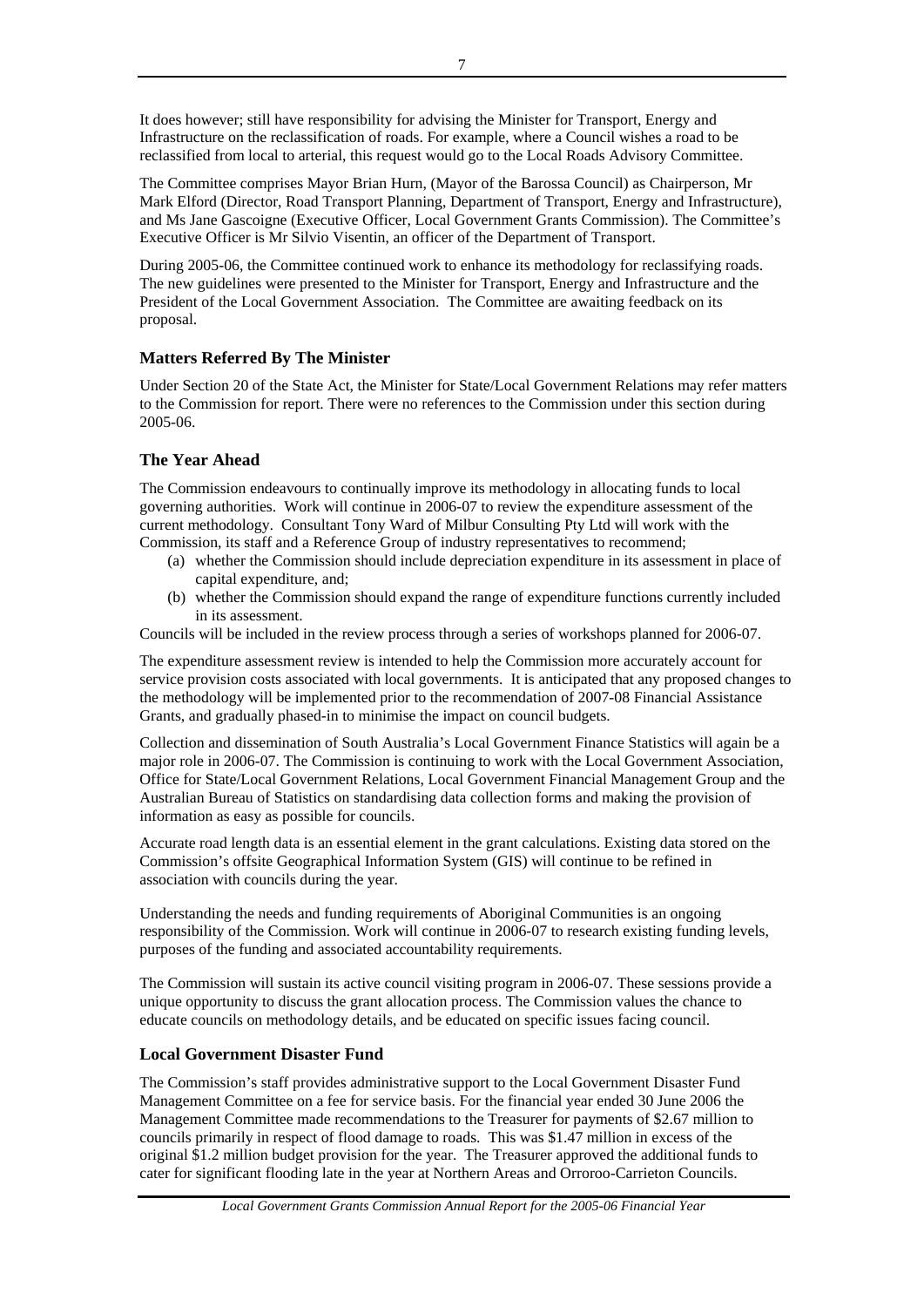## <span id="page-10-0"></span>**CHAPTER 3 - LEGISLATIVE FRAMEWORK**

## **Commonwealth Local Government (Financial Assistance) Act 1995**

The Commonwealth Local Government (Financial Assistance) Act 1995 came into effect on 1 July 1995.

The Act provides for:

- a per capita distribution (to the States) for the general financial assistance component;
- the continued separate identification of local road funding and maintenance of existing state shares for that funding;
- a national report on the operation of the Act, specifically the achievement of horizontal equalisation, the methods used by the Commissions, the performance of councils including their efficiency, and the provision of services to Aboriginal & Torres Strait Islander communities; and
- a set of national principles governing the distribution of grants between councils replacing the previous state by state principles. The principles, which provide for a distribution based on horizontal fiscal equalisation (subject to the minimum grant entitlement) are discussed in detail in *Chapter 4*.

The Commission allocated the grants for 2006-2007 in accordance with these principles.

Detailed information about financial assistance grants to local government since 1976 may be found in previous annual reports of the Commission, in special reports of the Commonwealth Grants Commission and in the report of the National Inquiry into Local Government Finance, 1985.

Distribution of the general financial assistance component to States is on a per capita basis. South Australia's share has been reducing as its population as a proportion of the Australian population declines, (see Table 1). State shares of identified local road funding are based on those existing prior to 1991-92, and South Australia receives less than a per capita share, see Table 2.

The total level of grants to Local Government in 2006-2007 has increased in line with estimated inflation and the underlying growth in Commonwealth General Purpose Payments to the States.

Entitlements for all States for 2005-2006 and for 2006-2007 are set out in Tables 1 and 2.

|                                     | 2005-06    |            | 2006-07    | % change   |          |
|-------------------------------------|------------|------------|------------|------------|----------|
| <b>State</b>                        | Proportion | Allocation | Proportion | Allocation | 05/06 to |
|                                     |            | (Actual)   |            | (Estimate) | 06/07.   |
|                                     | (%)        | (Smill)    | (%)        | (Smill)    | (%)      |
| New South Wales                     | 33.40      | 374.44     | 33.27      | 388.09     | 3.65     |
| Victoria                            | 24.71      | 276.99     | 24.71      | 288.22     | 4.06     |
| Queensland                          | 19.43      | 217.82     | 19.57      | 228.25     | 4.79     |
| Western Australia                   | 9.87       | 110.62     | 9.92       | 115.73     | 4.62     |
| South Australia                     | 7.60       | 85.23      | 7.56       | 88.21      | 3.49     |
| Tasmania                            | 2.39       | 26.84      | 2.38       | 27.79      | 3.54     |
| Northern Territory                  | 0.99       | 11.14      | 1.00       | 11.66      | 4.67     |
| <b>Australian Capital Territory</b> | 1.60       | 17.99      | 1.60       | 18.64      | 3.60     |
| <b>TOTAL</b>                        | 100.00     | 1.121.08   | 100.00     | 1,166.60   | 4.06     |

## **TABLE 1 - Commonwealth General Purpose Financial Assistance for Local Government, State and Territory Entitlements 2005-06 and 2006-07**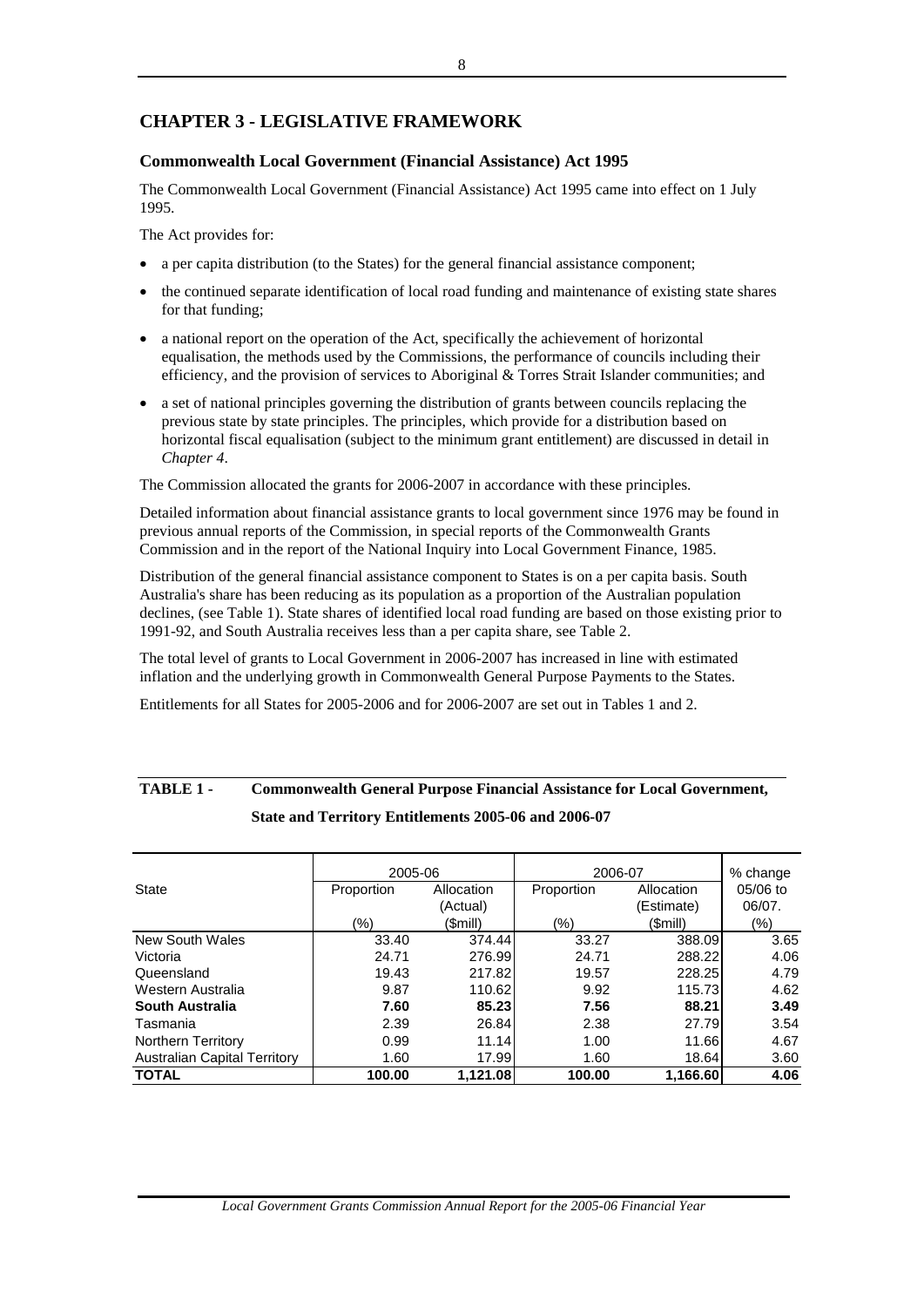|                                     | 2005-06    |            | 2006-07    |            | % change |
|-------------------------------------|------------|------------|------------|------------|----------|
| <b>State</b>                        | Proportion | Allocation | Proportion | Allocation | 05/06 to |
|                                     |            | (Actual)   |            | (Estimate) | 06/07.   |
|                                     | (%)        | (Smill)    | (%)        | (\$mill)   | (%)      |
| New South Wales                     | 29.01      | 144.33     | 29.01      | 150.19     | 4.06     |
| Victoria                            | 20.62      | 102.56     | 20.62      | 106.72     | 4.06     |
| Queensland                          | 18.74      | 93.21      | 18.74      | 96.99      | 4.06     |
| Western Australia                   | 15.29      | 76.06      | 15.29      | 79.15      | 4.06     |
| South Australia                     | 5.50       | 27.34      | 5.50       | 28.45      | 4.06     |
| Tasmania                            | 5.30       | 26.36      | 5.30       | 27.43      | 4.06     |
| Northern Territory                  | 2.34       | 11.65      | 2.34       | 12.13      | 4.06     |
| <b>Australian Capital Territory</b> | 3.21       | 15.95      | 3.21       | 16.60      | 4.06     |
| <b>TOTAL</b>                        | 100.00     | 497.46     | 100.00     | 517.65     | 4.06     |

## <span id="page-11-0"></span>**TABLE 2 - Commonwealth Identified Local Road Grants for Local Government, State and Territory Entitlements 2005-06 and 2006-07**

## **South Australian Local Government Grants Commission Act 1992**

The original State Act was proclaimed in 1976 to establish the Commission, its membership, functions and responsibilities in accordance with the provisions of the Commonwealth Act.

It was repealed and replaced with the present Act in 1992 to, amongst other things, embody new arrangements agreed with local government in the areas of membership and reporting.

## **Eligible Bodies**

For the 2006-2007 allocations there were 68 councils, the Outback Areas Community Development Trust and five Aboriginal communities eligible for grants*.*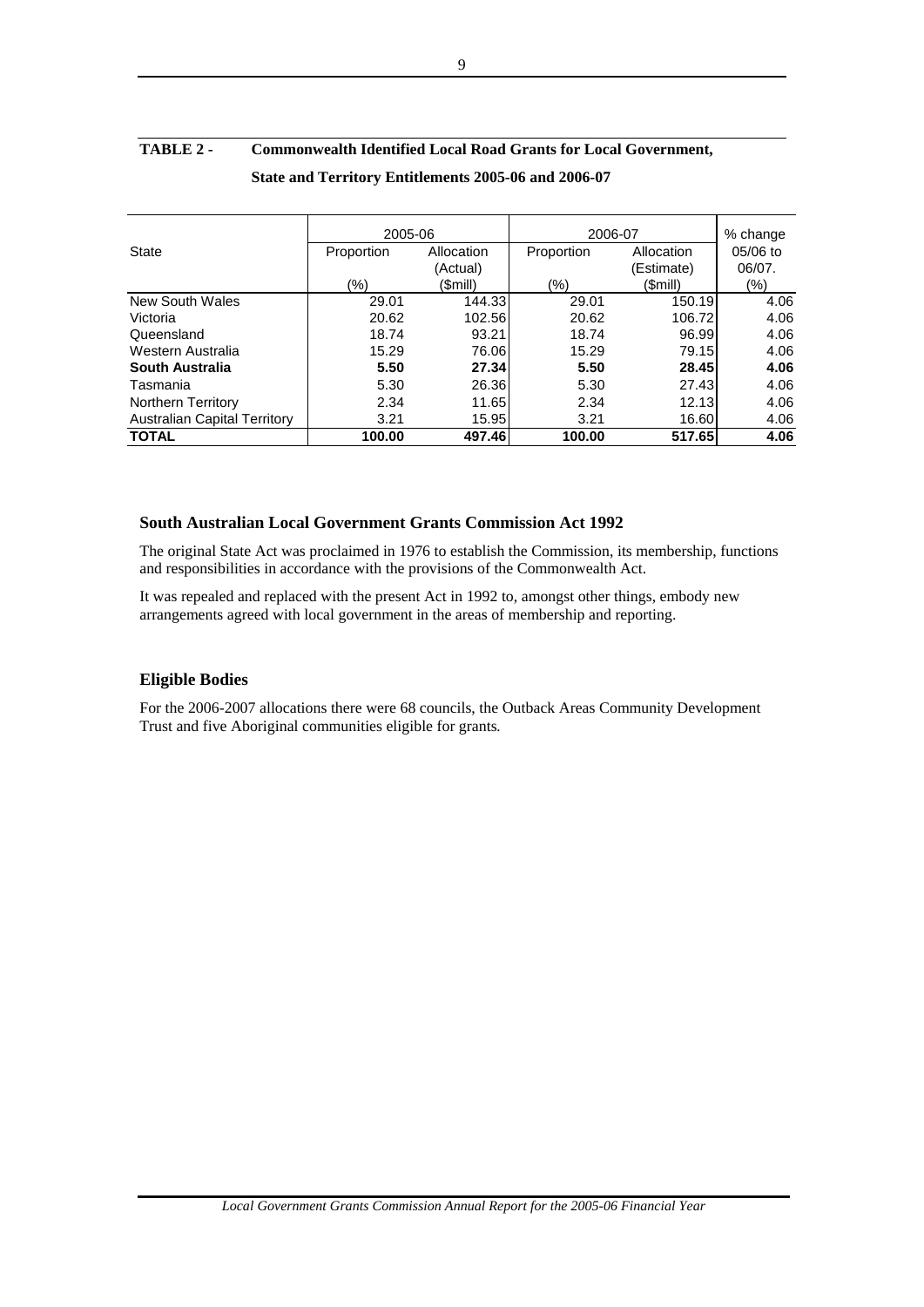## <span id="page-12-0"></span>**CHAPTER 4 - National Principles, General Purpose & Road Grants**

The national principles contained within the *Commonwealth Local Government (Financial Assistance) Act 1995* underpin the methodology employed by the Commission in the distribution process.

There are five main principles for general-purpose grants and an additional one for road grants. They are:

## **(i) Horizontal Equalisation**

The equalisation component of the financial assistance grants will be allocated to local governing bodies, as far as practicable, on a full horizontal equalisation basis as defined by the Local Government (Financial Assistance) Act, 1995. This is a basis that ensures that each local governing body in the State/Territory is able to function by reasonable effort, at a standard not lower than the average standard of other local governing bodies in the State. It takes account of differences in the expenditure required by those local governing bodies in the performance of their function and in the capacity of those local governing bodies to raise revenue.

## **(ii) Effort Neutrality**

An effort or policy neutral approach will be used in assessing expenditure requirements and revenue raising capacity of each local governing body. This means as far as practicable, policies of individual local governing bodies in terms of expenditure and revenue effort will not affect the grant determination.

## **(iii) Minimum Grant**

The minimum general purpose grant allocation for a local governing body will be not less than the amount to which the local governing body would be entitled if 30% of the total amount of equalisation component funds for the State/Territory were allocated on a per capita basis.

## **(iv) Other Grant Support**

Other relevant grant support provided to local governing bodies to meet any of the expenditure needs assessed should be taken into account using an inclusion approach.

## **(v) Aboriginal Peoples and Torres Strait Islanders**

Financial assistance shall be allocated to councils in a way that recognises the needs of Aboriginal and Torres Strait Islander people within their boundaries.

## **(vi) Identified Road Component**

The identified road component of the financial assistance grants should be allocated to local governing bodies as far as practicable on the basis of the relative needs of each local governing body for roads expenditure and to preserve its road assets. In assessing roads needs relevant considerations include length, type and usage of roads in each local governing area.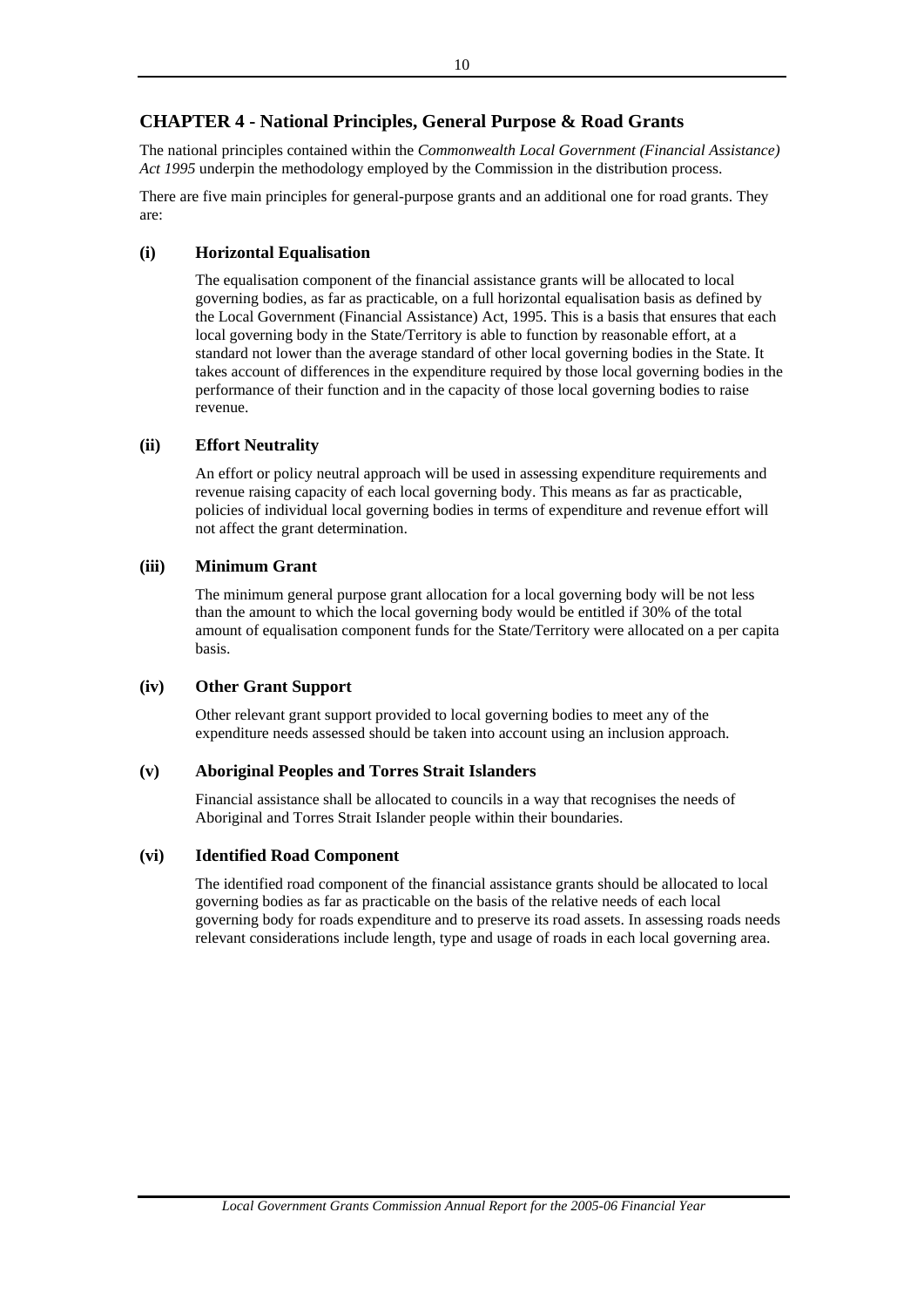## <span id="page-13-0"></span>**CHAPTER 5 - METHODOLOGY**

## **General Purpose Grant**

The methodology used to assess the general-purpose component of the Local Government Financial Assistance Grants is intended to achieve an allocation of grants to local governing bodies in the State consistent with the National Principles. The over-riding principle is one of Horizontal Fiscal Equalisation, which is constrained by a requirement that each local governing body must receive a minimum entitlement per head of population as prescribed in the Commonwealth legislation.

The South Australian Local Government Grants Commission uses a direct assessment approach to the calculations. This involves the separate estimation of a component revenue grant and a component expenditure grant for each council, which are aggregated to determine each council's overall equalisation need. Available funds are distributed in accordance with the relativities established through this process and adjustments are made as necessary to ensure the per capita minimum entitlement is met for each council. For local governing bodies outside the incorporated areas (the Outback Areas Community Development Trust and five Aboriginal Communities) allocations are made on a per capita basis.

A standard formula is used as a basis for both the revenue and expenditure component grants.

### **Formulae**

### *General financial assistance*

The formula for the calculation of the raw revenue grants can be expressed as:

$$
G = Pc \times S \times \left[ \left( \frac{Us}{Ps} \times RRIs \right) - \left( \frac{Uc}{Pc} \times RRIc \right) \right]
$$

Similarly, the formula for the calculation of the raw expenditure grants can be expressed as:

$$
G = Pc \times S \times \left[ \left( \frac{Uc}{Pc} \times CRIc \right) - \left( \frac{Us}{Ps} \times CRIs \right) \right]
$$

Subscripts of s or c are used to describe whether it applies to the state or a particular council.

 $G =$  council's calculated relative need assessment

 $P =$  population

 $U =$  unit of measure. Some units of measure are multiplied by a weight.

 $S =$  standard, be it cost or revenue  $=$  *expenditure or income* 

*U RRI* = Revenue Relativity Index. *CRI =* Cost Relativity Index (previously known as the disability factor). They are centred around 1.00, ie *RRI<sub>s</sub> or CRI<sub>s</sub>* equals 1.00. If more than one CRI exists for any function then they are multiplied together to give an overall CRI for that function.

In the revenue calculations for both residential and rural assessments, the Commission has calculated a revenue relativity index based on the SEIFA Index of Economic Resources. Where no revenue relativity index exists the *RRIc* = 1.0. For a list of the Revenue Relativity Indices applied to this year's valuation data, see *Appendix VI.*

Currently in all expenditure calculations with the exception of roads and stormwater there are no disability factors applied and consequently,  $CRI_c = 1.0$ .

The raw grants, calculated for all functions using the above formulae, both on the revenue and expenditure sides, are then totalled to give each council's total raw grant figure. Any council whose raw calculation per head is less than the per capita figure, (\$17.16 for 2006-07), then has the per capita figure applied. The balance of the allocated amount is then apportioned to the remaining councils based on their calculated proportion of the raw grant. Commission determined limits are then applied to minimise the impact on council's budgetary processes. In the calculation of the 2006-07 grants, the Commission allowed changes to some Councils to be as great as positive 10%, and some to be as great as minus 5%. An iterative process is then undertaken until the full allocation is determined.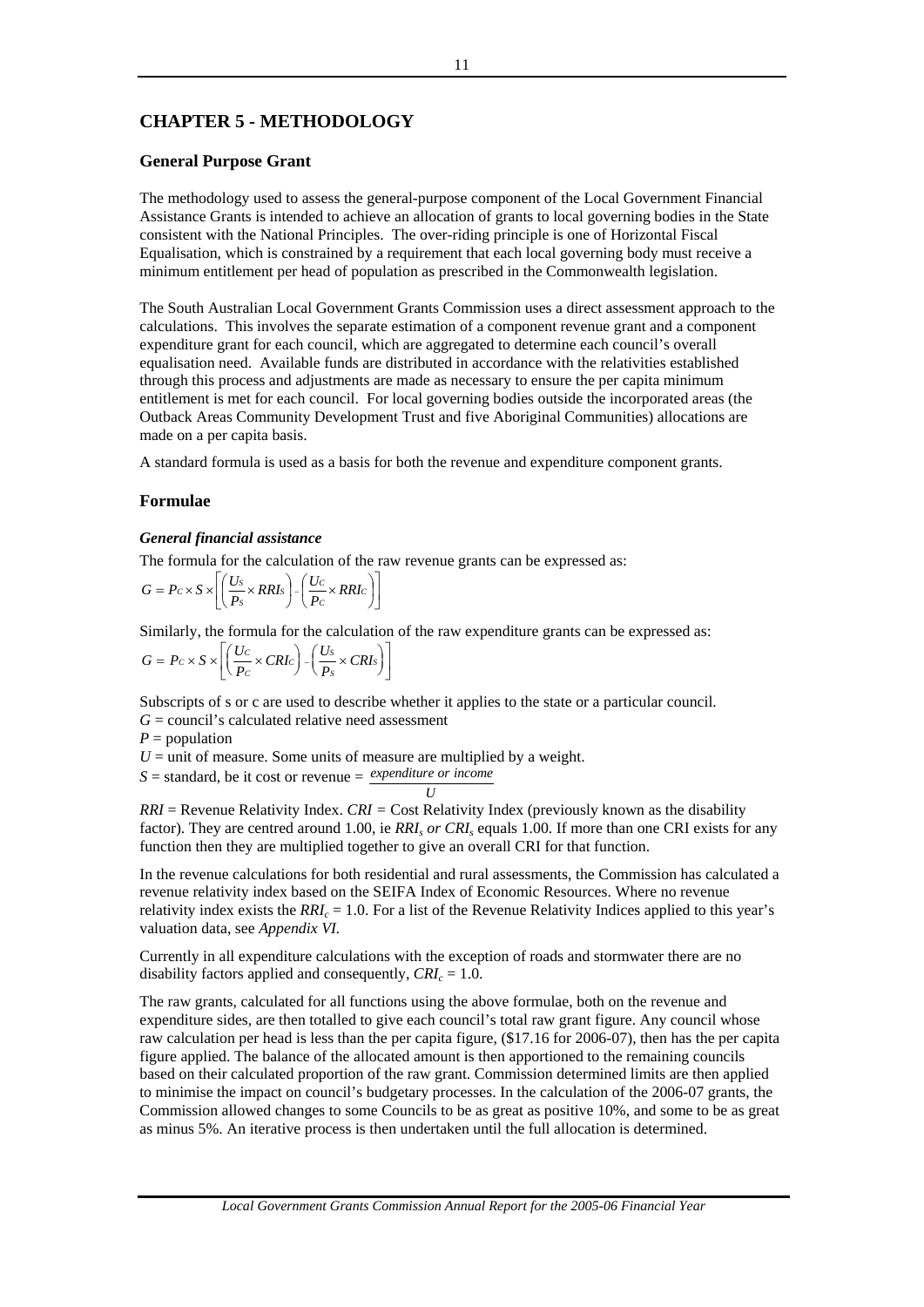## *Component Revenue Grants*

Component revenue grants compensate or penalise councils according to whether their **capacity to raise revenue** from rates is less than or greater than the State average. Councils with below average capacity to raise revenue receive positive component revenue grants and councils with above average capacity receive negative assessments.

The Commission estimates each council's component revenue grant by applying the State average rate in the dollar to the difference between the council's improved capital values per capita multiplied by the *RRIc* and those for the State as a whole, and multiplying this back by the council's population. The State average rate in the dollar is the ratio of total rate revenue to total improved capital values of rateable property. The result shows how much less (or more) rate revenue a council would be able to raise than the average for the State as a whole if it applied the State average rate in the dollar to the capital values of its rateable properties. This calculation is repeated for each of five land use categories, namely;

- residential;
- commercial;
- industrial:
- rural; and
- other.

To overcome fluctuations in the base data, valuations, rate revenue and population are averaged over three years. Revenue Relativity Indices (*RRIc)* are only applied to the residential and rural valuations.

### *Subsidies*

Subsidies that are of the type that most councils receive and are not dependent upon their own special effort i.e. they are effort neutral, are treated by the "inclusion approach". That is, subsidies such as those for public bus and library services, and roads are included as a revenue function.

### *Component Expenditure Grants*

Component expenditure grants compensate or penalise councils according to whether the costs of providing a standard range of local government services can be expected to be greater than or less than the average cost for the State as a whole due to factors outside the control of councils. The Commission assesses expenditure needs and a component expenditure grant for each of a range of functions and these are aggregated to give a total component expenditure grant for each council.

The methodology compares each council per capita against the State average. This enables the comparison to be consistent and to compare like with like.

Each function is identified by a main driver or *unit of measure*. This is divided into the total expenditure on the function for the State as a whole to determine the average or *standard cost* for the particular function. For example, in the case of the expenditure function **built-up sealed roads**, "kilometres of built-up sealed roads" is the unit of measure.

Using this example, the length of built-up sealed roads per capita for each council is compared with the State's length of built-up sealed road per capita. The difference, be it positive, negative or zero, is then multiplied by the average cost per kilometre for construction and maintenance of built up sealed roads for the State as a whole (standard cost). This in turn is multiplied back by the council's population to give the component expenditure grant for the function. As already indicated this grant can be positive, negative or zero.

In addition, it is recognised that there may be other factors beyond a council's control which require it to spend more (or less) per unit of measure than the State average, in this example to reconstruct or maintain a kilometre of road. Accordingly, the methodology allows for a *cost relativity index (CRI)*, to be determined for each expenditure function for each council. Indices are centred around 1.0, and are used to inflate or deflate the component grant for each council. In the case of roads, CRI's measure relative costs of factors such as material haulage, soil type, rainfall and drainage.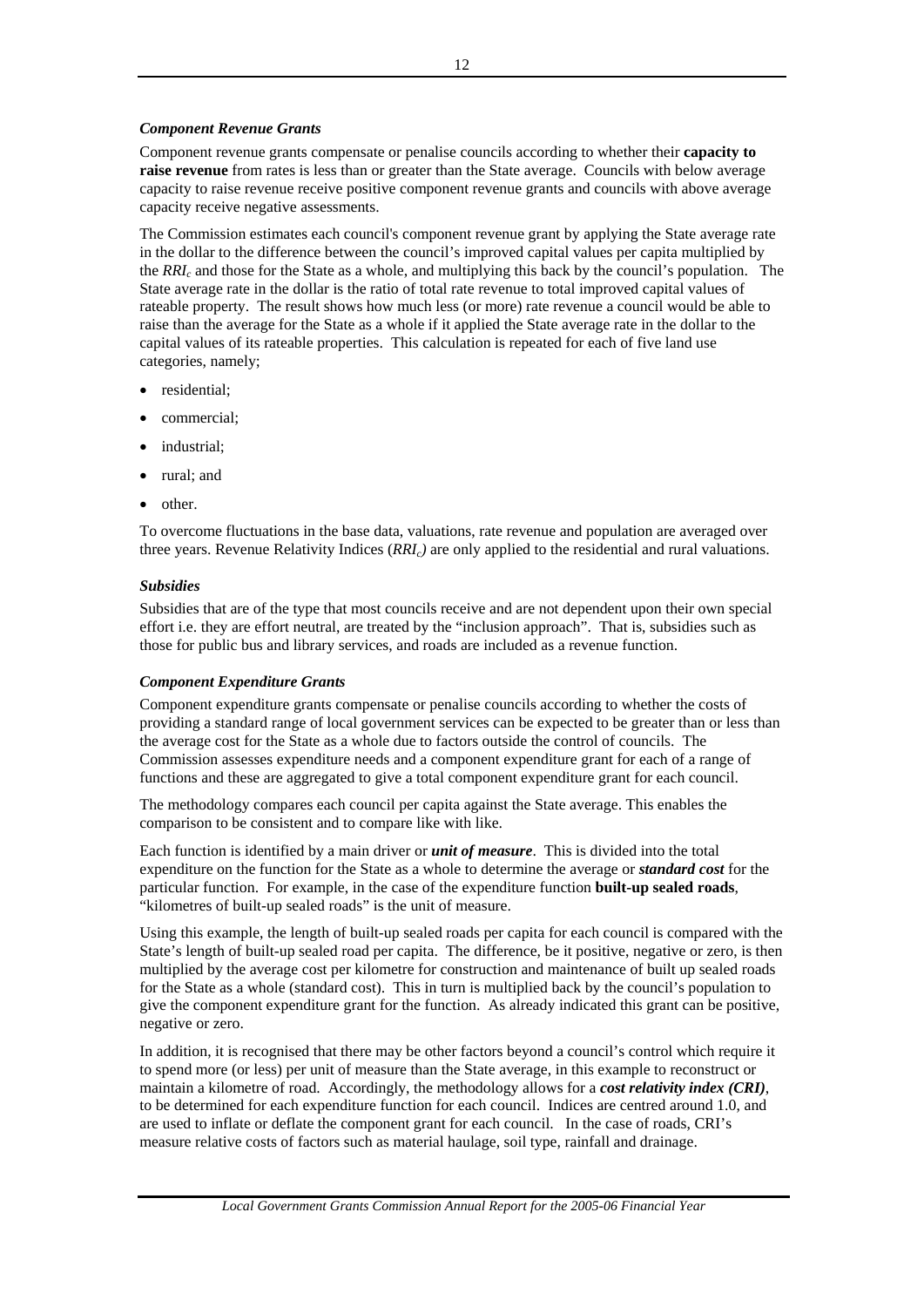To overcome fluctuations in the base data, inputs into the expenditure assessments (with the exception of the newly revised road lengths) are averaged over three years.

The following table details the approach taken to expenditure functions included in the methodology.

| <b>Expenditure Function</b>                                     | <b>Standard Cost</b>                  | <b>Units of Measure</b>                                                                            |
|-----------------------------------------------------------------|---------------------------------------|----------------------------------------------------------------------------------------------------|
| Subsidised Services - Public<br><b>Buses</b>                    | Set at 1.00.                          | Derived from the level of State subsidy received<br>by each Council <sup>1</sup>                   |
| <b>Subsidised Services -</b><br><b>Animal and Plant Control</b> | Set at 1.00                           | Derived from the level of Council contributions<br>to Animal and Plant Control Boards <sup>2</sup> |
| Waste Management                                                | Reported<br>expenditures <sup>3</sup> | Number of residential properties                                                                   |
| <b>Aged Care Services</b>                                       | Reported<br>expenditures <sup>3</sup> | Population aged 65+ per ABS Census and<br>estimated resident population                            |
| Services to Families and<br>Children                            | Reported<br>expenditures <sup>3</sup> | Population aged 0-4 yrs per ABS Census and<br>estimated resident population                        |
| Health Inspection                                               | Reported<br>expenditures <sup>3</sup> | Establishments to inspect                                                                          |
| Subsidised Services-<br>Libraries                               | Set at 1.00.                          | Derived from the level of State grant received by<br>each Council <sup>4</sup>                     |
| Sport, Recreation and<br>Culture - Active                       | Reported<br>expenditures $3$          | Population aged 5-24 years per ABS Census and<br>estimated resident population                     |
| Sealed Roads - Built- $Up^8$                                    | Reported<br>expenditures <sup>3</sup> | Kilometres of built-up sealed road as reported in<br>GIR                                           |
| Sealed Roads -<br>Non-built-up                                  | Reported<br>expenditures <sup>3</sup> | Kilometres of non-built-up sealed road as<br>reported in GIR                                       |
| Unsealed Roads - Built-up <sup>8</sup>                          | Reported<br>expenditures <sup>3</sup> | Kilometres of built-up unsealed road as reported<br>in GIR                                         |
| Unsealed Roads - Non-built-<br>up                               | Reported<br>expenditures <sup>3</sup> | Kilometres of non-built-up unsealed road as<br>reported in GIR                                     |
| <b>Unformed Roads</b>                                           | Reported<br>expenditures <sup>3</sup> | Kilometres of unformed road as reported in GIR                                                     |
| Stormwater Construction <sup>5, 6</sup>                         | Reported<br>expenditures <sup>3</sup> | Number of urban properties <sup>7</sup>                                                            |
| Stormwater Maintenance <sup>5, 6</sup>                          | Reported<br>expenditures <sup>3</sup> | Number of urban properties <sup>7</sup>                                                            |
| <b>Emergency Services</b>                                       | Reported<br>expenditures <sup>3</sup> | Total number of properties                                                                         |
| Planning and Building<br>Control                                | Reported<br>expenditures <sup>3</sup> | Number of new developments and additions                                                           |
| <b>Other Needs Assessments</b>                                  | Set at 1.00.                          | Based on Commission determined relative<br>expenditure needs in a number of areas <sup>9</sup>     |

1 The Unit of Measure or standardised expense is derived as the product of the Council subsidy for each council and the average ratio of Council expenditures (net of revenue) to State subsidies, for all councils having subsidised bus services.

- 2 The Unit of Measure or standardised expense is taken as each Council's contribution to the operation of Animal and Plant Control Boards.
- 3 Councils expenditures reported in the Commissions' Supplementary returns.
- 4 The Unit of Measure or standardised expense is derived as the product of the Council grant for each Council and the average ratio of Council expenditures (net of revenue) to State grants, for all Councils.
- 5 Includes both construction and maintenance activities.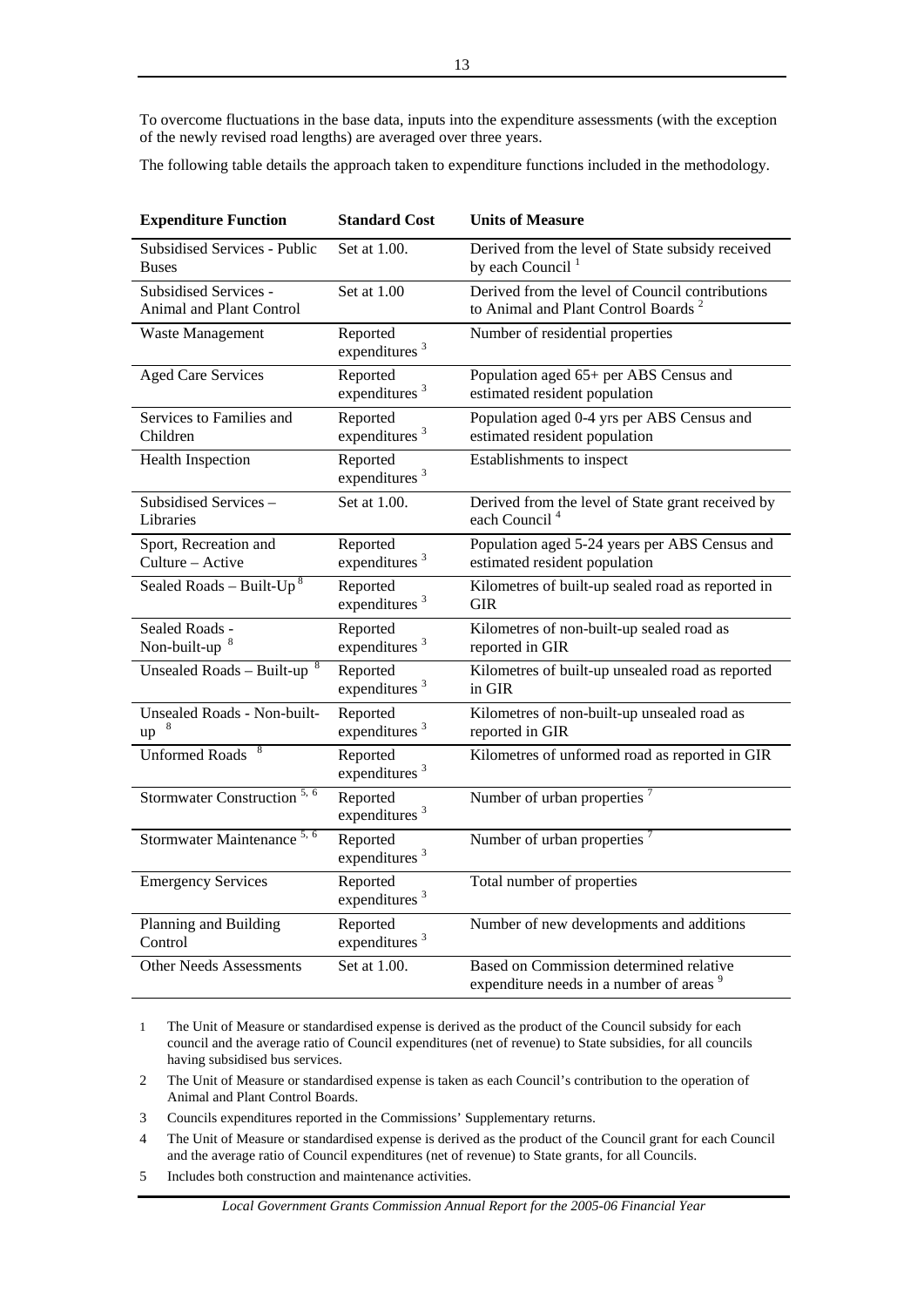- 6 The Commission has also decided, for these functions, to use CRI's based on the results of a previous consultancy by BC Tonkin and Associates.
- 7 Urban properties = sum [residential properties, commercial properties, industrial properties, exempt residential properties, exempt commercial properties, exempt industrial properties].
- 8 The Commission has for these functions, used CRI's based on the results of a consultancy led by Emcorp and Associates, in association with PPK Environment and Infrastructure. Tonkin Consulting has since refined the results. For a breakdown of each cost relativity indices by type of road, refer *Appendix V*.
- 9 Comprises Commission determined relative expenditure needs with respect to the following:
	- Non-Resident Use / Tourism / Regional Centre assessed to be high, medium or low;
	- Duplication of Facilities identified by the number of urban centres and localities (as determined by the Australian Bureau of Statistics (ABS);
	- Isolation measured as distance from the GPO to the main service centre for the Council (as determined by the RAA);
	- Additional recognition of needs of Councils with respect to Aboriginal people identified by the proportion of the population identified as Aboriginal or Torres Strait Islander;
	- Unemployment identified by the proportion of the population unemployed; and
	- Capital City status gives recognition to such things as the ability of the council to raise revenue from sources other than rates ie car parking and from the Wingfield dump, and their extraordinary expenditure need ie due to the requirement that they maintain the entire road network within the City, and due to the daily influx of non-resident population.

This final factor *Other Needs Assessment* (also known as *Function 50*) originates from awareness by the Commission that there are many non-quantifiable factors, which may influence a council's expenditure, and that it is not always possible to determine objectively the extent to which a council's expenditure is affected by these factors. The Commission is aware that there are many factors, which may influence a council's expenditure and that it is not always possible to determine objectively the extent to which a council's expenditure is affected by inherent or special factors. Therefore, in determining units of measure and cost relativity indices, the Commission must exercise its judgement based on experience, the evidence submitted to the Commission, and the knowledge gained by the Commission during visits to council areas and as a result of discussions with elected members and staff.

The calculated standards by function are outlined in the next section.-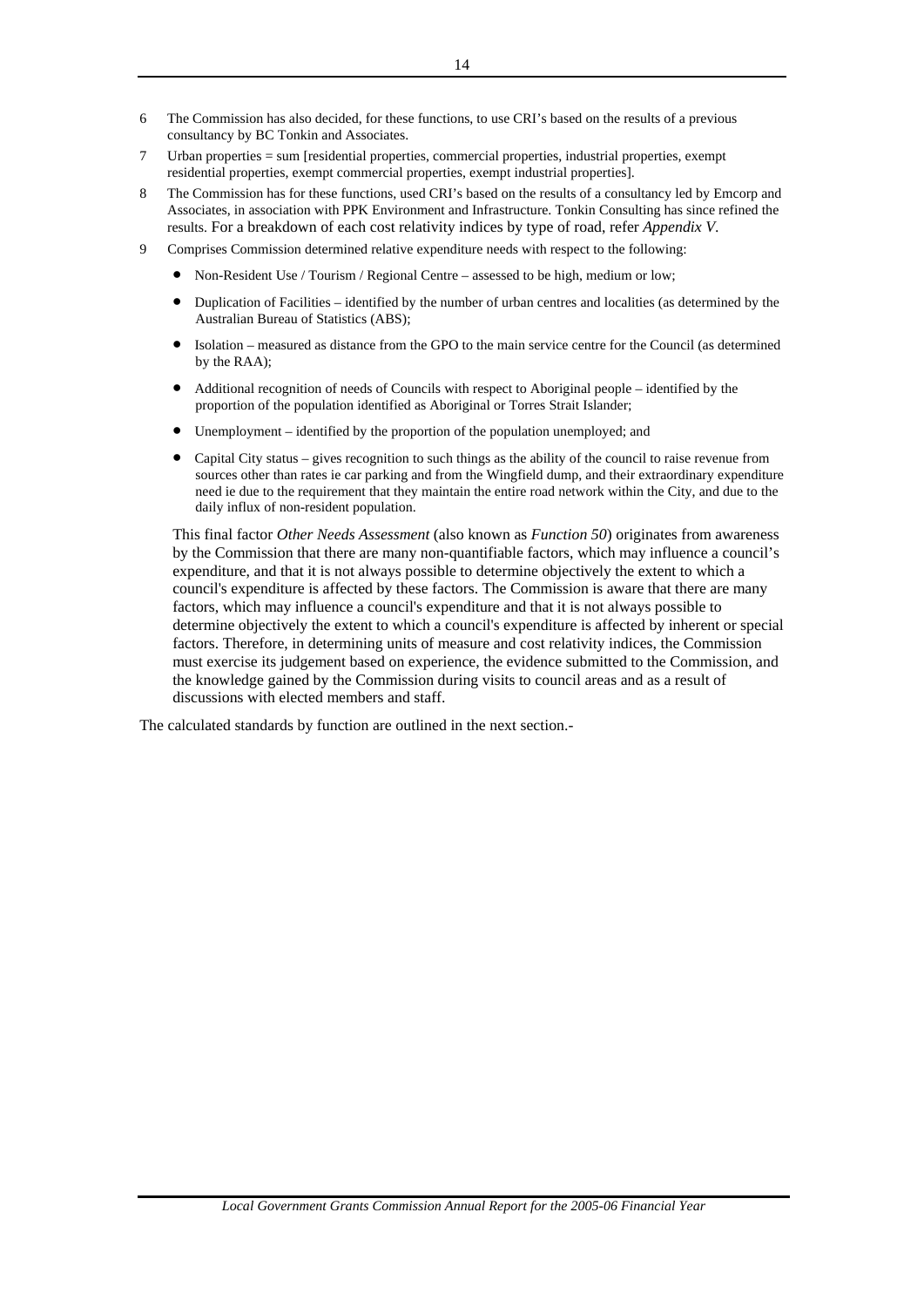### <span id="page-17-0"></span>**Summary of figures by function**

Total Population = 1542033

| <b>Function</b>                                 | Standard<br>in Dollars | per Capita<br>Measure<br>Unit of | Measure<br>Units of<br>Total | Measure<br>Unit of                                                                          |
|-------------------------------------------------|------------------------|----------------------------------|------------------------------|---------------------------------------------------------------------------------------------|
| <b>Expenditure Functions</b>                    |                        |                                  |                              |                                                                                             |
| Subsidised Services - Public Buses              | 1.00                   | 0.86231                          |                              | 1,316,629 Standardised Expense                                                              |
| Subsidised Services - Animal & Plant<br>Control | 1.00                   | 1.86421                          | 2,846,389                    | Expenditure from Animal & Plant<br><b>Control Board</b>                                     |
| Garbage                                         | 112.06                 | 0.40655                          |                              | 620,745 No of residential properties                                                        |
| <b>Aged Care Services</b>                       | 45.53                  | 0.15088                          |                              | 230,370 Population aged more than 65                                                        |
| Services To Families And Children               | 105.47                 | 0.05782                          |                              | 88,290 Population aged 0 to 4                                                               |
| Health Inspection                               | 271.70                 | 0.01468                          |                              | 22,410 Establishments to inspect                                                            |
| Subsidised Services - Libraries                 | 1.00                   | 29.40729                         |                              | 44,900,769 Standardised Expense                                                             |
| Sport, Recreation And Culture                   | 249.55                 | 0.26244                          |                              | 400,702 Population aged 5 to 24                                                             |
| Sealed Roads - Built Up                         | 11,640.41              | 0.00651                          |                              | 9,937 Kilometres of sealed builtup                                                          |
| Sealed Roads - Non Built Up                     | 4,921.74               | 0.00438                          | 6.691                        | Kilometres of sealed non-builtup                                                            |
| Unsealed Roads - Built Up                       | 978.23                 | 0.00054                          |                              | Kilometres of formed and surfaced,<br>820 and natural surface formed builtup<br>road        |
| Unsealed Roads - Non Built Up                   | 788.07                 | 0.03096                          |                              | Kilometres of formed and surfaced,<br>47,273 and natural surface formed non-builtup<br>road |
| Roads - Unformed                                | 124.26                 | 0.00636                          | 9.718                        | Kilometres of natural surfaced<br>unformed road                                             |
| Stormwater Drainage - Construction              | 28.93                  | 0.43965                          |                              | No of urban, industrial and<br>671,285 commercial properties including<br>exempt            |
| Stormwater Drainage - Maintenance               | 14.73                  | 0.43965                          |                              | No of urban, industrial and<br>671,285 commercial properties including<br>exempt            |
| <b>Emergency Services</b>                       | 3.18                   | 0.55735                          |                              | 850,997 Total no of properties                                                              |
| Planning And Building Control                   | 602.05                 | 0.03596                          |                              | 54,903 No of new developments and additions                                                 |
| <b>Revenue Functions</b>                        |                        |                                  |                              |                                                                                             |
| Rates - residential                             | 0.0031                 | 96,595                           |                              | 145,192,139,984 Valuation of residential                                                    |
| - commercial                                    | 0.0062                 | 11,089                           |                              | 16,934,823,533 Valuation of commercial                                                      |
| - industrial                                    | 0.0087                 | 1,836                            |                              | 2,803,987,573 Valuation of industrial                                                       |
| - rural                                         | 0.0031                 | 15,638                           |                              | 24,839,395,344 Valuation of rural                                                           |
| - other                                         | 0.0027                 | 5,747                            |                              | 8,777,697,860 Valuation of other                                                            |
| <b>Subsidies</b>                                | 1.00                   | 22.71430                         |                              | 34,681,513 The total of the subsidies                                                       |

## **Calculated standards by function**

The Commission uses the above table to enable it to calculate a council's raw grant for each of the given functions. To do this we calculate each individual councils unit of measure per capita, compare it with the similar figure from the table and then multiply the difference by the standard from the table and its own population. If *CRIs* are applicable then they must be included as a multiplier against the council's unit of measure per capita.

It must be stressed that this only allows the calculation of the raw grant for the individual function, not the estimated grant. The calculation of the estimated grant is not possible as per capita minimums need to be applied and the total allocation apportioned to the remaining councils.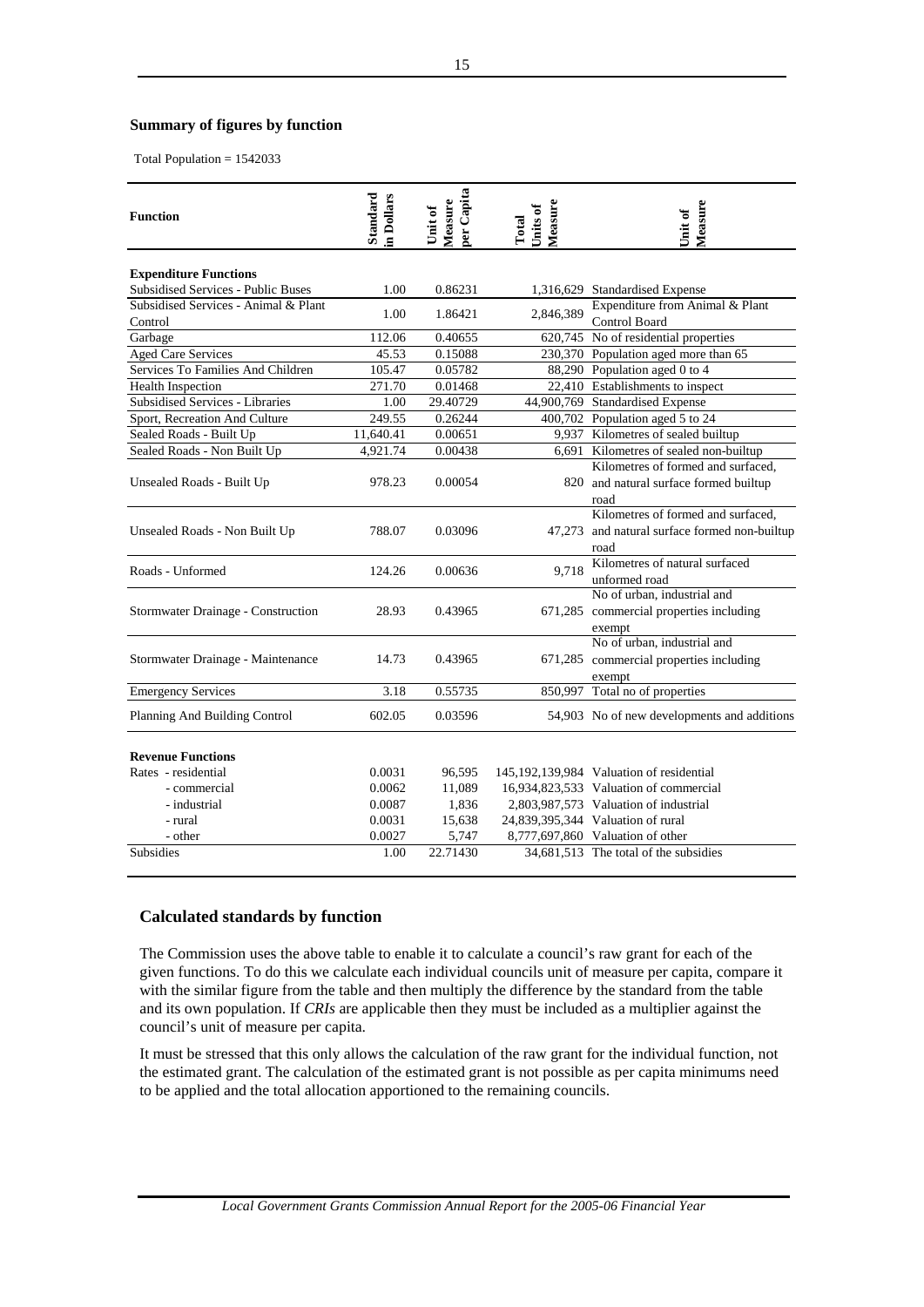## <span id="page-18-0"></span>*Aggregated Revenue and Expenditure Grants*

Component grants for all revenue categories and expenditure functions, calculated for each council using the method outlined above, are aggregated to give each council's total raw grant figure. Where the raw grant calculation per head of population for a council is less than the per capita minimum established as set out in the Act, (\$17.16 for 2006-07), the grant is adjusted to bring it up to the per capita minimum entitlement. The balance of the allocated amount, less allocation to other local governing bodies outside the incorporated areas, is then apportioned to the remaining councils based on their calculated proportion of the raw grant. Commission determined limits may then be applied to minimise the impact on council's budgetary processes. In the calculation of the 2006-07 grants, the Commission allowed changes to some Councils to be as great as positive 10%, and some to be as great as minus 5%. An iterative process is then undertaken until the full allocation is determined.

## **Identified Local Road Grant**

In South Australia, the identified local road grants pool is divided into formula grants (85%) and special local road grants (15%).

The formula component is divided between metropolitan and non-metropolitan councils on the basis of an equal weighting of road length and population.

In the metropolitan area, allocations to individual councils are determined again by an equal weighting of population and road length. In the non-metropolitan area, allocations are made on an equal weighting of population, road length, and area of council.

Distribution of the special local road grants is based on recommendations from the Local Government Transport Advisory Panel. This Committee is responsible for assessing submissions from regional associations on local road projects of regional significance.

## **Outback Areas Community Development Trust**

The Outback Areas Community Development Trust is prescribed as a local governing body for the purposes of the Grants Commission's recommendations.

The Trust was established in May 1978 under legislation of the South Australian Parliament. It has a broad responsibility for community development activities in the outback areas of the State and with particular emphasis on those functions that are at present normally undertaken by local councils elsewhere in the State.

Due to the lack of comparable data, the Commission is not able to calculate the grant to the Trust in the same manner as grants to other local governing bodies. Rather, a per capita grant has been established. The 2006-07 per capita grant was \$202.62.

## **Aboriginal Communities**

Since 1994-95 the Grants Commission has allocated grants to 5 Aboriginal communities recognised as local governing authorities for the purposes of the *Commonwealth Local Government (Financial Assistance) Act 1995*.

The Aboriginal communities are Anangu Pitjantjatjara, Gerard Community Council Inc., Maralinga Tjarutja, Nepabunna Community Council Inc., and Yalata Community Council Inc.

Again due to the unavailability of data, grants for these communities are not calculated in the same manner as grants to other local governing bodies. Initially, the Commission utilised the services of a consultant, Alan Morton, of Morton Consulting Services, who completed a study on the expenditure needs of the communities and their revenue raising capacities. Comparisons were made with communities in other states and per capita grants were established. Grants have gradually been increased since the initial study. For 2006-07 the per capita grant varied from \$321.42 for Nepabunna to \$512.02 for Maralinga Tjarutja.

During 2005-06, the Commission received a submission for increased funding from Yalata Community Council Inc. The submission outlined a short term funding deficit in the upcoming crucial stages of rebuilding the Community's administration and service delivery capacity. Following analysis of Yalata's financial position and consultation with the Office of Indigenous Policy Co-ordination, the Commission recommended Yalata's financial assistance grant be increased by approximately \$35,000 in 2006-07 and be subject to ongoing review.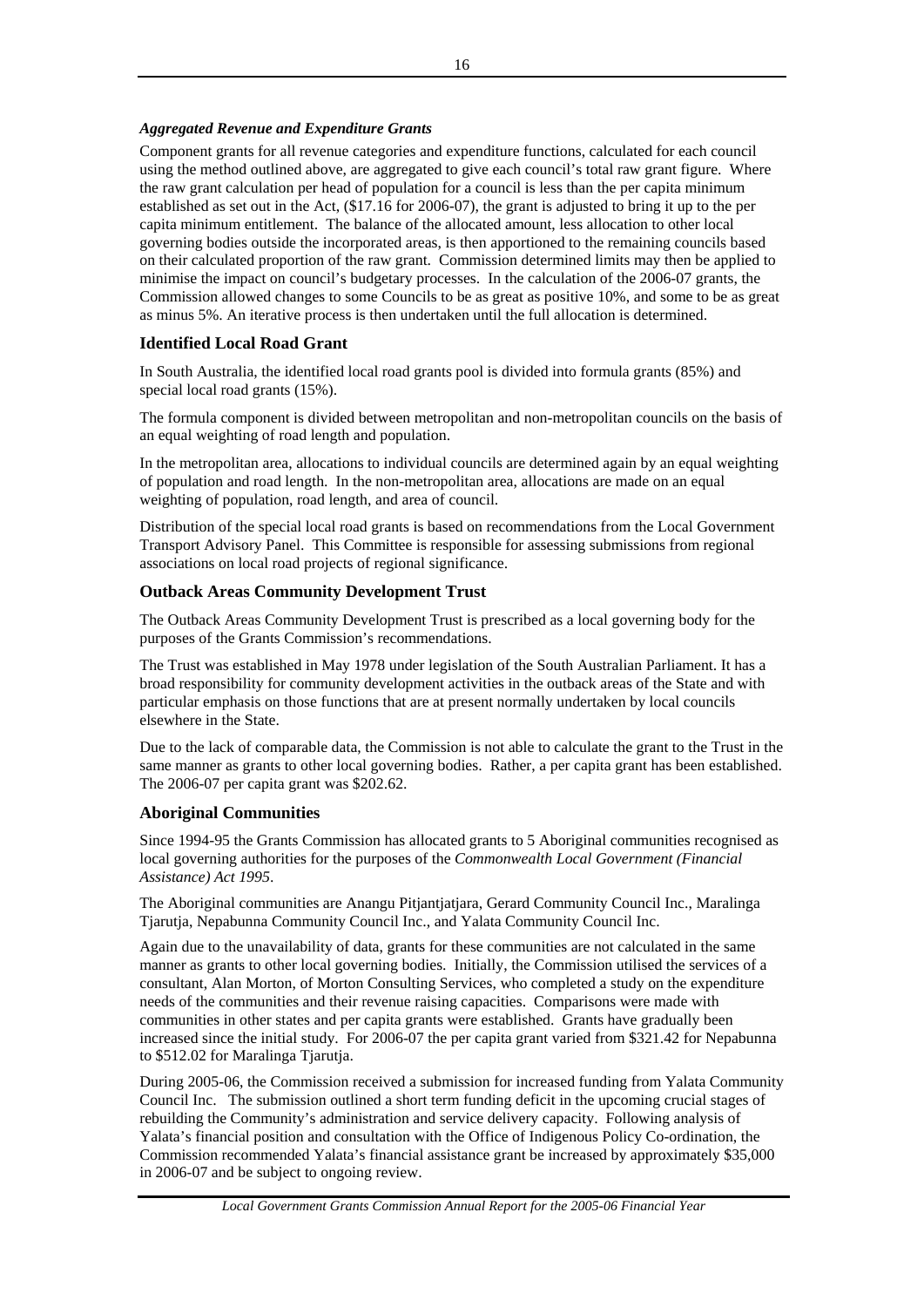|                                   | <b>General Purpose</b> | <b>Identified</b> | <b>Special Local</b> | <b>Total</b>           |
|-----------------------------------|------------------------|-------------------|----------------------|------------------------|
| <b>Local Government Authority</b> | Grant                  | <b>Road Grant</b> | <b>Road Grant</b>    | <b>Estimated Grant</b> |
|                                   | \$)                    | \$)               | \$)                  | \$)                    |
| <b>Adelaide City</b>              | 252,681                | 155,820           | 200,000              | 608,501                |
| Adelaide Hills Council            | 669,721                | 532,550           |                      | 1,202,271              |
| Alexandrina Council               | 350,201                | 380,478           | 165,000              | 895,679                |
| <b>Barossa Council</b>            | 356,190                | 324,888           |                      | 681,078                |
| <b>Barunga West District</b>      | 213,616                | 153,286           |                      | 366,902                |
| Berri Barmera Council             | 1,487,133              | 166,764           |                      | 1,653,897              |
| <b>Burnside City</b>              | 736,850                | 354,529           |                      | 1,091,379              |
| Campbelltown City                 | 811,085                | 386,827           |                      | 1,197,912              |
| Ceduna District                   | 1,416,442              | 324,070           |                      | 1,740,512              |
| <b>Charles Sturt City</b>         | 1,775,254              | 856,184           |                      | 2,631,438              |
| Clare And Gilbert Valleys Dc      | 260,220                | 278,655           |                      | 538,875                |
| <b>Cleve District</b>             | 633,304                | 260,674           |                      | 893,978                |
| Coober Pedy                       | 737,708                | 37,692            |                      | 775,400                |
| Coorong District                  | 1,551,108              | 484,773           |                      | 2,035,881              |
| <b>Copper Coast District</b>      | 1,117,583              | 214,224           |                      | 1,331,807              |
| <b>Elliston District</b>          | 507,144                | 298,039           |                      | 805,183                |
| Flinders Ranges Council           | 740,166                | 218,405           |                      | 958,571                |
| Franklin Harbour District         | 610,622                | 186,831           |                      | 797,453                |
| Gawler Town                       | 868,135                | 208,586           |                      | 1,076,721              |
| Goyder Regional Council           | 1,563,459              | 492,426           |                      | 2,055,885              |
| <b>Grant District</b>             | 754,490                | 249,475           |                      | 1,003,965              |
| <b>Holdfast Bay City</b>          | 588,142                | 273,287           |                      | 861,429                |
| Kangaroo Island Council           | 1,283,223              | 290,266           |                      | 1,573,489              |
| Karoonda East Murray District     | 753,109                | 248,103           |                      | 1,001,212              |
| Kimba District                    | 592,530                | 220,906           | 450,000              | 1,263,436              |
| <b>Kingston District</b>          | 398,897                | 182,388           | 190,000              | 771,285                |
| Lehunte District                  | 1,005,863              | 292,973           |                      | 1,298,836              |
| <b>Light Regional</b>             | 206,195                | 280,248           | 394,000              | 880,443                |
| Lower Eyre Pen Dc                 | 250,138                | 292,144           | 187,000              | 729,282                |
| Loxton Waikerie District          | 2,055,850              | 545,402           | 545,000              | 3,146,252              |
| Mallala District                  | 705,808                | 179,700           |                      | 885,508                |
| <b>Marion City</b>                | 1,388,398              | 686,763           | 170,000              | 2,245,161              |
| Mid Murray Council                | 1,977,956              | 474,990           |                      | 2,452,946              |
| Mitcham City                      | 1,070,063              | 549,454           |                      | 1,619,517              |
| <b>Mount Barker District</b>      | 565,760                | 355,909           |                      | 921,669                |
| Mount Gambier City                | 1,288,599              | 274,205           | 110,000              | 1,672,804              |

## <span id="page-19-0"></span>**CHAPTER 6 – LOCAL GOVERNMENT FINANCIAL ASSISTANCE GRANT ALLOCATIONS FOR 2006-07**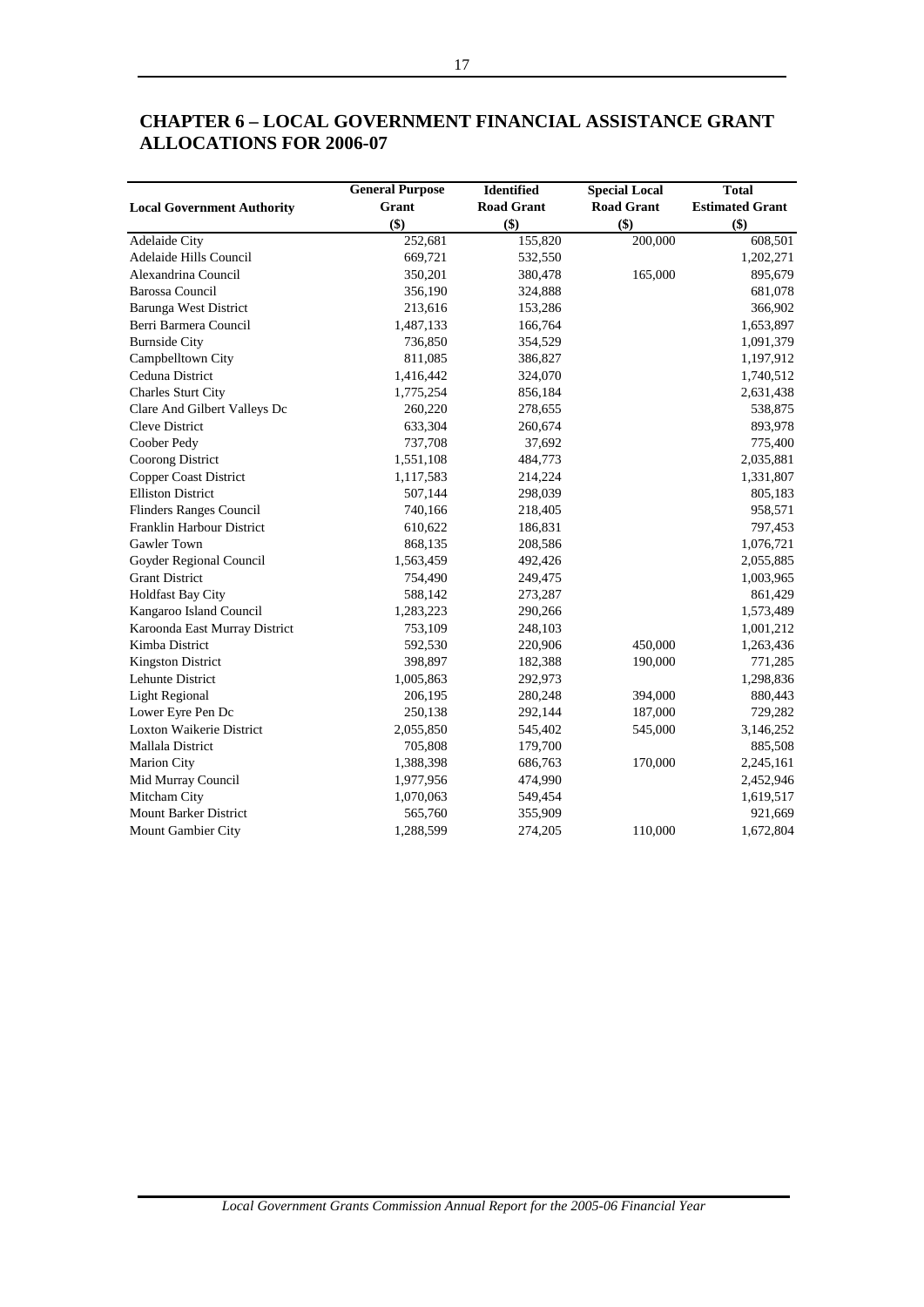|                                   | <b>General Purpose</b> | Identified        | <b>Special Local</b> | <b>Total</b>           |
|-----------------------------------|------------------------|-------------------|----------------------|------------------------|
| <b>Local Government Authority</b> | Grant                  | <b>Road Grant</b> | <b>Road Grant</b>    | <b>Estimated Grant</b> |
|                                   | \$)                    | \$)               | \$)                  | \$)                    |
| Mount Remarkable District         | 1,017,643              | 266,292           |                      | 1,283,935              |
| Murray Bridge District            | 2,384,442              | 324,825           |                      | 2,709,267              |
| Naracoorte Lucindale Dc           | 1,280,073              | 354,478           |                      | 1,634,551              |
| Northern Areas Council            | 756,347                | 295,754           |                      | 1,052,101              |
| Norwood, Payneham And St. Peters  | 584,006                | 261,889           |                      | 845,895                |
| Onkaparinga City                  | 6,336,932              | 1,670,091         | 125,000              | 8,132,023              |
| Orroroo/Carrieton District        | 519,182                | 186,395           |                      | 705,577                |
| Peterborough Dc                   | 896,623                | 179,917           |                      | 1,076,540              |
| Playford City                     | 7,783,713              | 831,372           |                      | 8,615,085              |
| Port Adelaide Enfield             | 1,787,729              | 921,889           |                      | 2,709,618              |
| Port Augusta City                 | 2,918,185              | 210,136           |                      | 3,128,321              |
| Port Lincoln City                 | 708,476                | 170,625           |                      | 879,101                |
| Port Pirie City And Districts     | 3,587,650              | 320,472           |                      | 3,908,122              |
| Prospect City                     | 329,318                | 146,486           |                      | 475,804                |
| Renmark Paringa District          | 1,645,364              | 168,194           |                      | 1,813,558              |
| Robe District                     | 24,127                 | 79,284            | 62,500               | 165,911                |
| <b>Roxby Downs Municipality</b>   | 61,278                 | 44,586            |                      | 105,864                |
| Salisbury City                    | 8,134,724              | 1,041,017         | 136,100              | 9,311,841              |
| Southern Mallee District          | 699,476                | 293,638           |                      | 993,114                |
| <b>Streaky Bay District</b>       | 860,067                | 333,533           |                      | 1,193,600              |
| <b>Tatiara District</b>           | 1,241,884              | 413,422           | 121,000              | 1,776,306              |
| Tea Tree Gully City               | 1,714,953              | 847,873           |                      | 2,562,826              |
| Tumby Bay District                | 361,767                | 192,022           |                      | 553,789                |
| <b>Unley City</b>                 | 623,440                | 277,063           |                      | 900,503                |
| Victor Harbor District            | 212,012                | 174,857           |                      | 386,869                |
| Wakefield Regional Council        | 943,548                | 367,423           |                      | 1,310,971              |
| Walkerville Town                  | 121,441                | 56,153            |                      | 177,594                |
| Wattle Range Council              | 975,577                | 406,967           | 400,000              | 1,782,544              |
| West Torrens Cty                  | 902,994                | 436,792           | 1,011,400            | 2,351,186              |
| Whyalla City                      | 4,230,458              | 283,125           |                      | 4,513,583              |
| Yankalilla District               | 70,425                 | 107,059           |                      | 177,484                |
| Yorke Peninsula District          | 862,915                | 601,573           |                      | 1,464,488              |
| <b>Outback Areas Cdt</b>          | 983,901                |                   |                      | 983,901                |
| Anangu Pitjantjatjara             | 860,217                | 106,927           |                      | 967,144                |
| Gerard Cty Council                | 33,572                 | 14,246            |                      | 47,818                 |
| Maralinga Tjarutja                | 70,147                 | 38,256            |                      | 108,403                |
| Nepabunna Cty Council             | 21,535                 | 14,184            |                      | 35,719                 |
| Yalata Cty Council                | 120,837                | 30,801            |                      | 151,638                |
| <b>STATE TOTAL</b>                | 88,210,621             | 24,181,530        | 4,267,000            | 116,659,151            |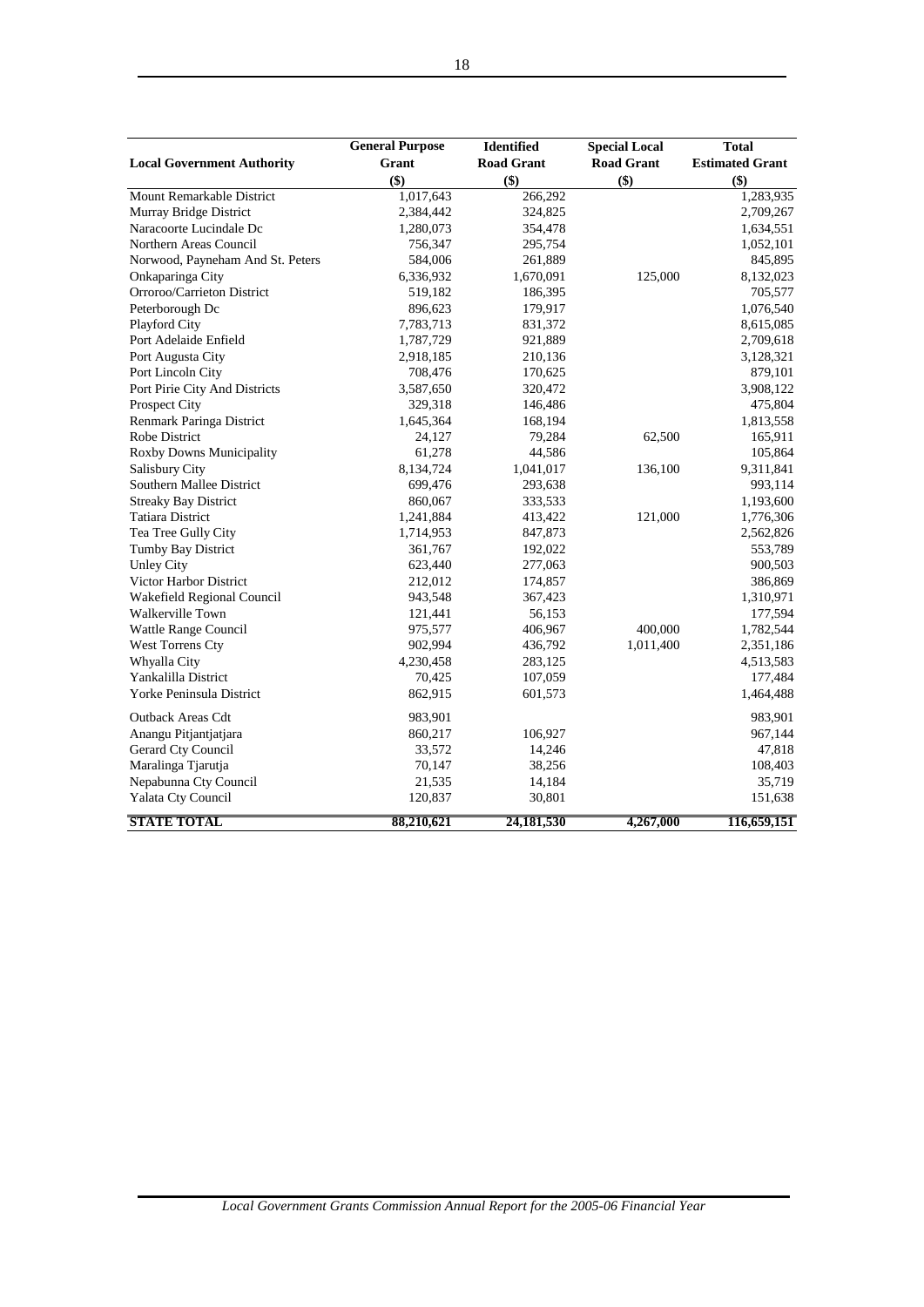## <span id="page-21-0"></span>**APPENDIX I - Member profiles**

### **Malcolm Germein AM**

Farmer and Grazier at Ardrossan, currently living in Adelaide; Councillor of the District Council of Central Yorke Peninsula 1978-95; Chair of the Council Planning Committee 1989-92; Vice President of the SA Local Government Association 1986-88; President of the SA Local Government Association 1988-90; Chair of the Local Government Workers Compensation Scheme 1988 to 1997; Chair of the Local Government Mutual Liability Scheme 1990 to 1997; Chair of the Council Purchasing Authority 1991 to 1997, Vice President of the Australian Local Government Association 1990-92; Chair of the Local Roads Advisory Committee 1988-93; Member of the Development Policy Advisory Committee; Chair of the Yorke Peninsula Regional Development Board 1994 to 1996; and Chairman of the SA Local Government Grants Commission 1995 to present.

### **Keith Adams OAM, JP**

Local Government Consultant January 1994 –2001 and previously City Manager of the City of Unley from December 1984; District Clerk of the District Council of Victor Harbor from March 1970, the District Council of Balaklava from January 1968 and the District Council of Georgetown from March 1962. Board Member, Ashford Community Hospital Inc, 1989 to 1998; Hon Treasurer, Ashford Community Hospital Inc 1989 to 1998. Director, Keith Adams Pty Ltd (1994 – 2001) and Commissioner of the SA Local Government Grants Commission 1995 to July 2005.

### **Mary Patetsos BSW Grad Dip Sociology, JP**

Principal Consultant Synthesis Consultancy since 1996 and Commissioner of the Local Government Grants Commission since 2002. Prior employment as Principal Consultant, Optimum Outcomes Consultancy (NSW); Senior Policy Adviser Aged Care Australia (ACT); Senior Adviser to the Department Secretary Health Department (WA); Senior Policy Officer Western Australian Municipal Association; Research and Development Officer City of Wanneroo (WA) and project Co-ordinator Royal Prince Alfred Hospital (NSW). Board Member Greek Community of SA – Ridleyton Nursing Home since 2004. Board Member SA Housing Trust, 2006.

### **John Ross, Cr**

Councillor of Tatiara Council since 1979; Chairman of Tatiara Council 1989-1992 and 2003 to present; President of the SA Local Government Association 1995-1997; President of the Australian Local Government Association 1999-2002; President of the South East Local Government Association 1990-1995; Chair of the Local Government Mutual Liability Scheme since 1997; Chair of the Local Government Workers Compensation Scheme since 1997; Australian Transport Council member 1997- 2002; Austroads board member 1997-2002; Chair of ForestrySA board since 2003; Member of Council of Australian Governments 1999-2002; LGA representative on State Water Resources Council 1990-1996; Chairman of STEDs scheme 1992-1996; Chairman of South East Relief Trust 1993-1995; Chairman of SA Council Purchasing Co-Op 1997-1998; and Commissioner of the SA Local Government Grants Commission August 2005 to present.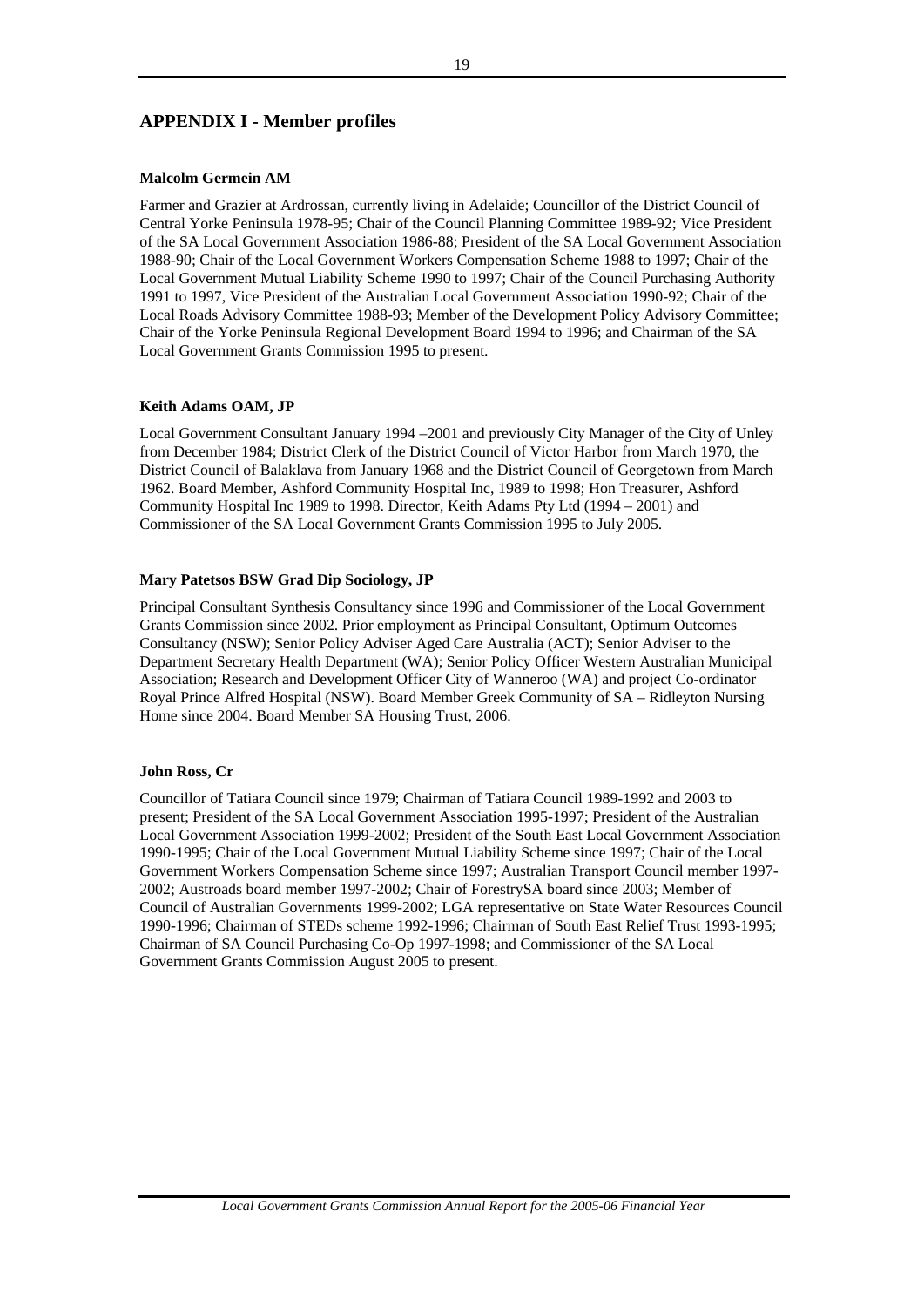## <span id="page-22-0"></span>**APPENDIX II - Freedom of Information Act 1991**

### **Statement Section 9**

## *Structure and functions of the Commission*

Refer Chapter 1 of this report.

## *Effect of Commission's decision making on members of the public*

The Commission's primary function is to make recommendations to the responsible Minister on the distribution of untied Commonwealth general revenue assistance grants to local governing authorities in South Australia. Consequently the Commission's decision making has no direct effect on members of the public.

### *Arrangements for members of the public to participate in Commission policy formulation*

As mentioned in Chapter 2 of this report, public hearings are incorporated into council visits. Members of the public are invited to attend these meetings and to make submissions to the Commission.

### *Categories of documents*

Annual reports of the Commission are available for perusal at the Commission's offices.

Other documents held by the Commission:

- Corporate files containing correspondence, memoranda, minutes etc on the Commission's operations;
- Administrative Policies and Procedures (many of which are prepared by other agencies), and files;
- registry files containing information and data returns;
- statistical and comparative reports prepared for councils and interested parties.

Information is stored both electronically and on hard copy.

In general, where information held by the Commission is available from a primary source, eg Australian Bureau of Statistics or individual councils, then enquiries are redirected to that source.

### *Facilities for access and initial contact point*

Inquiries concerning access to the above mentioned documents or other matters relating to Freedom of Information should be directed to:

|                | The Executive Officer                     |  |  |  |
|----------------|-------------------------------------------|--|--|--|
|                | <b>Local Government Grants Commission</b> |  |  |  |
|                | Level 7, Roma Mitchell House              |  |  |  |
|                | North Terrace                             |  |  |  |
|                | ADELAIDE SA 5000                          |  |  |  |
| Postal Address | PO Box 8326                               |  |  |  |
|                | Station Arcade SA 5000                    |  |  |  |
| Telephone      | $(08)$ 8204 8719                          |  |  |  |
| Fax            | $(08)$ 8204 8735                          |  |  |  |
|                |                                           |  |  |  |

Business hours are 9.00 am to 5.00 pm. An appointment is necessary. The Executive Officer, as Principal Officer, has power under Section 20 of the Freedom of Information Act 1991 to refuse access to a document.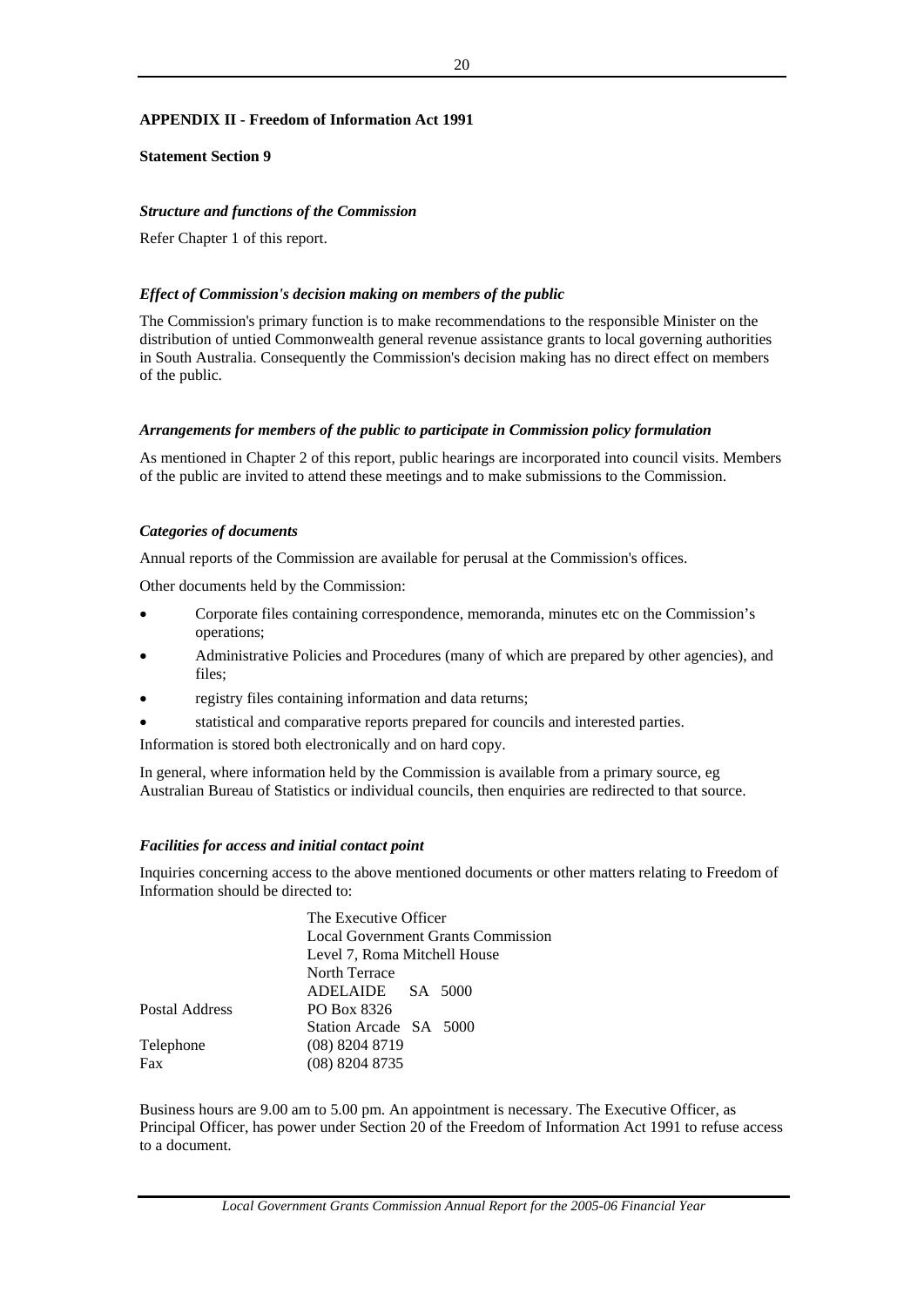| <b>Local Government Authority</b>             | 2005/2006<br>Actual<br>General<br><b>Purpose</b> | 2005/2006<br><b>Actual</b><br>Road<br>Grant | 2005/2006<br><b>Special</b><br>Road<br>Grant | 2005/2006<br><b>Total</b><br>Actual<br>Grant |
|-----------------------------------------------|--------------------------------------------------|---------------------------------------------|----------------------------------------------|----------------------------------------------|
|                                               | Grant<br>\$                                      | \$                                          | \$                                           | \$                                           |
|                                               |                                                  |                                             |                                              |                                              |
| <b>Adelaide City</b>                          | 239,350                                          | 149,043                                     |                                              | 388,393                                      |
| Adelaide Hills Council<br>Alexandrina Council | 649,783                                          | 514,770                                     |                                              | 1,164,553                                    |
|                                               | 330,799                                          | 360,830                                     | 200,000                                      | 891,629                                      |
| <b>Barossa Council</b>                        | 339,766                                          | 309,751                                     |                                              | 649,517                                      |
| Barunga West District                         | 213,616                                          | 147,457                                     |                                              | 361,073                                      |
| Berri Barmera Council                         | 1,405,783                                        | 161,259                                     |                                              | 1,567,042                                    |
| <b>Burnside City</b>                          | 715,415                                          | 342,615                                     |                                              | 1,058,030                                    |
| Campbelltown City                             | 786,116                                          | 373,251                                     | 200,000                                      | 1,359,367                                    |
| Ceduna District                               | 1,360,293                                        | 312,049                                     |                                              | 1,672,342                                    |
| Charles Sturt City                            | 1,725,880                                        | 821,280                                     |                                              | 2,547,160                                    |
| Clare And Gilbert Valleys Dc                  | 260,220                                          | 268,151                                     |                                              | 528,371                                      |
| <b>Cleve District</b>                         | 633,304                                          | 250,645                                     |                                              | 883,949                                      |
| Coober Pedy                                   | 696,945                                          | 37,662                                      |                                              | 734,607                                      |
| Coorong District                              | 1,551,108                                        | 467,442                                     |                                              | 2,018,550                                    |
| <b>Copper Coast District</b>                  | 1,124,493                                        | 204,295                                     |                                              | 1,328,788                                    |
| <b>Elliston District</b>                      | 493,355                                          | 286,586                                     |                                              | 779,941                                      |
| Flinders Ranges Council                       | 710,371                                          | 210,163                                     |                                              | 920,534                                      |
| Franklin Harbour District                     | 585,030                                          | 179,364                                     |                                              | 764,394                                      |
| Gawler Town                                   | 823,871                                          | 200,204                                     |                                              | 1,024,075                                    |
| Goyder Regional Council                       | 1,513,946                                        | 473,000                                     |                                              | 1,986,946                                    |
| <b>Grant District</b>                         | 794,200                                          | 239,149                                     |                                              | 1,033,349                                    |
| <b>Holdfast Bay City</b>                      | 567,882                                          | 263,270                                     |                                              | 831,152                                      |
| Kangaroo Island Council                       | 1,238,568                                        | 277,997                                     |                                              | 1,516,565                                    |
| Karoonda East Murray District                 | 753,109                                          | 238,577                                     |                                              | 991,686                                      |
| Kimba District                                | 564,979                                          | 212,334                                     | 450,000                                      | 1,227,313                                    |
| <b>Kingston District</b>                      | 398,897                                          | 175,245                                     |                                              | 574,142                                      |
| Lehunte District                              | 1,005,863                                        | 292,973                                     |                                              | 1,298,836                                    |
| Light Regional Council                        | 195,183                                          | 259,750                                     |                                              | 454,933                                      |
| Lower Eyre Pen Dc                             | 250,138                                          | 280,318                                     | 721,000                                      | 1,251,456                                    |
| Loxton Waikerie District                      | 1,953,506                                        | 525,025                                     | 556,000                                      | 3,034,531                                    |
| Mallala District                              | 705,808                                          | 171,079                                     |                                              | 876,887                                      |
| Marion City                                   | 1,341,865                                        | 660,408                                     | 380,000                                      | 2,382,273                                    |
| Mid Murray Council                            | 1,977,956                                        | 456,848                                     |                                              | 2,434,804                                    |
| Mitcham City                                  | 1,040,998                                        | 529,680                                     |                                              | 1,570,678                                    |
| Mount Barker District                         | 514,327                                          | 337,869                                     |                                              | 852,196                                      |
| Mount Gambier City                            | 1,171,454                                        | 262,966                                     |                                              | 1,434,420                                    |

## <span id="page-23-0"></span>**APPENDIX III - Final allocations for 2005-2006**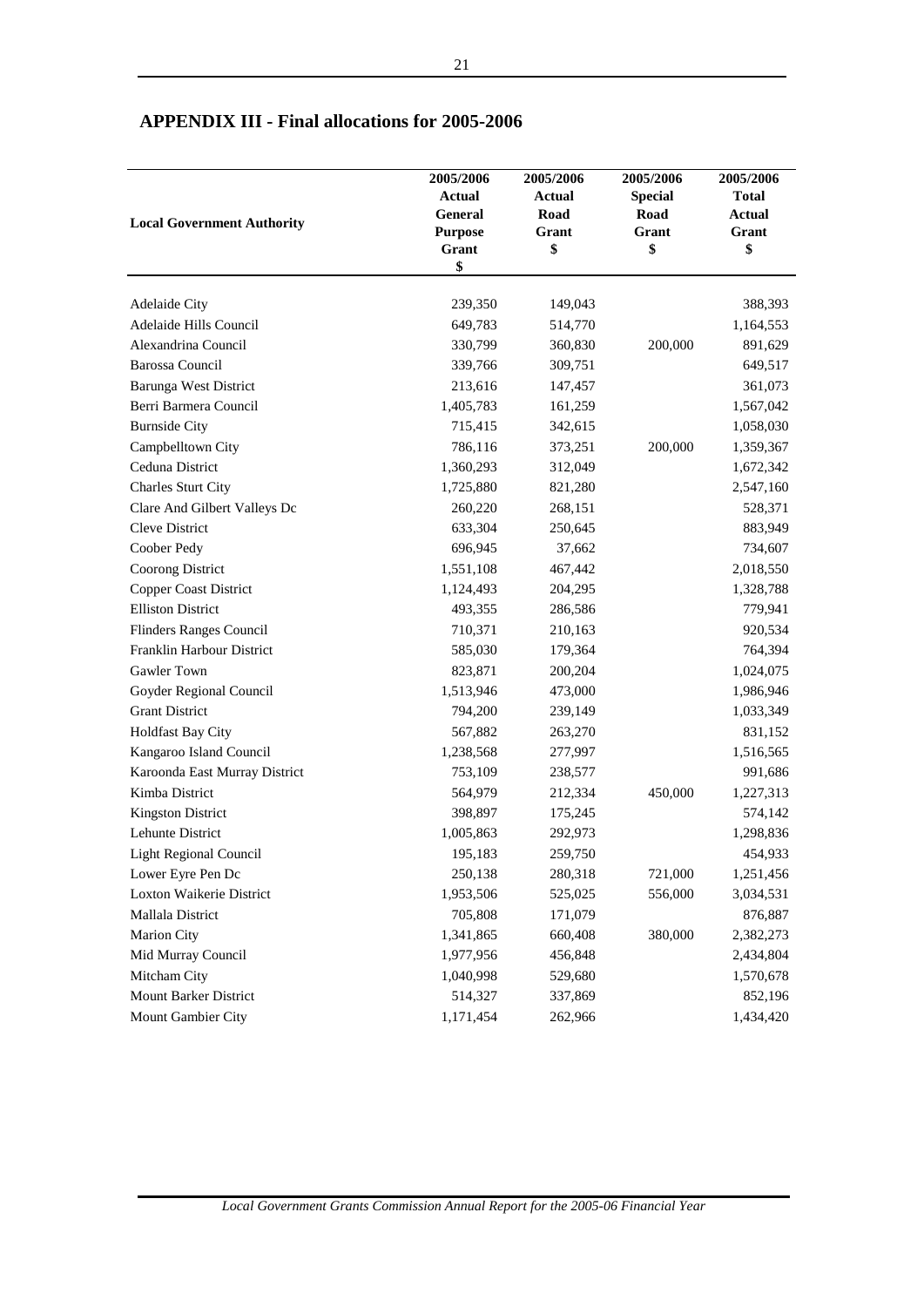| <b>Local Government Authority</b> | 2005/2006<br>Actual<br>General<br><b>Purpose</b><br>Grant | 2005/2006<br>Actual<br>Road<br>Grant<br>\$ | 2005/2006<br><b>Special</b><br>Road<br>Grant<br>\$ | 2005/2006<br>Total<br>Actual<br>Grant<br>\$ |
|-----------------------------------|-----------------------------------------------------------|--------------------------------------------|----------------------------------------------------|---------------------------------------------|
|                                   | \$                                                        |                                            |                                                    |                                             |
| Mount Remarkable District         | 973,600                                                   | 255,720                                    | 526,000                                            | 1,755,320                                   |
| Murray Bridge District            | 2,386,300                                                 | 310,259                                    |                                                    | 2,696,559                                   |
| Naracoorte Lucindale Dc           | 1,280,073                                                 | 340,508                                    |                                                    | 1,620,581                                   |
| Northern Areas Council            | 756,347                                                   | 284,136                                    |                                                    | 1,040,483                                   |
| Norwood, Payneham And St. Peters  | 567,566                                                   | 253,201                                    |                                                    | 820,767                                     |
| Onkaparinga City                  | 5,977,214                                                 | 1,600,612                                  | 50,000                                             | 7,627,826                                   |
| Orroroo/Carrieton District        | 492,590                                                   | 179,317                                    |                                                    | 671,907                                     |
| Peterborough Dc                   | 858,158                                                   | 173,577                                    |                                                    | 1,031,735                                   |
| Playford City                     | 7,384,194                                                 | 797,094                                    |                                                    | 8,181,288                                   |
| Port Adelaide Enfield             | 1,730,498                                                 | 888,975                                    |                                                    | 2,619,473                                   |
| Port Augusta City                 | 2,812,184                                                 | 203,312                                    |                                                    | 3,015,496                                   |
| Port Lincoln City                 | 668,711                                                   | 163,586                                    |                                                    | 832,297                                     |
| Port Pirie City And Districts     | 3,428,251                                                 | 308,438                                    |                                                    | 3,736,689                                   |
| Prospect City                     | 321,083                                                   | 141,962                                    |                                                    | 463,045                                     |
| Renmark Paringa District          | 1,597,755                                                 | 162,140                                    |                                                    | 1,759,895                                   |
| Robe District                     | 22,950                                                    | 75,923                                     |                                                    | 98,873                                      |
| Roxby Downs Municipality          | 60,350                                                    | 43,721                                     |                                                    | 104,071                                     |
| Salisbury City                    | 7,810,276                                                 | 996,161                                    | 52,000                                             | 8,858,437                                   |
| Southern Mallee District          | 699,476                                                   | 282,381                                    |                                                    | 981,857                                     |
| <b>Streaky Bay District</b>       | 824,395                                                   | 320,447                                    |                                                    | 1,144,842                                   |
| <b>Tatiara District</b>           | 1,241,884                                                 | 398,750                                    | 225,000                                            | 1,865,634                                   |
| Tea Tree Gully City               | 1,667,997                                                 | 820,144                                    |                                                    | 2,488,141                                   |
| Tumby Bay District                | 361,767                                                   | 184,161                                    |                                                    | 545,928                                     |
| <b>Unley City</b>                 | 607,365                                                   | 268,262                                    |                                                    | 875,627                                     |
| Victor Harbor District            | 201,366                                                   | 166,250                                    | 30,000                                             | 397,616                                     |
| Wakefield Regional Council        | 943,548                                                   | 352,581                                    |                                                    | 1,296,129                                   |
| Walkerville Town                  | 118,216                                                   | 54,342                                     |                                                    | 172,558                                     |
| Wattle Range Council              | 975,577                                                   | 390,777                                    | 126,000                                            | 1,492,354                                   |
| West Torrens Cty                  | 877,999                                                   | 420,883                                    | 580,000                                            | 1,878,882                                   |
| Whyalla City                      | 4,037,048                                                 | 276,541                                    |                                                    | 4,313,589                                   |
| Yankalilla District               | 66,734                                                    | 101,948                                    |                                                    | 168,682                                     |
| Yorke Peninsula District          | 862,915                                                   | 576,692                                    |                                                    | 1,439,607                                   |
| Outback Areas Cdt                 | 950,721                                                   |                                            |                                                    | 950,721                                     |
| Anangu Pitjantjatjara             | 831,208                                                   | 102,775                                    |                                                    | 933,983                                     |
| Gerard Cty Council                | 32,439                                                    | 13,693                                     |                                                    | 46,132                                      |
| Maralinga Tjarutja                | 67,782                                                    | 36,771                                     |                                                    | 104,553                                     |
| Nepabunna Cty Council             | 20,809                                                    | 13,633                                     |                                                    | 34,442                                      |
| Yalata Cty Council                | 82,550                                                    | 29,605                                     |                                                    | 112,155                                     |
| <b>STATE TOTAL</b>                | 85,234,071                                                | 23,242,583                                 | 4,096,000                                          | 112,572,654                                 |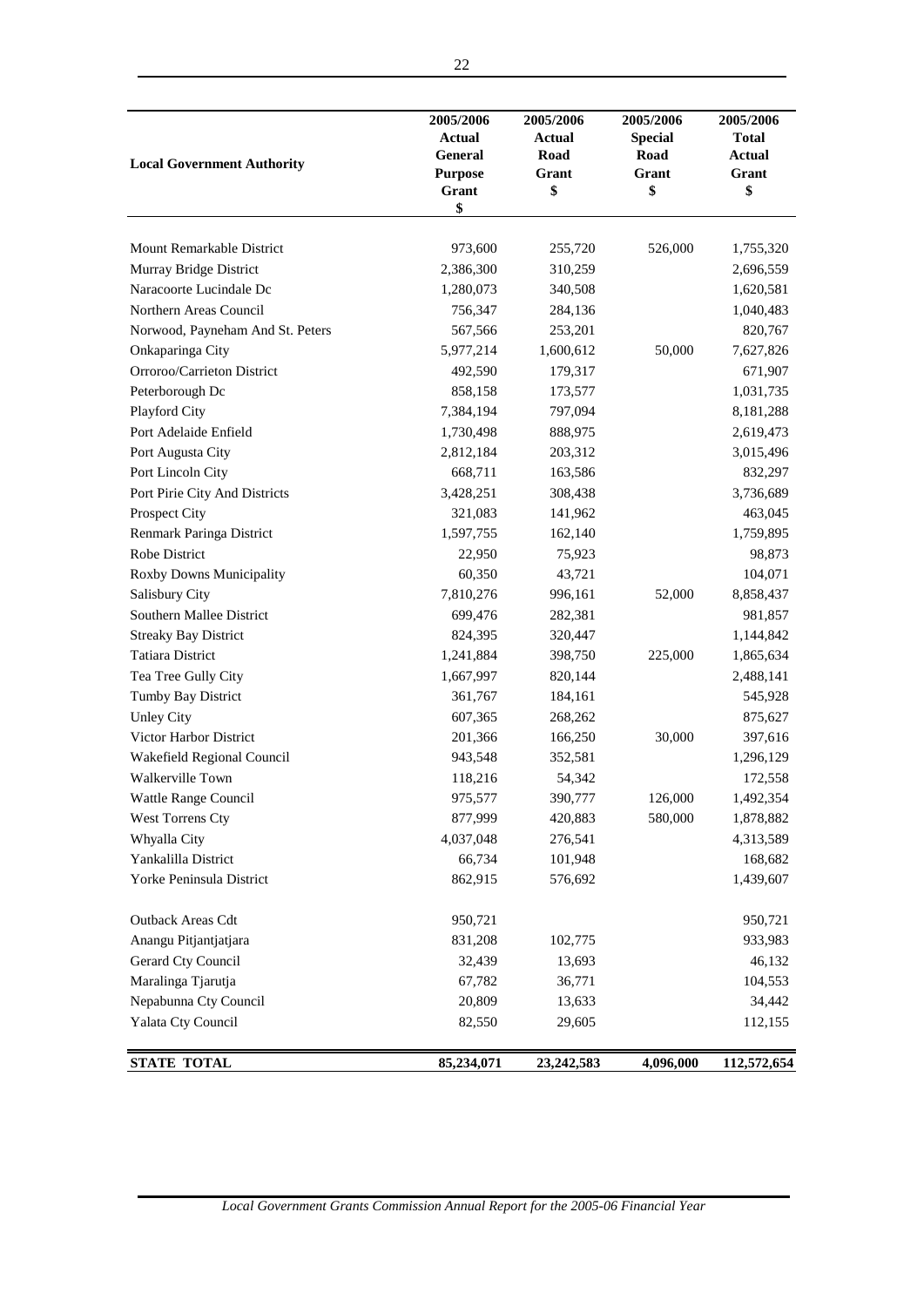| <b>Council name</b>             | <b>Sealed</b> | Formed           | <b>Unformed</b>  | <b>TOTAL</b> |
|---------------------------------|---------------|------------------|------------------|--------------|
| <b>Adelaide City</b>            | 134           | $\boldsymbol{0}$ | $\boldsymbol{0}$ | 134          |
| Adelaide Hills Council          | 604           | 477              | 10               | 1,091        |
| Alexandrina Council             | 485           | 811              | 22               | 1,318        |
| <b>Barossa Council</b>          | 324           | 588              | 48               | 960          |
| <b>Barunga West District</b>    | 58            | 900              | 95               | 1,053        |
| Berri Barmera Council           | 255           | 120              | 38               | 413          |
| <b>Burnside City</b>            | 233           | 5                | $\mathbf{0}$     | 239          |
| Campbelltown City               | 253           | $\overline{0}$   | $\overline{0}$   | 253          |
| Ceduna District                 | 66            | 1,420            | 224              | 1,709        |
| <b>Charles Sturt City</b>       | 560           | 7                | $\mathbf{0}$     | 567          |
| Clare And Gilbert Valleys Dc    | 197           | 1,437            | 187              | 1,822        |
| <b>Cleve District</b>           | 57            | 1,222            | 116              | 1,396        |
| Coober Pedy                     | 27            | 131              | 263              | 421          |
| Coorong District                | 321           | 1,562            | $\mathbf{1}$     | 1,884        |
| Copper Coast District           | 251           | 561              | 129              | 940          |
| <b>Elliston District</b>        | 39            | 972              | 136              | 1,147        |
| Flinders Ranges Council         | 17            | 908              | 336              | 1,261        |
| Franklin Harbour District       | 51            | 847              | 37               | 935          |
| Gawler Town                     | 149           | 27               | $\overline{2}$   | 178          |
| Goyder Regional Council         | 136           | 2,885            | 226              | 3,247        |
| <b>Grant District</b>           | 441           | 836              | 320              | 1,597        |
| <b>Holdfast Bay City</b>        | 175           | $\overline{0}$   | $\boldsymbol{0}$ | 175          |
| Kangaroo Island Council         | 236           | 1,074            | 51               | 1,361        |
| Karoonda East Murray District   | 81            | 1,168            | 48               | 1,298        |
| Kimba District                  | 49            | 1,031            | 634              | 1,714        |
| <b>Kingston District</b>        | 111           | 567              | 57               | 734          |
| Lehunte District                | 80            | 750              | 1,055            | 1,886        |
| <b>Light Regional</b>           | 145           | 1,242            | 60               | 1,446        |
| Lower Eyre Pen Dc               | 102           | 1,139            | 125              | 1,366        |
| <b>Loxton Waikerie District</b> | 348           | 1,767            | 200              | 2,315        |
| Mallala District                | 112           | 706              | 136              | 954          |
| <b>Marion City</b>              | 467           | $\overline{0}$   | $\mathbf{0}$     | 467          |
| Mid Murray Council              | 302           | 2,095            | 982              | 3,379        |
| Mitcham City                    | 389           | 1                | $\mathfrak{Z}$   | 392          |
| <b>Mount Barker District</b>    | 318           | 366              | 33               | 717          |
| Mount Gambier City              | 190           | $\mathbf{1}$     | $\overline{0}$   | 190          |

## <span id="page-25-0"></span>**APPENDIX IV - Road lengths by council by surface type at 30 June 2005 (includes laneways)**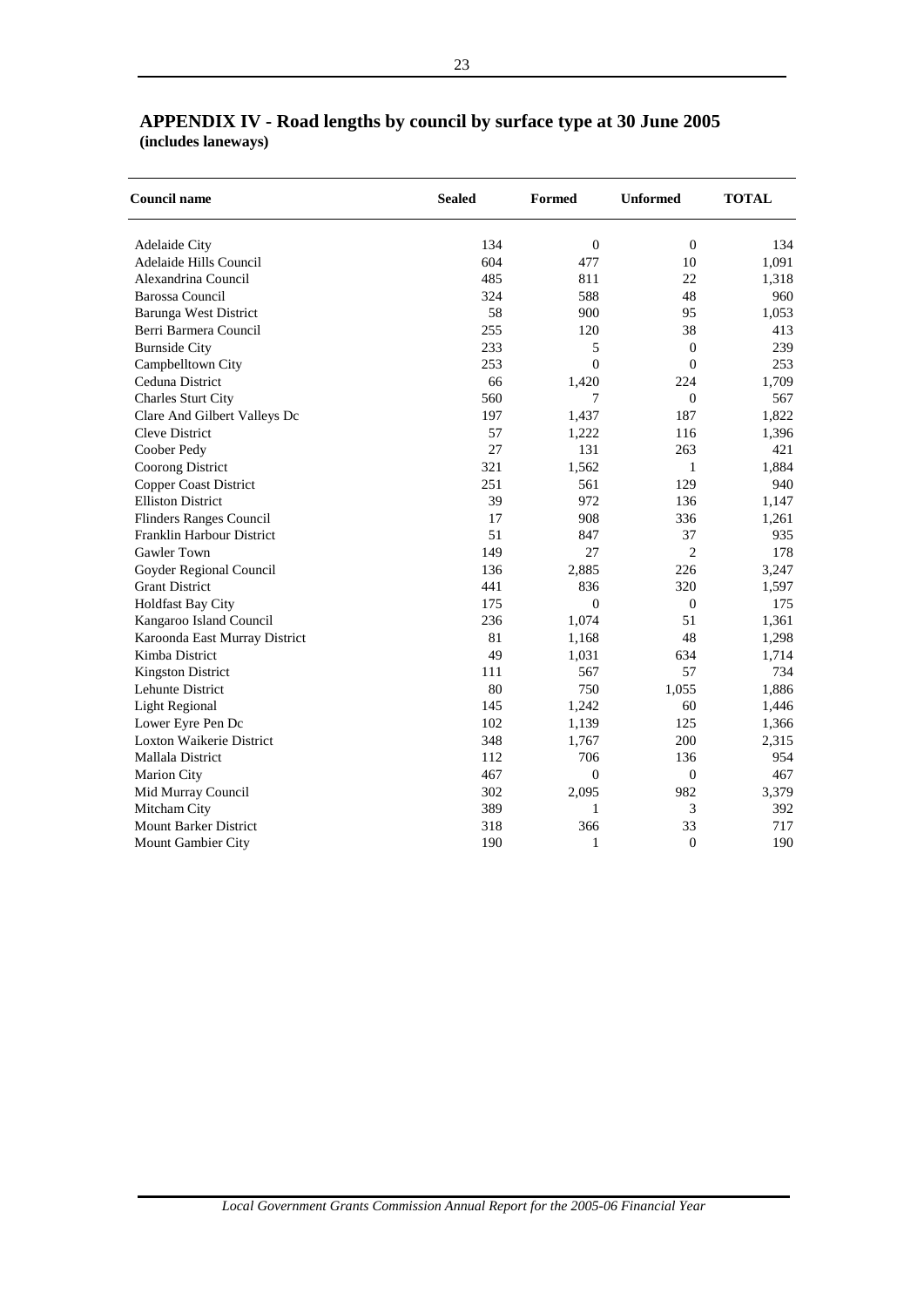| <b>Council name</b>              | <b>Sealed</b> | <b>Formed</b>  | <b>Unformed</b> | <b>TOTAL</b> |
|----------------------------------|---------------|----------------|-----------------|--------------|
| <b>Mount Remarkable District</b> | 78            | 1,553          | 432             | 2,063        |
| Murray Bridge Rural City         | 367           | 566            | 35              | 968          |
| Naracoorte Lucindale Dc          | 488           | 1.082          | 41              | 1,611        |
| Northern Areas Council           | 108           | 1,814          | 274             | 2,197        |
| Norwood, Payneham And St. Peters | 170           | $\mathbf{0}$   | $\mathbf{0}$    | 170          |
| Onkaparinga City                 | 1,192         | 225            | $\overline{2}$  | 1,418        |
| Orroroo/Carrieton District       | 29            | 903            | 696             | 1,628        |
| Peterborough Dc                  | 40            | 805            | 385             | 1,230        |
| Playford City                    | 621           | 118            | 8               | 747          |
| Port Adelaide Enfield City       | 652           | 5              | $\overline{0}$  | 657          |
| Port Augusta City                | 172           | 144            | 93              | 409          |
| Port Lincoln City                | 146           | 7              | $\overline{4}$  | 157          |
| Port Pirie City And Districts    | 303           | 656            | 212             | 1,171        |
| <b>Prospect City</b>             | 91            | $\overline{0}$ | $\mathbf{0}$    | 91           |
| Renmark Paringa District         | 299           | 139            | 52              | 490          |
| <b>Robe District</b>             | 38            | 341            | 56              | 435          |
| Roxby Downs Municipality         | 30            | 3              | $\Omega$        | 33           |
| Salisbury City                   | 711           | 7              | $\Omega$        | 718          |
| Southern Mallee District         | 84            | 1,102          | 144             | 1,330        |
| <b>Streaky Bay District</b>      | 52            | 1,451          | 219             | 1,721        |
| <b>Tatiara District</b>          | 492           | 1,214          | 225             | 1,930        |
| Tea Tree Gully City              | 568           | 10             | 6               | 584          |
| Tumby Bay District               | 49            | 962            | 96              | 1,107        |
| <b>Unley City</b>                | 170           | $\overline{0}$ | $\overline{0}$  | 170          |
| Victor Harbor City               | 233           | 135            | $\overline{c}$  | 370          |
| Wakefield Regional Council       | 182           | 2,185          | 313             | 2,680        |
| <b>Walkerville Town</b>          | 36            | $\overline{0}$ | $\overline{0}$  | 36           |
| Wattle Range Council             | 491           | 1,409          | 560             | 2,460        |
| <b>West Torrens City</b>         | 292           | $\overline{0}$ | $\mathbf{0}$    | 292          |
| Whyalla City                     | 208           | 126            | 3               | 336          |
| Yankalilla District              | 121           | 370            | 48              | 539          |
| <b>Yorke Peninsula District</b>  | 434           | 3,213          | 236             | 3,882        |
| <b>TOTAL</b>                     | 16,704        | 48,170         | 9,718           | 74,591       |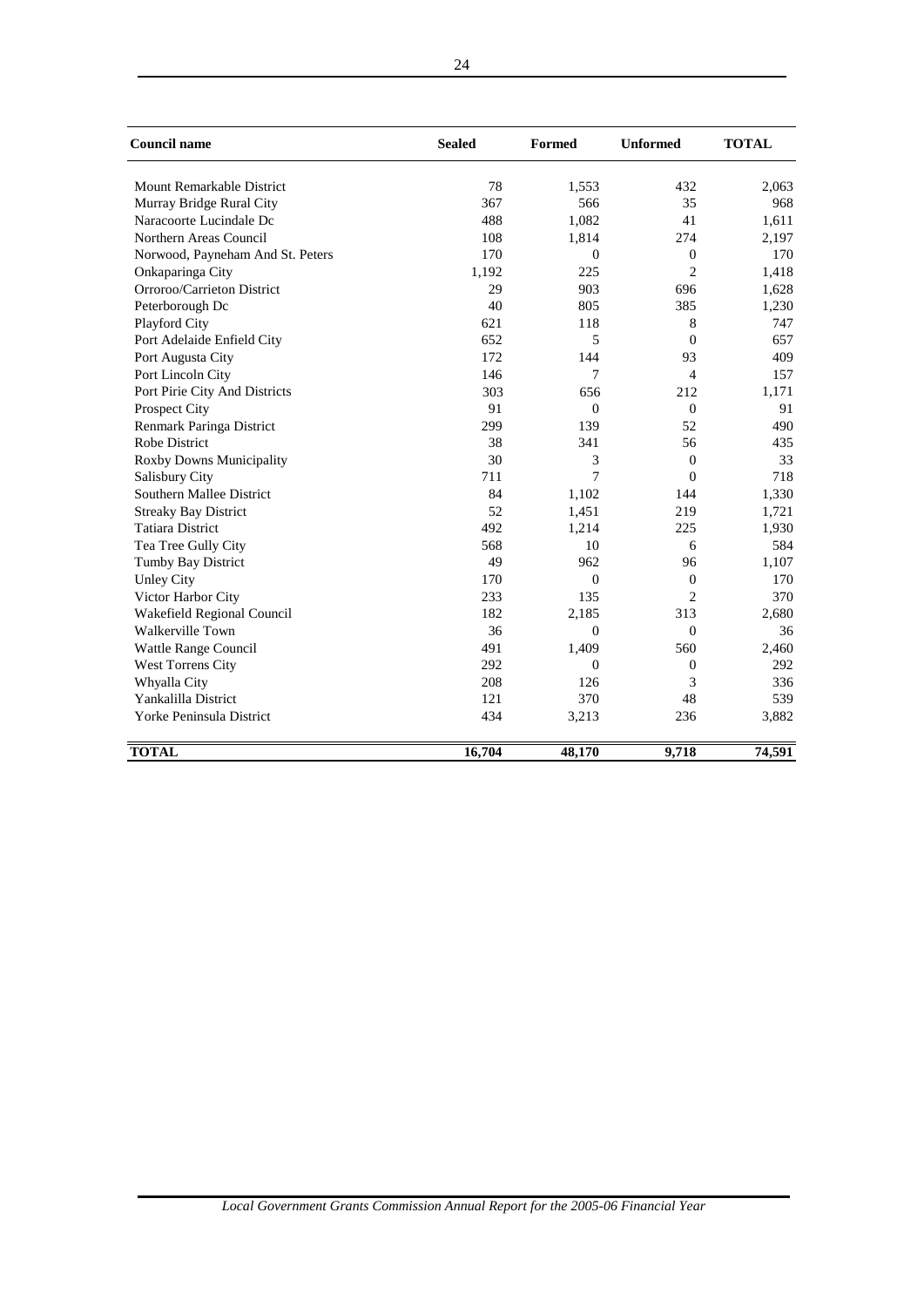# <span id="page-27-0"></span>**APPENDIX V – Cost relativity indices for roads by type**

|                                                           | <b>Sealed Built-</b><br>up | <b>Sealed Non</b><br><b>Built-up</b> | <b>Un Sealed</b><br><b>Built-up</b> | <b>Un Sealed</b><br>Non Built-up | <b>Unformed</b> |
|-----------------------------------------------------------|----------------------------|--------------------------------------|-------------------------------------|----------------------------------|-----------------|
|                                                           | 1.01                       | 0.96                                 | 1.00                                | 1.00                             | 1.00            |
| <b>Adelaide City</b><br>Adelaide Hills Council            | 1.04                       | 1.07                                 | 1.17                                | 1.08                             | 1.14            |
| Alexandrina Council                                       | 0.91                       | 0.97                                 | 1.02                                | 1.03                             | 1.04            |
| <b>Barossa Council</b>                                    | 0.99                       | 1.02                                 | 1.03                                | 1.03                             | 1.05            |
| Barunga West District                                     | 0.87                       | 0.92                                 | 0.98                                | 0.98                             | 1.00            |
| Berri Barmera Council                                     | 1.05                       | 0.99                                 | 1.01                                | 1.05                             | 1.05            |
| <b>Burnside City</b>                                      | 1.13                       | 0.96                                 | 0.99                                | 0.93                             | 0.90            |
| Campbelltown City                                         | 1.24                       | 0.96                                 | 1.00                                | 1.00                             | 1.00            |
| Ceduna District                                           | 0.89                       | 0.94                                 | 1.01                                | 1.01                             | 1.00            |
| <b>Charles Sturt City</b>                                 | 0.93<br>1.01               | 0.97<br>0.97                         | 1.00<br>0.99                        | 1.00<br>1.00                     | 1.00<br>1.04    |
| Clare And Gilbert Valleys Dc<br><b>Cleve District</b>     | 0.87                       | 0.92                                 | 0.98                                | 0.98                             | 1.00            |
| Coober Pedy                                               | 0.90                       | 0.94                                 | 0.98                                | 0.98                             | 1.00            |
| Coorong District                                          | 0.89                       | 0.94                                 | 1.00                                | 1.00                             | 1.02            |
| <b>Copper Coast District</b>                              | 0.87                       | 0.92                                 | 0.98                                | 0.98                             | 1.00            |
| <b>Elliston District</b>                                  | 0.84                       | 0.83                                 | 0.96                                | 0.95                             | 0.92            |
| <b>Flinders Ranges Council</b>                            | 0.86                       | 1.04                                 | 0.97                                | 0.94                             | 0.92            |
| <b>Franklin Harbour District</b>                          | 0.87                       | 0.92                                 | 0.99                                | 0.98                             | 1.00            |
| <b>Gawler Town</b>                                        | 0.89                       | 0.99                                 | 1.01                                | 1.04                             | 1.11            |
| Goyder Regional Council                                   | 0.89                       | 0.90                                 | 0.99                                | 0.99                             | 1.00            |
| <b>Grant District</b>                                     | 0.88                       | 0.86                                 | 0.98                                | 0.94                             | 0.93            |
| <b>Holdfast Bay City</b>                                  | 1.09                       | 0.98                                 | 1.00                                | $\frac{1}{2}$                    | 1.00            |
| Kangaroo Island Council<br>Karoonda East Murray District  | 0.94<br>0.87               | 0.98<br>0.90                         | 1.00<br>0.98                        | 1.03<br>0.98                     | 0.99<br>0.99    |
| Kimba District                                            | 0.87                       | 0.92                                 | 0.98                                | 0.99                             | 1.00            |
| <b>Kingston District</b>                                  | 1.03                       | 1.02                                 | 1.00                                | 0.96                             | 1.06            |
| <b>Lehunte District</b>                                   | 0.88                       | 0.92                                 | 1.00                                | 0.98                             | 0.99            |
| <b>Light Regional Council</b>                             | 0.85                       | 0.94                                 | 0.98                                | 0.99                             | 1.02            |
| Lower Eyre Pen Dc                                         | 0.91                       | 0.94                                 | 0.98                                | 0.99                             | 1.00            |
| Loxton Waikerie District                                  | 0.88                       | 0.98                                 | 0.98                                | 0.98                             | 0.98            |
| <b>Mallala District</b>                                   | 0.84                       | 0.90                                 | 0.98                                | 0.98                             | 1.00            |
| <b>Marion City</b>                                        | 1.08                       | 0.96                                 | 0.98                                | 0.98                             | 1.00            |
| Mid Murray Council                                        | 1.04                       | 1.08                                 | 1.09                                | 1.03                             | 1.02            |
| Mitcham City                                              | 1.11                       | 0.98                                 | 0.94                                | 0.98                             | 1.01            |
| <b>Mount Barker District</b><br><b>Mount Gambier City</b> | 0.96<br>0.81               | 0.99<br>0.79                         | 0.98<br>0.99                        | 1.00<br>0.89                     | 1.03<br>0.90    |
| Mount Remarkable District                                 | 0.88                       | 0.93                                 | 0.99                                | 0.99                             | 0.99            |
| Murray Bridge District                                    | 0.85                       | 1.00                                 | 1.00                                | 1.01                             | 1.04            |
| Naracoorte Lucindale Dc                                   | 0.96                       | 1.11                                 | 1.03                                | 1.07                             | 1.19            |
| Northern Areas Council                                    | 0.88                       | 0.91                                 | 1.01                                | 1.01                             | 1.01            |
| Norwood, Payneham And St. Peters                          | 1.18                       | 0.96                                 | 1.00                                | 1.00                             | 1.00            |
| Onkaparinga City                                          | 1.00                       | 1.04                                 | 0.99                                | 1.02                             | 1.06            |
| Orroroo/Carrieton District                                | 0.87                       | 0.90                                 | 0.98                                | 0.97                             | 0.96            |
| Peterborough Dc                                           | 0.88                       | 0.91                                 | 1.01                                | 1.00                             | 0.96            |
| <b>Playford City</b>                                      | 1.09                       | 1.02                                 | 1.07                                | 1.01                             | 1.05            |
| Port Adelaide Enfield                                     | 1.05                       | 0.97                                 | 1.19                                | 1.00                             | 1.00            |
| Port Augusta City<br>Port Lincoln City                    | 0.87<br>0.78               | 0.90<br>0.89                         | 0.98<br>0.95                        | 0.98<br>0.99                     | 1.00<br>0.96    |
| Port Pirie City And Districts                             | 0.88                       | 0.91                                 | 1.01                                | 1.01                             | 1.00            |
| <b>Prospect City</b>                                      | 0.96                       | 0.97                                 | 1.00                                | 1.00                             | 1.00            |
| Renmark Paringa District                                  | 1.21                       | 1.20                                 | 1.21                                | 1.08                             | 1.09            |
| <b>Robe District</b>                                      | 0.98                       | 0.94                                 | 0.98                                | 1.04                             | 1.08            |
| Roxby Downs Municipality                                  | 0.88                       | 0.90                                 | 0.99                                | 0.98                             | 1.00            |
| <b>Salisbury City</b>                                     | 1.04                       | 0.95                                 | 1.12                                | 1.05                             | 1.00            |
| Southern Mallee District                                  | 0.88                       | 0.94                                 | 1.01                                | 1.00                             | 0.97            |
| <b>Streaky Bay District</b>                               | 0.76                       | 0.82                                 | 0.95                                | 0.95                             | 0.97            |
| <b>Tatiara District</b>                                   | 1.05                       | 1.07                                 | 1.15                                | 1.04                             | 1.06            |
| Tea Tree Gully City<br><b>Tumby Bay District</b>          | 1.07<br>0.88               | 1.07<br>0.92                         | 1.07<br>1.01                        | 1.01<br>1.01                     | 1.08<br>1.00    |
| Unley City                                                | 1.26                       | 0.97                                 | 1.00                                | 1.00                             | 1.00            |
| <b>Victor Harbor District</b>                             | 0.88                       | 0.94                                 | 0.94                                | 0.98                             | 0.92            |
| <b>Wakefield Regional Council</b>                         | 0.88                       | 0.90                                 | 1.01                                | 1.01                             | 1.00            |
| <b>Walkerville Town</b>                                   | 1.06                       | 0.96                                 | 1.00                                | 1.00                             | 1.00            |
| <b>Wattle Range Council</b>                               | 0.98                       | 1.15                                 | 1.00                                | 1.04                             | 1.11            |
| West Torrens Cty                                          | 0.93                       | 0.97                                 | 1.00                                | 1.00                             | 1.00            |
| Whyalla City                                              | 0.84                       | 0.89                                 | 1.01                                | 1.01                             | 1.00            |
| Yankalilla District                                       | 0.99                       | 1.08                                 | 0.99                                | 1.02                             | 1.05            |
| Yorke Peninsula District                                  | 0.87                       | 0.89                                 | 0.99                                | 0.99                             | 0.97            |

*Local Government Grants Commission Annual Report for the 2005-06 Financial Year*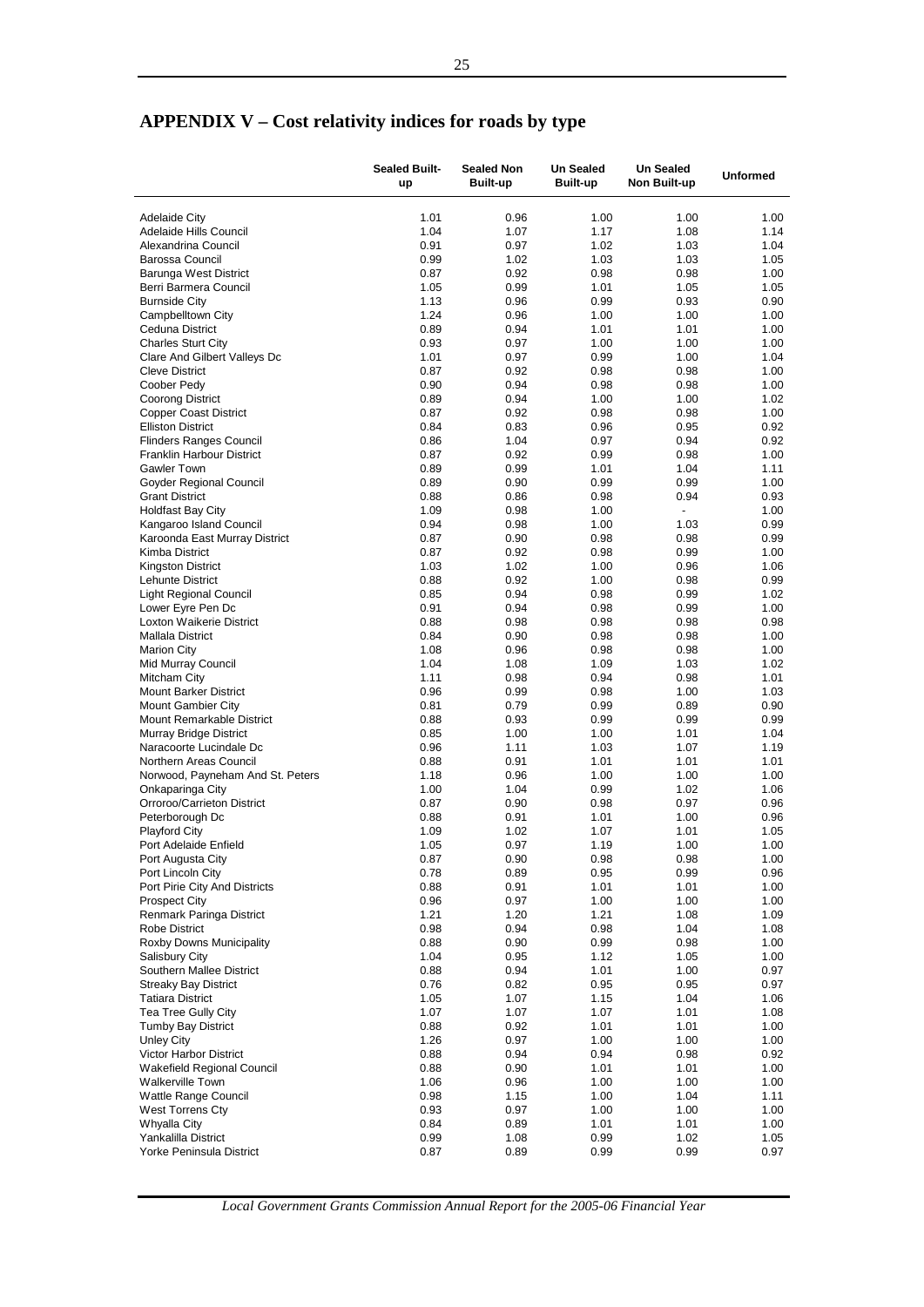# <span id="page-28-0"></span>**APPENDIX VI – Revenue relativity index**

|                                                            | <b>SEIFA Index of</b>     | <b>Converted to be</b> |
|------------------------------------------------------------|---------------------------|------------------------|
|                                                            | <b>Economic-Resources</b> | centred around 1       |
| <b>Adelaide City</b>                                       | 1,093.00                  | 1.128829               |
| Adelaide Hills Council<br>Alexandrina Council              | 1,035.28<br>920.65        | 1.069217<br>0.950829   |
| <b>Barossa Council</b>                                     | 981.24                    | 1.013405               |
| <b>Barunga West District</b>                               | 885.03                    | 0.914042               |
| Berri Barmera Council                                      | 940.90                    | 0.971743               |
| <b>Burnside City</b>                                       | 1,108.25                  | 1.144579               |
| Campbelltown City                                          | 971.29                    | 1.003129               |
| Ceduna District                                            | 937.08                    | 0.967798               |
| <b>Charles Sturt City</b><br>Clare And Gilbert Valleys Dc  | 959.33<br>948.87          | 0.990777<br>0.979974   |
| <b>Cleve District</b>                                      | 915.44                    | 0.945449               |
| Coober Pedy                                                | 865.65                    | 0.894026               |
| Coorong District                                           | 894.35                    | 0.923667               |
| <b>Copper Coast District</b>                               | 874.45                    | 0.903115               |
| <b>Elliston District</b>                                   | 884.04                    | 0.913019               |
| Flinders Ranges Council<br>Franklin Harbour District       | 905.27<br>879.15          | 0.934945<br>0.907969   |
| Gawler Town                                                | 956.08                    | 0.987421               |
| Goyder Regional Council                                    | 885.23                    | 0.914248               |
| <b>Grant District</b>                                      | 967.84                    | 0.999566               |
| <b>Holdfast Bay City</b>                                   | 1,039.02                  | 1.073080               |
| Kangaroo Island Council                                    | 908.44                    | 0.938219               |
| Karoonda East Murray District                              | 888.11                    | 0.917223               |
| Kimba District<br><b>Kingston District</b>                 | 917.51<br>925.37          | 0.947586<br>0.955704   |
| Lehunte District                                           | 895.26                    | 0.924607               |
| <b>Light Regional Council</b>                              | 958.48                    | 0.989899               |
| Lower Eyre Pen Dc                                          | 931.66                    | 0.962200               |
| <b>Loxton Waikerie District</b>                            | 927.00                    | 0.957387               |
| Mallala District                                           | 940.30                    | 0.971123               |
| <b>Marion City</b>                                         | 968.99                    | 1.000754               |
| Mid Murray Council<br>Mitcham City                         | 875.85<br>1,040.44        | 0.904561<br>1.074546   |
| Mount Barker District                                      | 971.16                    | 1.002995               |
| Mount Gambier City                                         | 949.96                    | 0.981100               |
| Mount Remarkable District                                  | 889.51                    | 0.918669               |
| Murray Bridge District                                     | 897.63                    | 0.927055               |
| Naracoorte Lucindale Dc                                    | 959.11                    | 0.990550               |
| Northern Areas Council<br>Norwood, Payneham And St. Peters | 885.71<br>1,028.57        | 0.914744<br>1.062287   |
| Onkaparinga City                                           | 968.52                    | 1.000269               |
| Orroroo/Carrieton District                                 | 877.11                    | 0.905862               |
| Peterborough Dc                                            | 831.13                    | 0.858375               |
| Playford City                                              | 909.10                    | 0.938901               |
| Port Adelaide Enfield                                      | 919.36                    | 0.949497               |
| Port Augusta City                                          | 930.72                    | 0.961229               |
| Port Lincoln City<br>Port Pirie City And Districts         | 945.18                    | 0.976163               |
| Prospect City                                              | 896.67<br>1,032.38        | 0.926063<br>1.066222   |
| Renmark Paringa District                                   | 924.78                    | 0.955095               |
| Robe District                                              | 956.55                    | 0.987906               |
| Roxby Downs Municipality                                   | 1,171.34                  | 1.209737               |
| Salisbury City                                             | 939.60                    | 0.970401               |
| Southern Mallee District                                   | 926.52<br>886.19          | 0.956892               |
| <b>Streaky Bay District</b><br><b>Tatiara District</b>     | 940.38                    | 0.915240<br>0.971206   |
| Tea Tree Gully City                                        | 1,006.10                  | 1.039080               |
| <b>Tumby Bay District</b>                                  | 885.29                    | 0.914310               |
| <b>Unley City</b>                                          | 1,073.29                  | 1.108473               |
| Victor Harbor District                                     | 903.24                    | 0.932849               |
| Wakefield Regional Council                                 | 897.99                    | 0.927427               |
| Walkerville Town<br>Wattle Range Council                   | 1,103.83                  | 1.140014               |
| West Torrens Cty                                           | 945.31<br>963.67          | 0.976298<br>0.995260   |
| Whyalla City                                               | 925.10                    | 0.955425               |
| Yankalilla District                                        | 902.44                    | 0.932022               |
| Yorke Peninsula District                                   | 871.35                    | 0.899913               |
| <b>State Average</b>                                       | 968.26                    |                        |
|                                                            |                           |                        |

*Local Government Grants Commission Annual Report for the 2005-06 Financial Year*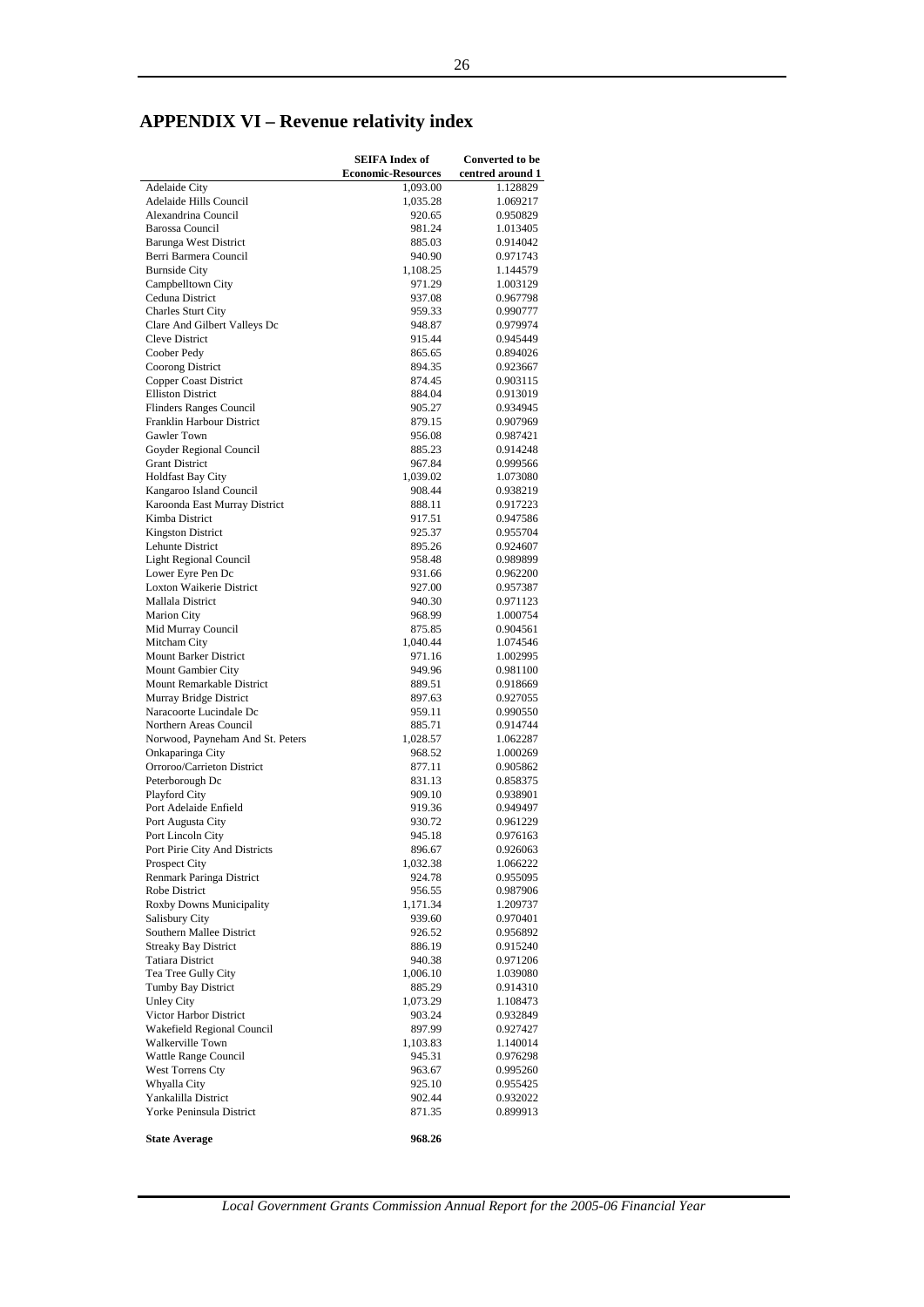## <span id="page-29-0"></span>**APPENDIX VII– Revenue Units of Measure by function -**

Valuation per capita (incorporating the SEIFA index of Economic Resources)

Data sourced from Valuer General as at January each year (data from 2004, 2005 and 2006 averaged)

| Unit of Measure :                                        | <b>Residential</b> | Commercial      | <b>Industrial</b>        | Rural             | Other           |
|----------------------------------------------------------|--------------------|-----------------|--------------------------|-------------------|-----------------|
| <b>Adelaide City</b>                                     | 213,608            | 262,308         | 1,630                    |                   | 62,907          |
| Adelaide Hills Council                                   | 108,598            | 3,303           | 490                      | 33,979            | 4,504           |
| Alexandrina Council                                      | 117,795            | 4,690           | 742                      | 59,679            | 18,658          |
| Barossa Council                                          | 77,762             | 7,663           | 10,127                   | 49,366            | 5,779           |
| <b>Barunga West District</b><br>Berri Barmera Council    | 66,491             | 3,881<br>6,702  | 868<br>1,778             | 151,200<br>25,021 | 5,805<br>5,097  |
| <b>Burnside City</b>                                     | 46,159<br>218,222  | 12,539          | 157                      | 102               | 6,937           |
| Campbelltown City                                        | 110,400            | 3,445           | 514                      | 82                | 3,313           |
| Ceduna District                                          | 38,041             | 8,416           | 403                      | 16,193            | 6,411           |
| Charles Sturt City                                       | 118,317            | 11,191          | 2,355                    | 31                | 3,199           |
| Clare And Gilbert Valleys Dc                             | 51,201             | 7,336           | 831                      | 124,372           | 4,696           |
| <b>Cleve District</b>                                    | 33,074             | 9,187           | 28                       | 96,809            | 4,813           |
| Coober Pedy                                              | 21,603             | 8,326           | 226                      |                   | 2,446           |
| Coorong District                                         | 35,413             | 3,913           | 55                       | 101,923           | 5,060           |
| <b>Copper Coast District</b><br><b>Elliston District</b> | 88,808<br>44,511   | 7,013<br>5,967  | 553<br>81                | 18,841<br>113,741 | 16,441<br>7,058 |
| Flinders Ranges Council                                  | 28,049             | 3,297           | 205                      | 29,797            | 2,953           |
| Franklin Harbour District                                | 41,736             | 5,497           | 162                      | 49,427            | 7,881           |
| Gawler Town                                              | 78,418             | 8,452           | 298                      | 5,307             | 2,931           |
| Goyder Regional Council                                  | 26,099             | 2,584           | 317                      | 126,234           | 1,478           |
| <b>Grant District</b>                                    | 44,712             | 1,755           | 2,441                    | 132,679           | 4,435           |
| <b>Holdfast Bay City</b>                                 | 185,132            | 14,544          | 525                      |                   | 7,248           |
| Kangaroo Island Council                                  | 78,279             | 9,424           | 618                      | 59,119            | 19,312          |
| Karoonda East Murray District                            | 12,340             | 2,200           | 121                      | 96,435            | 2,080           |
| Kimba District                                           | 19,186             | 6,513           | ä,                       | 98,512            | 3,381           |
| <b>Kingston District</b>                                 | 66,594             | 5,246           | 360                      | 132,066           | 13,003          |
| Lehunte District<br>Light Regional Council               | 13,969<br>61,087   | 5,310<br>4,551  | 47<br>4,934              | 74,868<br>80,614  | 2,133<br>6,210  |
| Lower Eyre Pen Dc                                        | 76,806             | 5,715           | 230                      | 115,526           | 14,043          |
| Loxton Waikerie District                                 | 41,004             | 4,175           | 1,067                    | 49,519            | 3,509           |
| Mallala District                                         | 58,737             | 1,622           | 325                      | 47,364            | 6,191           |
| <b>Marion City</b>                                       | 101,645            | 12,048          | 1,800                    | 71                | 4,185           |
| Mid Murray Council                                       | 85,854             | 3,411           | 657                      | 47,016            | 11,956          |
| Mitcham City                                             | 134,353            | 5,890           | 797                      | 472               | 5,719           |
| Mount Barker District                                    | 77,778             | 7,534           | 787                      | 26,332            | 6,534           |
| Mount Gambier City                                       | 66,657             | 11,691          | 2,093                    | 366               | 3,399           |
| Mount Remarkable District                                | 30,452             | 3,525           | 76<br>2,918              | 79,370            | 3,597           |
| Murray Bridge District<br>Naracoorte Lucindale Dc        | 52,051<br>41,918   | 7,664<br>6,006  | 753                      | 16,211<br>134,512 | 4,441<br>3,758  |
| Northern Areas Council                                   | 24,593             | 5,090           | 367                      | 149,861           | 2,180           |
| Norwood, Payneham And St. Peters                         | 158,719            | 26,693          | 2,094                    | 9                 | 8,777           |
| Onkaparinga City                                         | 79,774             | 5,013           | 1,127                    | 6,268             | 4,327           |
| Orroroo/Carrieton District                               | 19,552             | 2,495           | 209                      | 93,306            | 2,921           |
| Peterborough Dc                                          | 21,120             | 3,089           | 257                      | 27,582            | 1,257           |
| Playford City                                            | 50,558             | 4,636           | 1,431                    | 8,405             | 2,480           |
| Port Adelaide Enfield                                    | 89,031             | 13,160          | 6,657                    | 40                | 6,632           |
| Port Augusta City                                        | 39,968             | 6,503           | 160                      | 583<br>718        | 1,812           |
| Port Lincoln City<br>Port Pirie City And Districts       | 79,906<br>38,055   | 13,762<br>4,696 | 2,862<br>751             | 12,529            | 8,305<br>2,370  |
| <b>Prospect City</b>                                     | 147,773            | 10,601          | 132                      |                   | 2,699           |
| Renmark Paringa District                                 | 42,991             | 5,329           | 1,236                    | 43,619            | 3,138           |
| Robe District                                            | 194,327            | 17,123          | 2,056                    | 162,288           | 40,995          |
| Roxby Downs Municipality                                 | 76,271             | 5,396           | 69                       |                   | 5,934           |
| Salisbury City                                           | 66,809             | 7,068           | 1,907                    | 435               | 3,502           |
| Southern Mallee District                                 | 17,131             | 3,789           | 197                      | 117,227           | 1,880           |
| <b>Streaky Bay District</b>                              | 44,411             | 7,005           | 189                      | 53,047            | 8,771           |
| <b>Tatiara District</b>                                  | 29,268             | 5,941           | 1,077                    | 161,453           | 3,576           |
| Tea Tree Gully City<br>Tumby Bay District                | 91,857<br>53,747   | 7,142<br>8,016  | 681<br>57                | 573<br>103,364    | 2,228<br>9,238  |
| <b>Unley City</b>                                        | 178,181            | 17,830          | 253                      | 20                | 8,302           |
| Victor Harbor District                                   | 127,170            | 11,088          | 499                      | 15,218            | 23,103          |
| Wakefield Regional Council                               | 28,727             | 4,557           | 546                      | 131,844           | 2,262           |
| Walkerville Town                                         | 229,089            | 6,209           | $\overline{\phantom{a}}$ | ٠                 | 10,210          |
| Wattle Range Council                                     | 46,586             | 4,160           | 6,320                    | 122,005           | 4,651           |
| West Torrens Cty                                         | 116,539            | 16,130          | 4,613                    | 69                | 4,901           |
| Whyalla City                                             | 38,062             | 5,488           | 471                      | 262               | 1,363           |
| Yankalilla District                                      | 141,807            | 6,332           | 387                      | 70,258            | 34,644          |
| Yorke Peninsula District                                 | 105,113            | 5,330           | 578                      | 134,516           | 10,824          |
| <b>State</b>                                             | 96,595             | 11,089          | 1,836                    | 15,638            | 5,747           |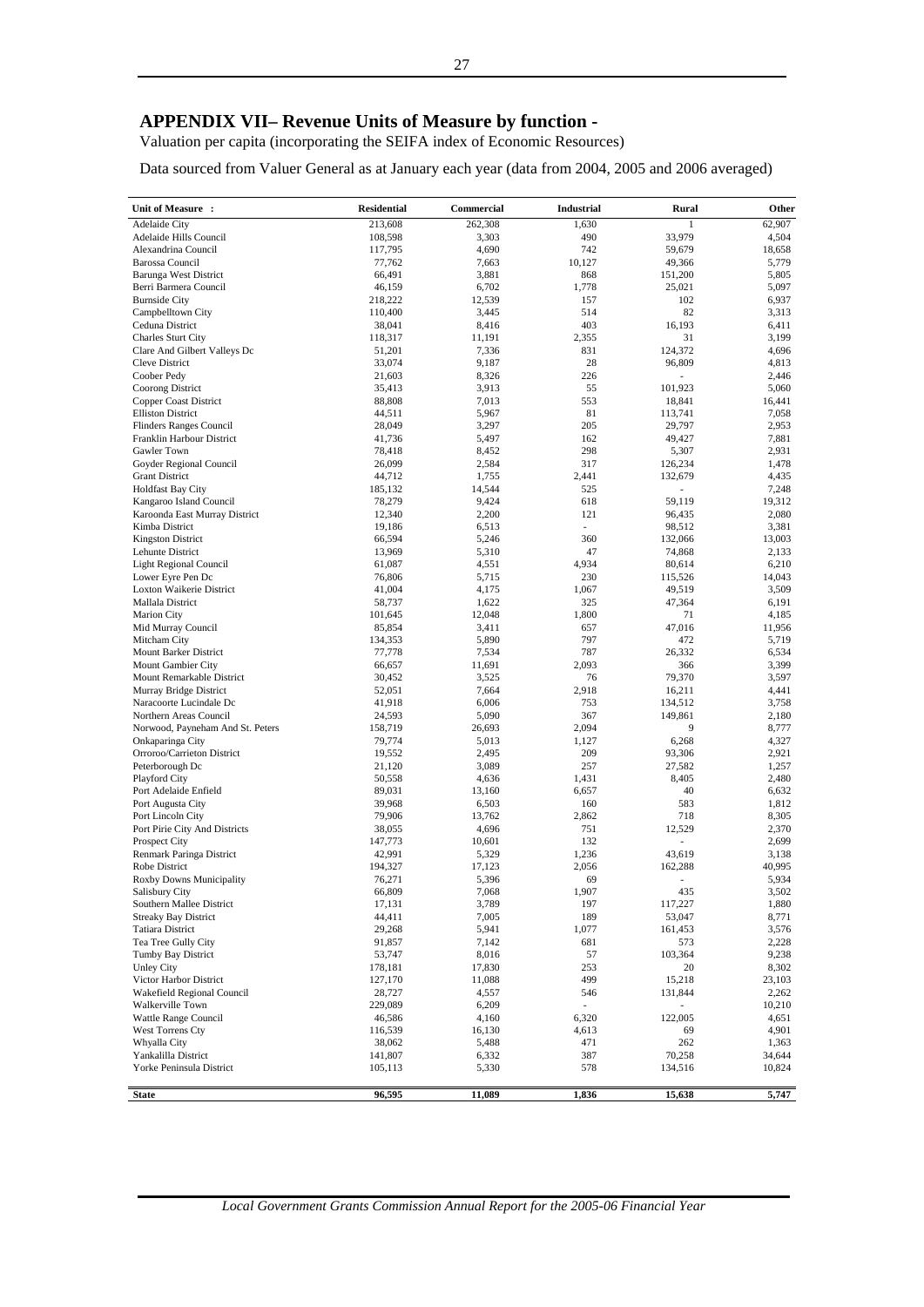## <span id="page-30-0"></span>**APPENDIX VIII – Units of Measure by function - Expenditure**

Data sourced from Councils and the Australian Bureau of Statistics as at 30 June 2005.

|                                                          | <b>Function:</b> | <b>Waste Management</b>                                                        | <b>Aged Care</b><br><b>Services</b> | <b>Services to Families</b><br>& Children | <b>Health Inspection</b>                       | <b>Sport, Recreation</b><br>& Culture |
|----------------------------------------------------------|------------------|--------------------------------------------------------------------------------|-------------------------------------|-------------------------------------------|------------------------------------------------|---------------------------------------|
|                                                          | Unit of Measure: | Number of Residential Population Aged Population Aged 0-4<br><b>Properties</b> | $>65$ years                         | years                                     | <b>Establishments</b><br>(Refer previous page) | <b>Population Aged 5-</b><br>24 years |
| <b>Adelaide City</b>                                     |                  | 7,941                                                                          | 1,823                               | 358                                       | 1,441                                          | 3,861                                 |
| Adelaide Hills Council                                   |                  | 12,096                                                                         | 4,167                               | 2,177                                     | 1,494                                          | 10,756                                |
| Alexandrina Council                                      |                  | 9,716                                                                          | 3,588                               | 1,004                                     | 213                                            | 4,644                                 |
| <b>Barossa Council</b>                                   |                  | 6,876                                                                          | 2,951                               | 1,257                                     | 437                                            | 5,264                                 |
| Barunga West District                                    |                  | 1,339                                                                          | 598                                 | 125                                       | 69                                             | 541                                   |
| Berri Barmera Council                                    |                  | 3,801                                                                          | 1,637                               | 783                                       | 205                                            | 2,982                                 |
| <b>Burnside City</b>                                     |                  | 18,042                                                                         | 8,338                               | 1,784                                     | 592                                            | 10,817                                |
| Campbelltown City                                        |                  | 19,590                                                                         | 8,518                               | 2,435                                     | 458                                            | 11,718                                |
| Ceduna District                                          |                  | 1,164                                                                          | 354                                 | 295                                       | 53                                             | 1,057                                 |
| Charles Sturt City                                       |                  | 45,468                                                                         | 19,339                              | 5,238                                     | 1,152<br>274                                   | 24,091                                |
| Clare And Gilbert Valleys Dc<br>Cleve District           |                  | 2,617<br>583                                                                   | 1,391<br>297                        | 459<br>120                                | 29                                             | 1,983<br>453                          |
| Coober Pedy                                              |                  | 1,370                                                                          | 266                                 | 123                                       | 45                                             | 471                                   |
| Coorong District                                         |                  | 1,830                                                                          | 870                                 | 391                                       | 130                                            | 1,461                                 |
| Copper Coast District                                    |                  | 6,139                                                                          | 2,521                               | 600                                       | 154                                            | 2,547                                 |
| <b>Elliston District</b>                                 |                  | 497                                                                            | 125                                 | 83                                        | 31                                             | 274                                   |
| Flinders Ranges Council                                  |                  | 723                                                                            | 294                                 | 122                                       | 45                                             | 443                                   |
| Franklin Harbour District                                |                  | 524                                                                            | 221                                 | 67                                        | 21                                             | 329                                   |
| Gawler Town                                              |                  | 7,777                                                                          | 3,080                               | 1,028                                     | 400                                            | 5,298                                 |
| Goyder Regional Council                                  |                  | 1,352                                                                          | 726                                 | 229                                       | 53                                             | 1,038                                 |
| <b>Grant District</b>                                    |                  | 2,118                                                                          | 859                                 | 444                                       | 128                                            | 2,155                                 |
| <b>Holdfast Bay City</b>                                 |                  | 16,563                                                                         | 8,105                               | 1,265                                     | 497                                            | 7,235                                 |
| Kangaroo Island Council<br>Karoonda East Murray District |                  | 2,530<br>237                                                                   | 576<br>203                          | 289<br>56                                 | 152<br>16                                      | 1,088<br>284                          |
| Kimba District                                           |                  | 317                                                                            | 230                                 | 77                                        | 44                                             | 301                                   |
| <b>Kingston District</b>                                 |                  | 1,093                                                                          | 381                                 | 125                                       | 40                                             | 600                                   |
| Lehunte District                                         |                  | 367                                                                            | 202                                 | 88                                        | 27                                             | 380                                   |
| Light Regional Council                                   |                  | 3,347                                                                          | 1,329                               | 746                                       | 174                                            | 3,315                                 |
| Lower Eyre Pen Dc                                        |                  | 1,478                                                                          | 568                                 | 288                                       | 14                                             | 1,141                                 |
| Loxton Waikerie District                                 |                  | 3,849                                                                          | 1,806                               | 768                                       | 227                                            | 3,127                                 |
| Mallala District                                         |                  | 2,300                                                                          | 682                                 | 450                                       | 61                                             | 2,296                                 |
| <b>Marion City</b>                                       |                  | 34,212                                                                         | 14,483                              | 4,162                                     | 751                                            | 19,990                                |
| Mid Murray Council                                       |                  | 4,698                                                                          | 1,478                               | 433                                       | 237                                            | 1,907                                 |
| Mitcham City                                             |                  | 24,636                                                                         | 10,684                              | 3,218                                     | 1,013                                          | 16,126                                |
| Mount Barker District                                    |                  | 8,344<br>10,123                                                                | 2,586<br>3,202                      | 1,847                                     | 731<br>253                                     | 7,448<br>6,618                        |
| Mount Gambier City<br>Mount Remarkable District          |                  | 1,317                                                                          | 543                                 | 1,733<br>152                              | 42                                             | 685                                   |
| Murray Bridge District                                   |                  | 6,717                                                                          | 2,808                               | 1,126                                     | 422                                            | 4,743                                 |
| Naracoorte Lucindale Dc                                  |                  | 2,526                                                                          | 1,143                               | 530                                       | 159                                            | 2,241                                 |
| Northern Areas Council                                   |                  | 1,470                                                                          | 857                                 | 287                                       | 63                                             | 1,157                                 |
| Norwood, Payneham And St. Peters                         |                  | 15,982                                                                         | 6,323                               | 1,593                                     | 584                                            | 8,041                                 |
| Onkaparinga City                                         |                  | 57,956                                                                         | 17,347                              | 9,496                                     | 1,515                                          | 44,252                                |
| Orroroo/Carrieton District                               |                  | 337                                                                            | 208                                 | 42                                        | 24                                             | 217                                   |
| Peterborough Dc                                          |                  | 943                                                                            | 391                                 | 104                                       | 40                                             | 450                                   |
| Playford City                                            |                  | 25,538                                                                         | 8,546                               | 5,422                                     | 692                                            | 21,899                                |
| Port Adelaide Enfield                                    |                  | 45,692                                                                         | 17,417                              | 6,179                                     | 1,382                                          | 25,424                                |
| Port Augusta City                                        |                  | 6,125                                                                          | 1,685                               | 925                                       | 213                                            | 3,888                                 |
| Port Lincoln City                                        |                  | 5,865<br>7,207                                                                 | 1,913<br>2,900                      | 984<br>1,106                              | 206<br>262                                     | 4,230<br>4,635                        |
| Port Pirie City And Districts<br><b>Prospect City</b>    |                  | 8,543                                                                          | 2,676                               | 1,042                                     | 260                                            | 4,802                                 |
| Renmark Paringa District                                 |                  | 2,966                                                                          | 1,456                               | 648                                       | 156                                            | 2,566                                 |
| Robe District                                            |                  | 1,050                                                                          | 245                                 | 102                                       | 28                                             | 303                                   |
| Roxby Downs Municipality                                 |                  | 1,270                                                                          | 35                                  | 385                                       | 41                                             | 1,156                                 |
| Salisbury City                                           |                  | 45,260                                                                         | 11,973                              | 7,954                                     | 1,156                                          | 35,060                                |
| Southern Mallee District                                 |                  | 611                                                                            | 348                                 | 132                                       | 38                                             | 576                                   |
| <b>Streaky Bay District</b>                              |                  | 871                                                                            | 257                                 | 131                                       | 42                                             | 536                                   |
| <b>Tatiara District</b>                                  |                  | 1,779                                                                          | 904                                 | 515                                       | 133                                            | 2,002                                 |
| Tea Tree Gully City                                      |                  | 36,824                                                                         | 10,962                              | 5,967                                     | 901                                            | 27,671                                |
| Tumby Bay District                                       |                  | 943                                                                            | 560                                 | 133                                       | 33                                             | 589                                   |
| <b>Unley City</b>                                        |                  | 15,881                                                                         | 5,601                               | 1,842                                     | 548                                            | 9,033                                 |
| Victor Harbor District<br>Wakefield Regional Council     |                  | 6,094                                                                          | 3,786                               | 453                                       | 250                                            | 2,179                                 |
| Walkerville Town                                         |                  | 2,073                                                                          | 1,122                               | 392                                       | 135                                            | 1,737                                 |
| Wattle Range Council                                     |                  | 3,017<br>4,278                                                                 | 1,465<br>1,728                      | 285<br>824                                | 80<br>127                                      | 1,725<br>3,259                        |
| West Torrens Cty                                         |                  | 24,860                                                                         | 10,323                              | 2,695                                     | 791                                            | 12,192                                |
| Whyalla City                                             |                  | 10,206                                                                         | 2,903                               | 1,468                                     | 190                                            | 6,051                                 |
| Yankalilla District                                      |                  | 2,555                                                                          | 750                                 | 165                                       | 71                                             | 917                                   |
| Yorke Peninsula District                                 |                  | 8,330                                                                          | 2,715                               | 546                                       | 166                                            | 2,448                                 |
| Total                                                    |                  | 620,745                                                                        | 230,370                             | 88,290                                    | 22,410                                         | 400,702                               |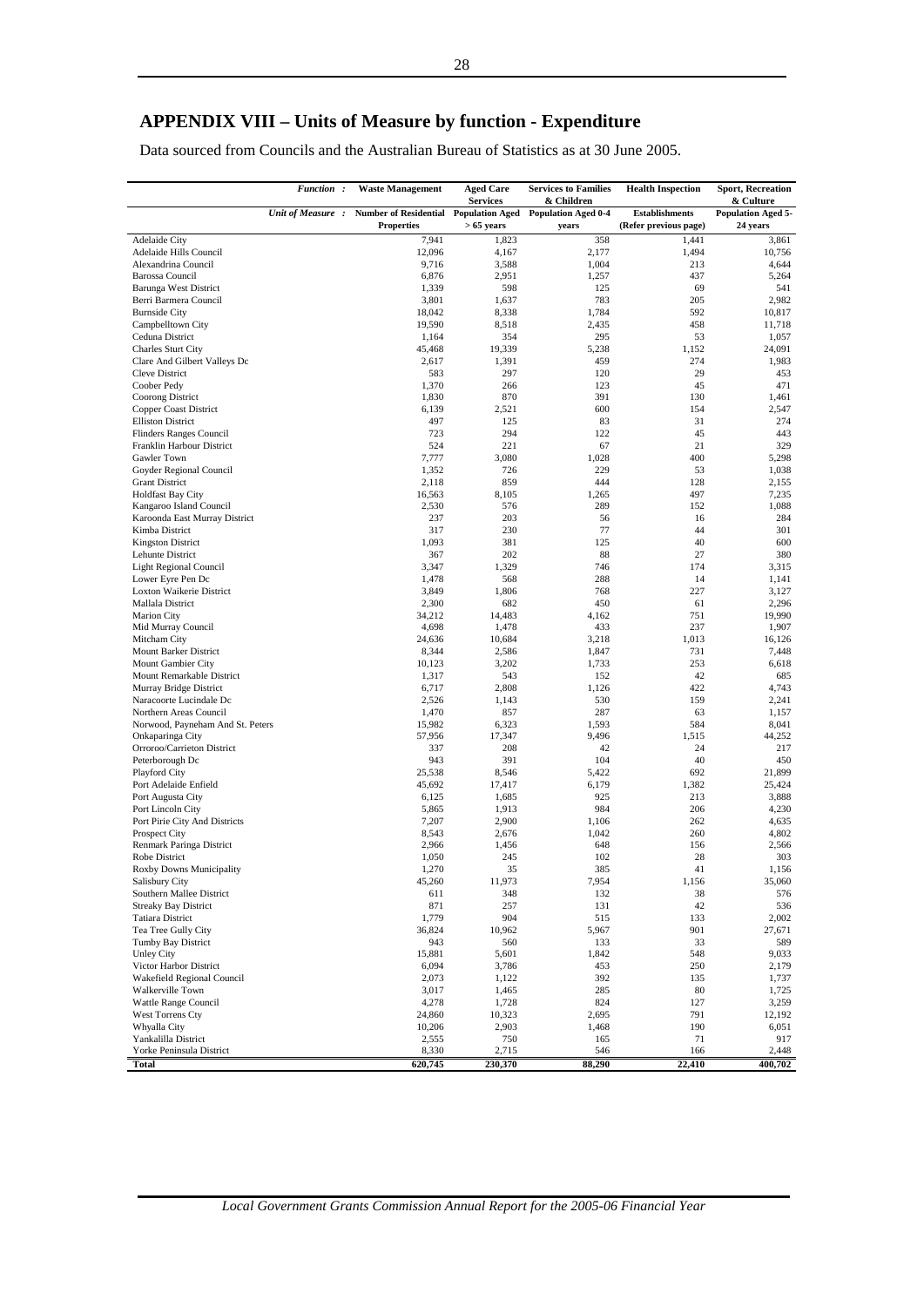|                                              | <b>Function:</b>  | <b>Sealed Built Up</b><br><b>Roads</b> | <b>Sealed Non</b><br><b>Built Up Roads</b> | <b>Unsealed Built</b><br><b>Up Roads</b> | <b>Unsealed Non</b><br><b>Built Up Roads</b> | <b>Unformed</b><br><b>Roads</b> |
|----------------------------------------------|-------------------|----------------------------------------|--------------------------------------------|------------------------------------------|----------------------------------------------|---------------------------------|
|                                              | Unit of Measure : | <b>Sealed Built Up</b><br>Kms          | <b>Sealed Non Built</b><br><b>Up Kms</b>   | <b>Unsealed Built</b><br><b>Up Kms</b>   | <b>Unsealed Non</b><br><b>Built Up Kms</b>   | <b>Unformed Kms</b>             |
| <b>Adelaide City</b>                         |                   | 130                                    |                                            |                                          |                                              |                                 |
| Adelaide Hills Council                       |                   | 204                                    | 397                                        | $\tau$                                   | 469                                          | 10                              |
| Alexandrina Council                          |                   | 215                                    | 267                                        | 27                                       | 784                                          | 22                              |
| <b>Barossa Council</b>                       |                   | 134                                    | 190                                        | 12                                       | 577                                          | 48                              |
| Barunga West District                        |                   | 28                                     | 29                                         | 8                                        | 892                                          | 95                              |
| Berri Barmera Council                        |                   | 66                                     | 188                                        | $\overline{c}$                           | 118                                          | 38                              |
| <b>Burnside City</b>                         |                   | 228                                    | $\mathcal{L}_{\mathcal{A}}$                |                                          | 5                                            | $\boldsymbol{0}$                |
| Campbelltown City                            |                   | 252                                    |                                            |                                          | $\mathbf{0}$                                 |                                 |
| Ceduna District                              |                   | 38                                     | 28                                         | 3                                        | 1,416                                        | 224                             |
| <b>Charles Sturt City</b>                    |                   | 558                                    | ÷.                                         | $\overline{7}$                           | $\omega$                                     | $\boldsymbol{0}$                |
| Clare And Gilbert Valleys Dc                 |                   | 70                                     | 127                                        | 14                                       | 1,423                                        | 187                             |
| Cleve District                               |                   | 21                                     | 37                                         | 8                                        | 1,214                                        | 116                             |
| Coober Pedy                                  |                   | 24                                     | 3                                          | 30                                       | 101                                          | 263                             |
| Coorong District                             |                   | 54                                     | 267                                        | 12                                       | 1,551                                        | -1                              |
| <b>Copper Coast District</b>                 |                   | 143                                    | 105                                        | 48                                       | 509                                          | 129                             |
| <b>Elliston District</b>                     |                   | 21                                     | 17                                         | 8                                        | 965                                          | 136                             |
| Flinders Ranges Council                      |                   | 17                                     | ÷.                                         | 14                                       | 895                                          | 336                             |
| Franklin Harbour District                    |                   | 18                                     | 33                                         |                                          | 847                                          | 37                              |
| Gawler Town                                  |                   | 123                                    | 25                                         | $\tau$                                   | 20                                           | 2                               |
| Goyder Regional Council                      |                   | 67                                     | 69                                         | 33                                       | 2,852                                        | 226                             |
| <b>Grant District</b>                        |                   | 29                                     | 412                                        | 2                                        | 834<br>$\omega$                              | 320<br>L.                       |
| <b>Holdfast Bay City</b>                     |                   | 172                                    | $\equiv$                                   | ÷,                                       |                                              |                                 |
| Kangaroo Island Council                      |                   | 50                                     | 186                                        | 57                                       | 1,017                                        | 51                              |
| Karoonda East Murray District                |                   | $7\phantom{.0}$<br>12                  | 74<br>37                                   | 6<br>10                                  | 1,162<br>1,022                               | 48                              |
| Kimba District                               |                   | 39                                     | 72                                         | 6                                        | 561                                          | 634<br>57                       |
| <b>Kingston District</b><br>Lehunte District |                   | 17                                     | 64                                         | 8                                        | 742                                          | 1,055                           |
| <b>Light Regional Council</b>                |                   | 62                                     | 82                                         | 28                                       | 1,212                                        | 60                              |
| Lower Eyre Pen Dc                            |                   | 39                                     | 62                                         | 16                                       | 1,124                                        | 125                             |
| <b>Loxton Waikerie District</b>              |                   | 66                                     | 281                                        | 16                                       | 1,751                                        | 200                             |
| Mallala District                             |                   | 68                                     | 44                                         | 52                                       | 654                                          | 136                             |
| <b>Marion City</b>                           |                   | 466                                    | ä,                                         | $\boldsymbol{0}$                         | $\overline{\phantom{a}}$                     |                                 |
| Mid Murray Council                           |                   | 72                                     | 228                                        | 29                                       | 2,065                                        | 982                             |
| Mitcham City                                 |                   | 373                                    | 15                                         | $\boldsymbol{0}$                         | $\mathbf{1}$                                 | 3                               |
| Mount Barker District                        |                   | 152                                    | 165                                        | 18                                       | 347                                          | 33                              |
| Mount Gambier City                           |                   | 182                                    | 8                                          | ÷,                                       | $\mathbf{1}$                                 | $\boldsymbol{0}$                |
| Mount Remarkable District                    |                   | 20                                     | 58                                         | 23                                       | 1,530                                        | 432                             |
| Murray Bridge District                       |                   | 126                                    | 240                                        | 14                                       | 552                                          | 35                              |
| Naracoorte Lucindale Dc                      |                   | 80                                     | 408                                        | 3                                        | 1,079                                        | 41                              |
| Northern Areas Council                       |                   | 59                                     | 49                                         | 32                                       | 1,782                                        | 274                             |
| Norwood, Payneham And St. Peters             |                   | 157                                    | ÷,                                         | $\overline{a}$                           | $\equiv$                                     |                                 |
| Onkaparinga City                             |                   | 937                                    | 248                                        | 9                                        | 216                                          | 2                               |
| Orroroo/Carrieton District                   |                   | 18                                     | 10                                         | $\tau$                                   | 896                                          | 696                             |
| Peterborough Dc                              |                   | 31                                     | 8                                          | $\tau$                                   | 799                                          | 385                             |
| Playford City                                |                   | 400                                    | 220                                        | $\mathbf{1}$                             | 117                                          | 8                               |
| Port Adelaide Enfield                        |                   | 650                                    | $\overline{\phantom{a}}$                   | 5                                        | $\overline{\phantom{a}}$                     | $\sim$                          |
| Port Augusta City                            |                   | 133                                    | 38                                         | 33                                       | 111                                          | 93                              |
| Port Lincoln City                            |                   | 141                                    | 5                                          | 5                                        | 3                                            | $\overline{4}$                  |
| Port Pirie City And Districts                |                   | 176                                    | 127                                        | 11                                       | 645                                          | 212                             |
| <b>Prospect City</b>                         |                   | 87                                     | $\blacksquare$                             |                                          | $\sim$                                       |                                 |
| Renmark Paringa District                     |                   | 48                                     | 251                                        | 6                                        | 134                                          | 52                              |
| Robe District                                |                   | 29                                     | 9                                          | 2                                        | 340                                          | 56                              |
| <b>Roxby Downs Municipality</b>              |                   | 24                                     | 6                                          |                                          | 3                                            |                                 |
| Salisbury City                               |                   | 687                                    | 22                                         | 3                                        | $\overline{4}$                               | ÷,                              |
| Southern Mallee District                     |                   | 25                                     | 60                                         | 7                                        | 1,095                                        | 144                             |
| <b>Streaky Bay District</b>                  |                   | 26                                     | 26                                         | 18                                       | 1,432                                        | 219                             |
| <b>Tatiara District</b>                      |                   | 80                                     | 412                                        | 12                                       | 1,202                                        | 225                             |
| Tea Tree Gully City                          |                   | 548                                    | 17                                         | 3                                        | 8                                            | 6                               |
| Tumby Bay District                           |                   | 28                                     | 21                                         | 5                                        | 958                                          | 96                              |
| <b>Unley City</b>                            |                   | 164                                    | ÷.                                         | $\qquad \qquad \blacksquare$             | $\blacksquare$                               |                                 |
| Victor Harbor District                       |                   | 122                                    | 110                                        | 11                                       | 124                                          | $\overline{2}$                  |
| Wakefield Regional Council                   |                   | 65                                     | 118                                        | $\boldsymbol{7}$                         | 2,177                                        | 313                             |
| Walkerville Town                             |                   | 35                                     | $\overline{\phantom{a}}$                   |                                          | $\omega$                                     | $\overline{\phantom{a}}$        |
| Wattle Range Council                         |                   | 142                                    | 347                                        | 36                                       | 1,371                                        | 560                             |
| West Torrens Cty                             |                   | 289                                    | $\omega$                                   | ÷,                                       | $\blacksquare$                               |                                 |
| Whyalla City                                 |                   | 191                                    | 13                                         | 5                                        | 54                                           | 3                               |
| Yankalilla District                          |                   | 49                                     | 73                                         | $\overline{4}$                           | 366                                          | 48                              |
| Yorke Peninsula District                     |                   | 151                                    | 284                                        | 68                                       | 3,145                                        | 236                             |
| Total                                        |                   | 9,937                                  | 6,691                                      | 820                                      | 47,273                                       | 9,718                           |

*Local Government Grants Commission Annual Report for the 2005-06 Financial Year*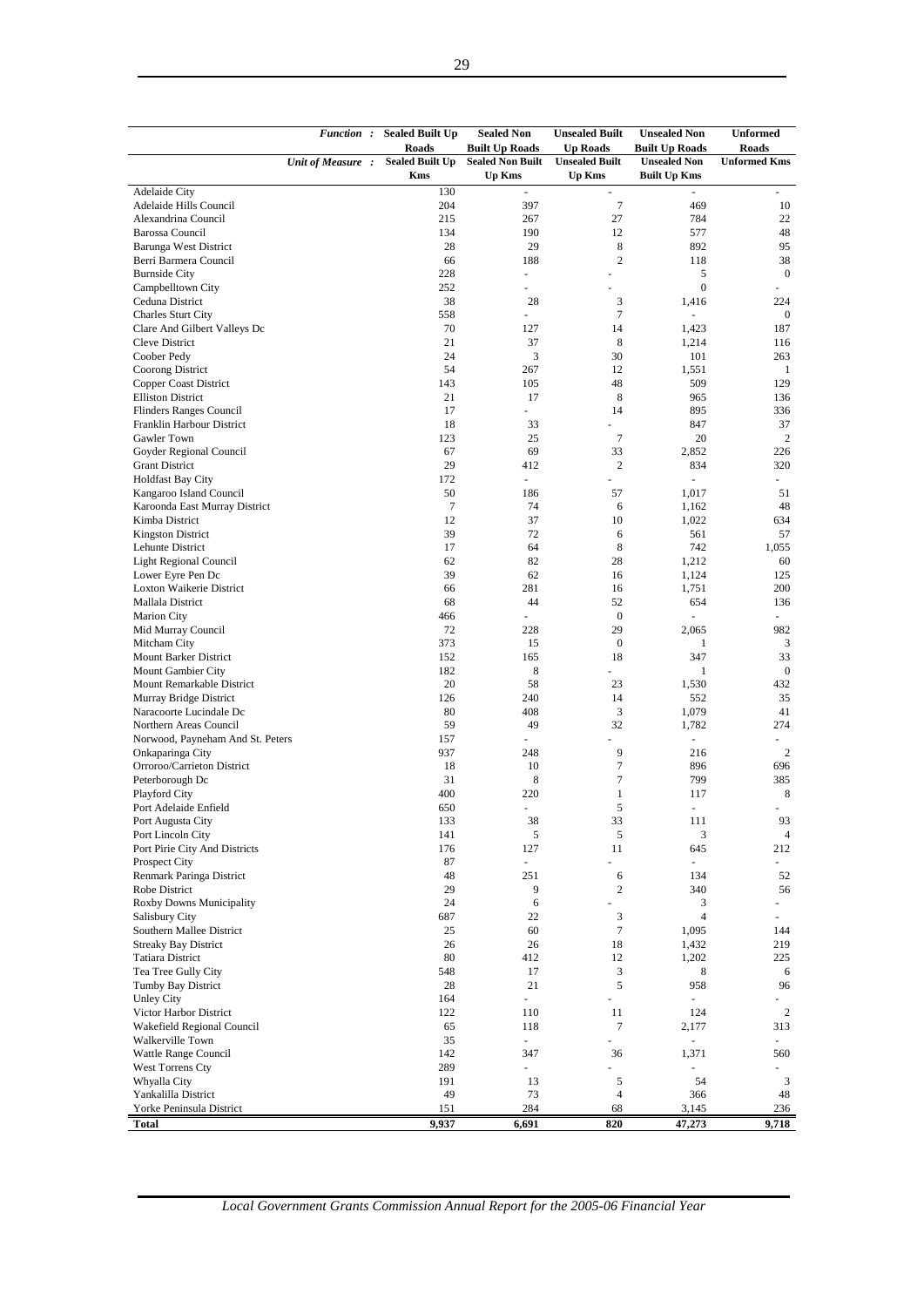|                                                            | <b>Function:</b>  | <b>Stormwater Drainage - Construction</b>              | <b>Emergency</b>                          | Planning & Building                    |
|------------------------------------------------------------|-------------------|--------------------------------------------------------|-------------------------------------------|----------------------------------------|
|                                                            | Unit of Measure : | & Maintenance<br>No. of Urban, Industrial & Commercial | <b>Services</b><br><b>Total Number of</b> | <b>Control</b><br><b>Number of New</b> |
|                                                            |                   | Properties (excluding exempt)                          | <b>Properties</b>                         | Developments & Additions               |
| <b>Adelaide City</b>                                       |                   | 17,368                                                 | 20,860                                    | 1,023                                  |
| Adelaide Hills Council                                     |                   | 12,722                                                 | 17,996                                    | 1,388                                  |
| Alexandrina Council                                        |                   | 10,219                                                 | 16,885                                    | 1,983                                  |
| Barossa Council                                            |                   | 7,531                                                  | 11,531                                    | 1,117                                  |
| Barunga West District<br>Berri Barmera Council             |                   | 1,410<br>4,229                                         | 2,733                                     | 153<br>359                             |
| <b>Burnside City</b>                                       |                   | 19,087                                                 | 6,521<br>21,330                           | 617                                    |
| Campbelltown City                                          |                   | 20,220                                                 | 21,943                                    | 1,234                                  |
| Ceduna District                                            |                   | 1,328                                                  | 2,411                                     | 105                                    |
| <b>Charles Sturt City</b>                                  |                   | 48,630                                                 | 52,867                                    | 3,299                                  |
| Clare And Gilbert Valleys Dc                               |                   | 2,988                                                  | 6,761                                     | 407                                    |
| Cleve District                                             |                   | 668                                                    | 1,624                                     | 84                                     |
| Coober Pedy                                                |                   | 1,501                                                  | 1,967                                     | 39                                     |
| Coorong District<br>Copper Coast District                  |                   | 2,003<br>6,542                                         | 4,647<br>9,820                            | 227<br>639                             |
| <b>Elliston District</b>                                   |                   | 552                                                    | 1,433                                     | 126                                    |
| <b>Flinders Ranges Council</b>                             |                   | 780                                                    | 2,206                                     | 68                                     |
| Franklin Harbour District                                  |                   | 562                                                    | 1,201                                     | 72                                     |
| Gawler Town                                                |                   | 8,243                                                  | 9,418                                     | 854                                    |
| Goyder Regional Council                                    |                   | 1,517                                                  | 4,843                                     | 151                                    |
| <b>Grant District</b>                                      |                   | 2,227                                                  | 5,606                                     | 397                                    |
| <b>Holdfast Bay City</b>                                   |                   | 17,933                                                 | 20,719                                    | 1,258<br>402                           |
| Kangaroo Island Council<br>Karoonda East Murray District   |                   | 2,716<br>274                                           | 5,478<br>1,395                            | 39                                     |
| Kimba District                                             |                   | 372                                                    | 1,040                                     | 44                                     |
| <b>Kingston District</b>                                   |                   | 1,181                                                  | 2,492                                     | 130                                    |
| Lehunte District                                           |                   | 441                                                    | 1,318                                     | 41                                     |
| Light Regional Council                                     |                   | 3,704                                                  | 7,059                                     | 845                                    |
| Lower Eyre Pen Dc                                          |                   | 1,581                                                  | 3,450                                     | 297                                    |
| <b>Loxton Waikerie District</b>                            |                   | 4,200                                                  | 8,370                                     | 380                                    |
| Mallala District                                           |                   | 2,369                                                  | 4,612                                     | 385                                    |
| <b>Marion City</b><br>Mid Murray Council                   |                   | 35,884<br>4,881                                        | 39,932<br>10,430                          | 2,644<br>737                           |
| Mitcham City                                               |                   | 25,869                                                 | 28,825                                    | 1,835                                  |
| <b>Mount Barker District</b>                               |                   | 9,058                                                  | 13,226                                    | 1,419                                  |
| Mount Gambier City                                         |                   | 11,206                                                 | 12,584                                    | 694                                    |
| Mount Remarkable District                                  |                   | 1,409                                                  | 3,362                                     | 100                                    |
| Murray Bridge District                                     |                   | 7,253                                                  | 10,397                                    | 596                                    |
| Naracoorte Lucindale Dc                                    |                   | 2,857                                                  | 6,359                                     | 316                                    |
| Northern Areas Council<br>Norwood, Payneham And St. Peters |                   | 1,642<br>18,168                                        | 4,346                                     | 193<br>1,143                           |
| Onkaparinga City                                           |                   | 60,736                                                 | 20,101<br>70,586                          | 4,978                                  |
| Orroroo/Carrieton District                                 |                   | 384                                                    | 1,609                                     | 33                                     |
| Peterborough Dc                                            |                   | 1,032                                                  | 1,940                                     | 69                                     |
| <b>Playford City</b>                                       |                   | 26,522                                                 | 31,762                                    | 2,334                                  |
| Port Adelaide Enfield                                      |                   | 49,868                                                 | 56,928                                    | 4,032                                  |
| Port Augusta City                                          |                   | 6,560                                                  | 7,504                                     | 413                                    |
| Port Lincoln City<br>Port Pirie City And Districts         |                   | 6,599                                                  | 8,087                                     | 423<br>459                             |
| Prospect City                                              |                   | 7,734<br>9,126                                         | 10,572<br>9,898                           | 711                                    |
| Renmark Paringa District                                   |                   | 3,237                                                  | 5,397                                     | 212                                    |
| Robe District                                              |                   | 1,139                                                  | 2,236                                     | 132                                    |
| Roxby Downs Municipality                                   |                   | 1,353                                                  | 1,533                                     | 132                                    |
| Salisbury City                                             |                   | 47,224                                                 | 52,514                                    | 3,700                                  |
| Southern Mallee District                                   |                   | 701                                                    | 1,990                                     | 91                                     |
| <b>Streaky Bay District</b>                                |                   | 949                                                    | 2,236                                     | 112                                    |
| <b>Tatiara District</b><br>Tea Tree Gully City             |                   | 2,059<br>38,281                                        | 4,846<br>41,224                           | 169<br>2,496                           |
| <b>Tumby Bay District</b>                                  |                   | 1,018                                                  | 2,205                                     | 144                                    |
| <b>Unley City</b>                                          |                   | 17,370                                                 | 18,991                                    | 1,065                                  |
| Victor Harbor District                                     |                   | 6,535                                                  | 9,615                                     | 829                                    |
| Wakefield Regional Council                                 |                   | 2,277                                                  | 5,470                                     | 257                                    |
| Walkerville Town                                           |                   | 3,134                                                  | 3,517                                     | 305                                    |
| Wattle Range Council                                       |                   | 4,673                                                  | 9,524                                     | 439                                    |
| West Torrens Cty                                           |                   | 27,206                                                 | 30,292                                    | 1,460<br>699                           |
| Whyalla City<br>Yankalilla District                        |                   | 10,845<br>2,675                                        | 11,541<br>4,986                           | 406                                    |
| Yorke Peninsula District                                   |                   | 8,724                                                  | 13,894                                    | 968                                    |
| <b>Total</b>                                               |                   | 671,285                                                | 850,997                                   | 54,903                                 |
|                                                            |                   |                                                        |                                           |                                        |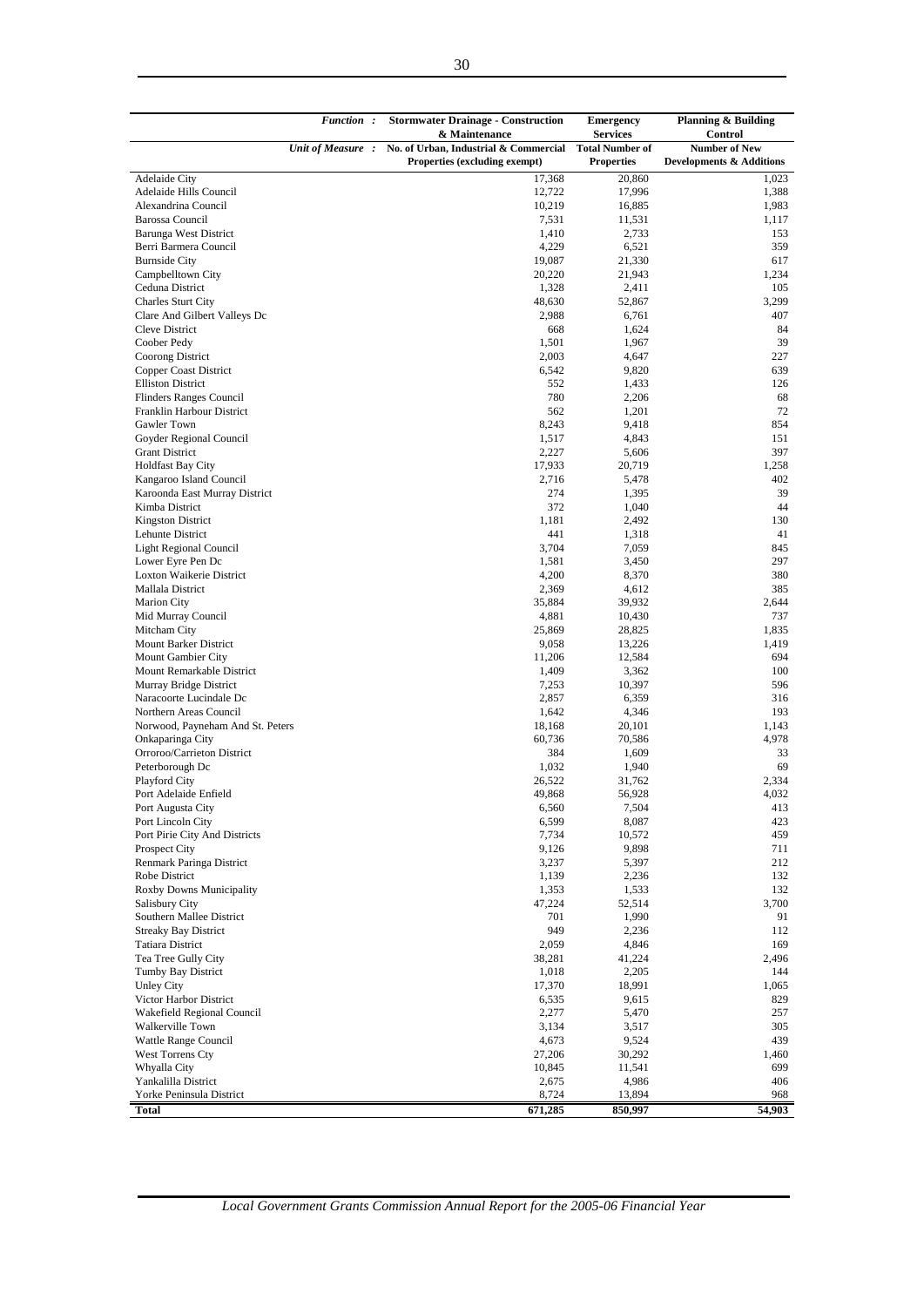## <span id="page-33-0"></span>**APPENDIX IX - Background of financial assistance grants to local government**

- i) Annual reports of the interim State Grants Commission and the South Australian Local Government Grants Commission presented since 1976 have contained detailed information on the history of the provision of Commonwealth general financial assistance grants to local government in Australia.
- ii) Further information particularly with regard to the general methodology is also available in the 1974, 1975, 1976 and 1977 reports of the Commonwealth Grants Commission dealing with financial assistance for local government, the Report of the National Inquiry into Local Government Finance (Self Report) published in  $1985<sup>1</sup>$  $1985<sup>1</sup>$  and the 1991 report of the Commonwealth Grants Commission on the Distribution of General Purpose Grants for Local Government. [2](#page-33-0)
- iii) The following is a summary of important events since the commencement of the Commonwealth's involvement in the provision of financial assistance to local government:
- *Commonwealth Grants Commission Act, 1973 -* Commonwealth Grants Commission given the power to assess financial assistance grants to local government with a view to promoting fiscal equalisation between regions. Applications for assistance under Section 96 of the Constitution could be made by 'approved regional organisations' of local government.
- *1974-75* First Commonwealth general purpose grant of \$56.345 million distributed to local government authorities on the basis of recommendations by the Commonwealth Grants Commission. South Australia received \$4.774 million or 8.4728 per cent of the total allocation.
- *1975-76*  \$79.908 million distributed by the Commonwealth Grants Commission. South Australia received \$6.785 million or 8.4910 per cent of the total allocation.
- *May 1976* Special report of the Commonwealth Grants Commission included recommendations on tax-sharing grants to local government.
- *Commonwealth Grants Commission Act, 1976* Replaced the 1973 Act. Deleted reference to 'approved regional organisations'. Introduced new definition of a grant of assistance to a State for local government purposes.
- *Local Government (Personal Income Tax Sharing) Act, 1976 Provided for continuation of general* purpose grants to local government with the level of funding being linked to Commonwealth personal income tax collections. Relevant percentages were:

| 1976 to 1978-79    | 1.52% |
|--------------------|-------|
| 1979-80            | 1.75% |
| 1980-81 to 1984-85 | 2.00% |

South Australia's share of funds set at 8.5178 per cent from 1 July 1976.

Each State was required to establish a Local Government Grants Commission to make recommendations on the distribution of funds. Allowed for a per capita minimum grant to councils based on at least 30 per cent of funds, with the remaining funds to be allocated on a fiscal equalisation basis.

- *July 1976* Interim SA Grants Commission established to recommend allocation of \$11.925 million in South Australia for 1976-77.
- *South Australian Local Government Grants Commission Act, 1976 Enacted 21 October 1976 and* proclaimed 19 May 1977. The Commission's main function was to recommend on the distribution of grants.
- *May 1977* Special report by Commonwealth Grants Commission concerned with the interstate distribution of funds which established an apportionment of funds between the States and increased the share of funds to South Australia to 8.6010 per cent from 1 July 1977.

-

<sup>1</sup> National Inquiry into Local Government Finance Report, AGPS, Canberra, 1985; Peter Self, Chairman

<sup>2</sup> Report on the Interstate Distribution of General Purpose Grants for Local Government, Commonwealth Grants Commission, AGPS, Canberra 1991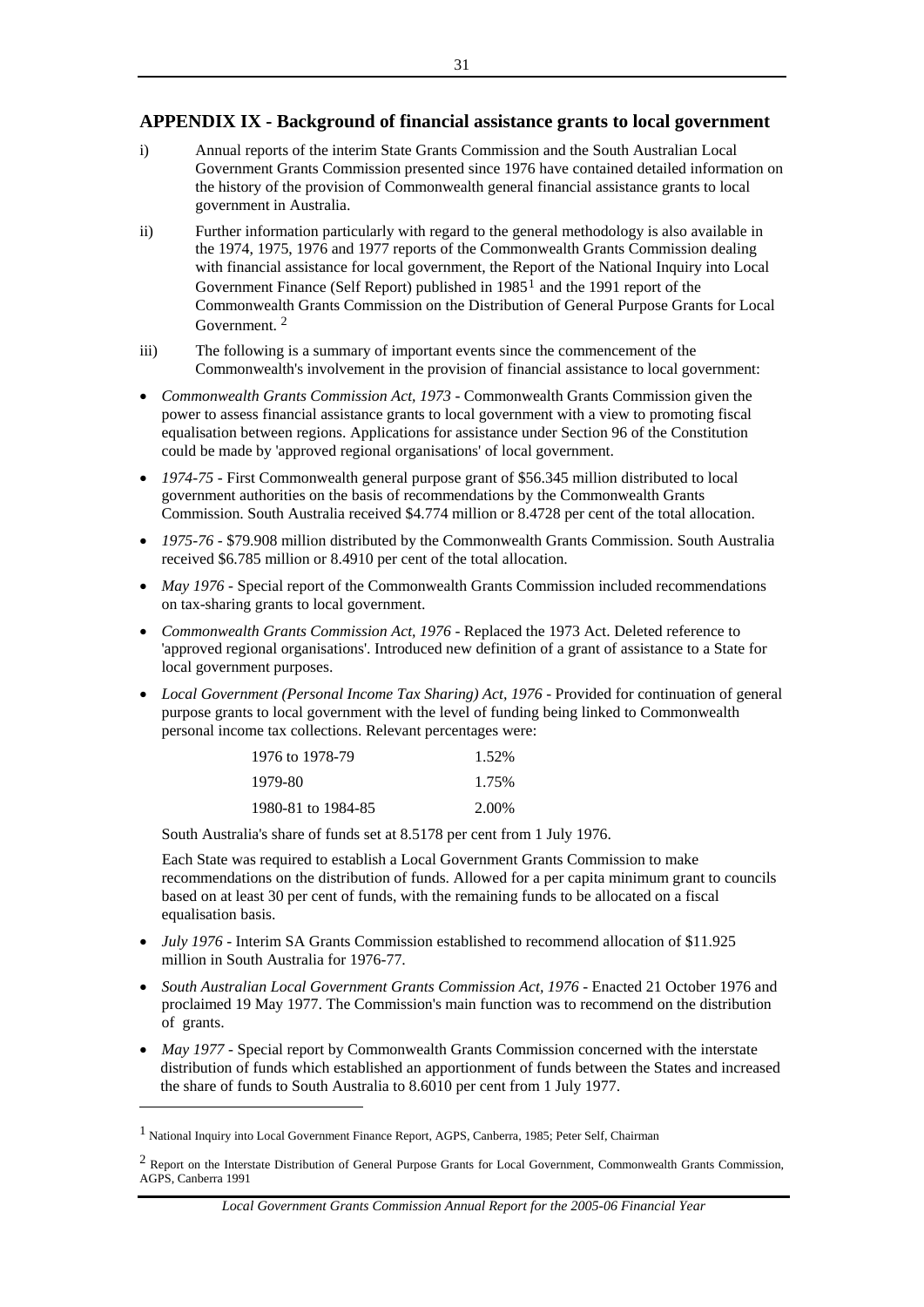- *May 1984* Commonwealth Government set up National Inquiry into Local Government Finance, chaired by Professor Peter Self.
- *May 1985 -* Commonwealth Local Government (Personal Income Tax Sharing) Act amended to provide for an increase in funding for 1985-86 based on the 1984-85 allocation adjusted for any changes in the Consumer Price Index in the year ended March 1986, plus a 2 per cent real increase.
- *October 1985* Self Inquiry report presented to Commonwealth Government.
- *Local Government (Financial Assistance) Act, 1986* Came into operation on 1 July 1986 and replaced the Local Government (Personal Income Tax Sharing) Act, 1976.

It embodied a number of the recommendations of the Self Inquiry and changed the basis of funding by the Commonwealth and included a requirement that each State develop and submit to the Commonwealth by 1 July 1987 principles for the distribution of funds amongst local governing authorities.

South Australia's share of funds set at 8.5212 per cent for 1986-87 rising to 8.7890 per cent in 1988-89. Thereafter funds to be distributed between the States on an equal per capita basis using estimated resident populations at 31 December in the previous year.

Amended in June 1988 and June 1989 to provide new base funding levels for 1988-89 and 1989-90 respectively.

Amended in June 1991 to give effect to the Special Premiers' Conference decision to untie local roads funds and pay these through general purpose grants, and to provide the Treasurer with a discretion to set base funding at a level consistent with the underlying growth in general revenue assistance to the States.

- *February 1991* Report by the Commonwealth Grants Commission on the Interstate Distribution of General Purpose Grants for Local Government.
- *South Australian Local Government Grants Commission Act 1992,* was assented to on 21 May 1992, and replaced the South Australian Local Government Grants Commission Act 1976.
- *Local Government (Financial Assistance) Act 1995* Came into operation on 1 July 1995, replaced the Local Government (Financial Assistance) Act 1986 and embodied recommended arrangements contained in the Discussion Paper conducted as part of the review of the previous Act.

It retained horizontal fiscal equalisation (subject to a minimum grant entitlement) as the primary mechanism for grant distribution and an equal per capita interstate distribution and replaced state by state principles with a set of national principles prepared by the Commonwealth Minister. It provided for the making of an annual report to the Federal Parliament on the operation of the Act and the performance of councils including their efficiency and services provided for Aboriginal & Torres Strait Islander Communities.

- *April 1998* The South Australian Local Government Grants Commission's comprehensive methodology review of the general purpose grant calculation was completed. The revised methodology was used, albeit constrained to minus 10% and plus 20% change, for the first time for the 1998-99 allocations.
- *April 1999*  refinement of the South Australian methodology, as it relates to the differences between councils in the cost associated with the reconstruction and maintenance of roads, was completed. The newly calculated cost relativity indices (previously known as disability factors) were used in the calculation of the South Australian grant allocations for 1999-2000.
- *May 2000*  refinement of the South Australian methodology, in relation to road lengths. The Commission with the assistance of a consultant mapped all councils' roads into a Geographical Information System format. The newly calculated road lengths were used in the calculation of the South Australian grant allocations for 2001-2002.
- *June 2000*  the Commonwealth Minister announced the review into the Local Government (Financial Assistance) Act 1995. The Commonwealth Grants Commission has been commissioned to undertake the review. The final report will be completed by June 2001.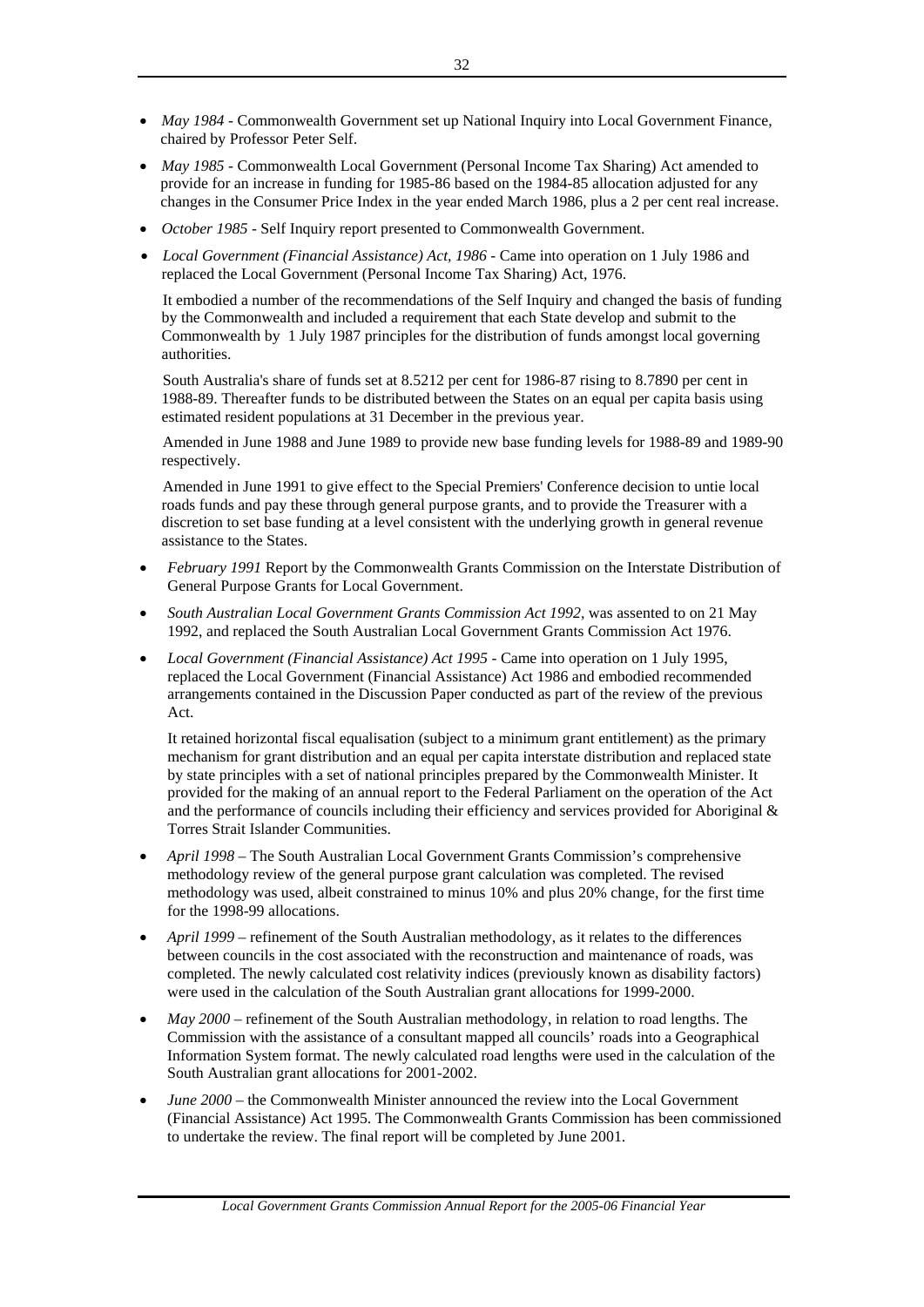- *June 2001* the Commonwealth Minister received the report from the Commonwealth Grants Commission into the operations of the Commonwealth Local Government (Financial Assistance) Act 1995
- *June 2002*  the Commonwealth Minister announced the *'Inquiry into Local Government and Cost Shifting'*. The inquiry to be conducted by the House of Representatives Standing Committee on Economics, Finance and Public Administration is requested to inquire into, and report upon, cost shifting onto Local Government by State governments and the financial position of Local Government.

This will include an examination of: Local Government's current roles and responsibilities and current funding arrangements. It will also include an assessment of the findings of the Commonwealth Grants Commission's review of the *Local Government (Financial Assistance) Act 1995* of June 2001.

- *February 2003*  the House of Representatives Standing Committee on Economics, Finance and Public Administration, as part of its "*Inquiry into Local Government and Cost Shifting'* issued a discussion paper entitled 'At the Crossroads.'
- *October 2003* the House of Representatives Standing Committee on Economics, Finance and Public Administration, "Rates and Taxes: A Fair Share for Responsible Local Government, Final Report.
- *March 2004* the Prime Minister announced \$26.25 million (over three years) in financial assistance to Local Government in South Australia to supplement the Identified Local Road Grants. This is made up of \$4.25 million in 2004-05, \$9 million in 2005-06 and \$13 million in 2006-07.
- *June 2005 –* Government Response to the Report of the House of Representatives Standing Committee on Economics, Finance and Public Administration, *Rates and Taxes.*
- *August 2005 Rising to the Challenge, Towards: Financially Sustainable Local Government in South Australia – final report. Overview and supporting analysis.* Commissioned by the SA Local Government Association with the support of local government.
- *September 2005* Commonwealth Grants Commission asked by the Commonwealth Government to review the interstate distribution of the Identified Local Road Grants
- *June 2006* Commonwealth Grants Commission presented its report to the Commonwealth Government into the interstate distribution of the Identified Local Road Grants.
- *November 2006* Issues Paper *"Review of the Interstate Distribution of Local Road Grants"*  circulated by the Commonwealth Grants Commission.
- *January 2006* Submission by South Australia to the Commonwealth Grants Commission regarding the review of the interstate distribution of Local Road Grants.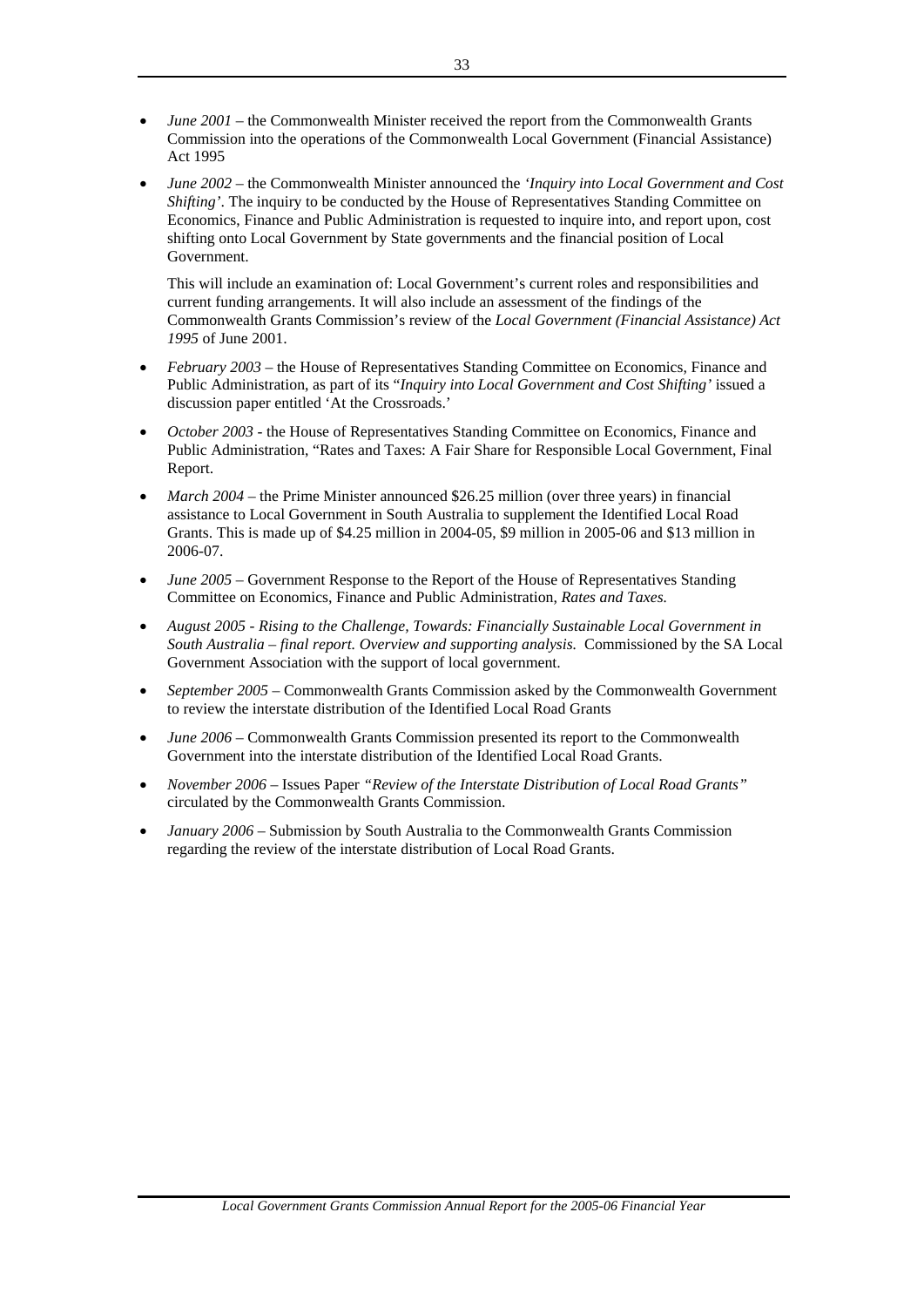## <span id="page-36-0"></span>**APPENDIX X - 2005 General Information, Supplementary Return & Financial Statements**

The South Australian Local Government Grants Commission would like to extend its sincere thanks to those local governments who submitted their 2005 General Information, Supplementary Returns and their Audited Financial Statements by the due date of 30 November 2005 and thereby facilitated the timely determination of grants.

The local governments responsible are:-

- 1. Adelaide Hills
- 2. Alexandrina
- 3. Barunga West
- 4. Berri Barmera
- 5. Campbelltown
- 6. Ceduna
- 7. Charles Sturt
- 8. Cleve
- 9. Copper Coast
- 10. Elliston
- 11. Flinders Ranges
- 12. Goyder
- 13. Grant
- 14. Holdfast Bay
- 15. Kangaroo Island
- 16. Karoonda/East Murray
- 17. Kimba
- 18. Kingston District
- 19. Le Hunte
- 20. Light Regional
- 21. Lower Eyre Peninsula
- 22. Loxton/Waikerie
- 23. Mallala
- 24. Marion
- 25. Mid Murray
- 26. Mitcham
- 27. Mount Barker
- 28. Mount Gambier
- 29. Naracoorte / Lucindale
- 30. Northern Areas
- 31. Norwood, Payneham, St Peters
- 32. Onkaparinga
- 33. Orroroo/Carrieton
- 34. Peterborough
- 35. Playford
- 36. Port Adelaide, Enfield
- 37. Port Lincoln
- 38. Port Pirie
- 39. Prospect
- 40. Renmark Paringa
- 41. Robe
- 42. Roxby Downs
- 43. Salisbury
- 44. Southern Mallee
- 45. Streaky Bay
- 46. Tatiara
- 47. Tea Tree Gully
- 48. Tumby Bay
- 49. Unley
- 50. Victor Harbor
- 51. Wakefield Region
- 52. Walkerville
- 53. Wattle Range
- 54. West Torrens
- 55. Whyalla
- 56. Yorke Peninsula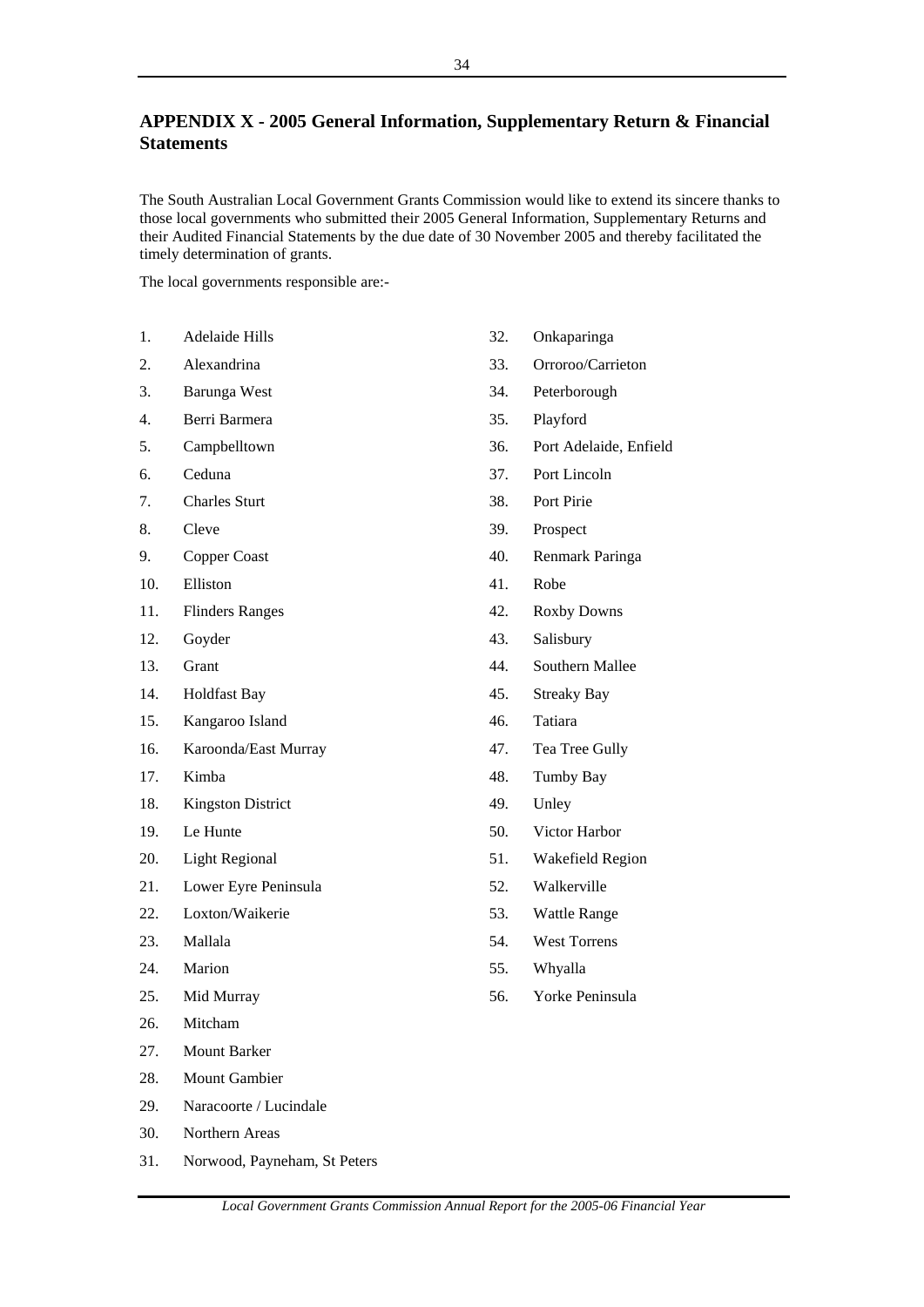## <span id="page-37-0"></span>**APPENDIX XI - Financial Statements**

## Note **2006** 2005<br>No. **5' 000 \$' 000** No. **\$' 000 \$' 000 EXPENSES**  Employee benefit costs and the costs of the costs of the costs of the costs of the costs of the costs of the costs of the costs of the costs of the costs of the costs of the costs of the costs of the costs of the costs of Supplies and services and services and services and services and services and services and services and services and services and services and services and services and services and services and services and services and s **Total Expenses 425 393** 425 **INCOME** Revenues from fees and charges and charges and charges and charges and charges and charges and charges and charges and charges and charges and charges and charges and charges and charges and charges and charges and charges Interest revenues and the contract of the contract of the contract of the contract of the contract of the contract of the contract of the contract of the contract of the contract of the contract of the contract of the cont Other revenue **Total Income 125 57 (Net Cost) of providing Services (368) (268) Revenues from SA Government** Revenues from SA Government 12 367 367 367 **Net Result 109 (1) INCOME STATEMENT For the Year Ended 30 June 2006**

### **The Net Result is attributable to the SA Government as owner**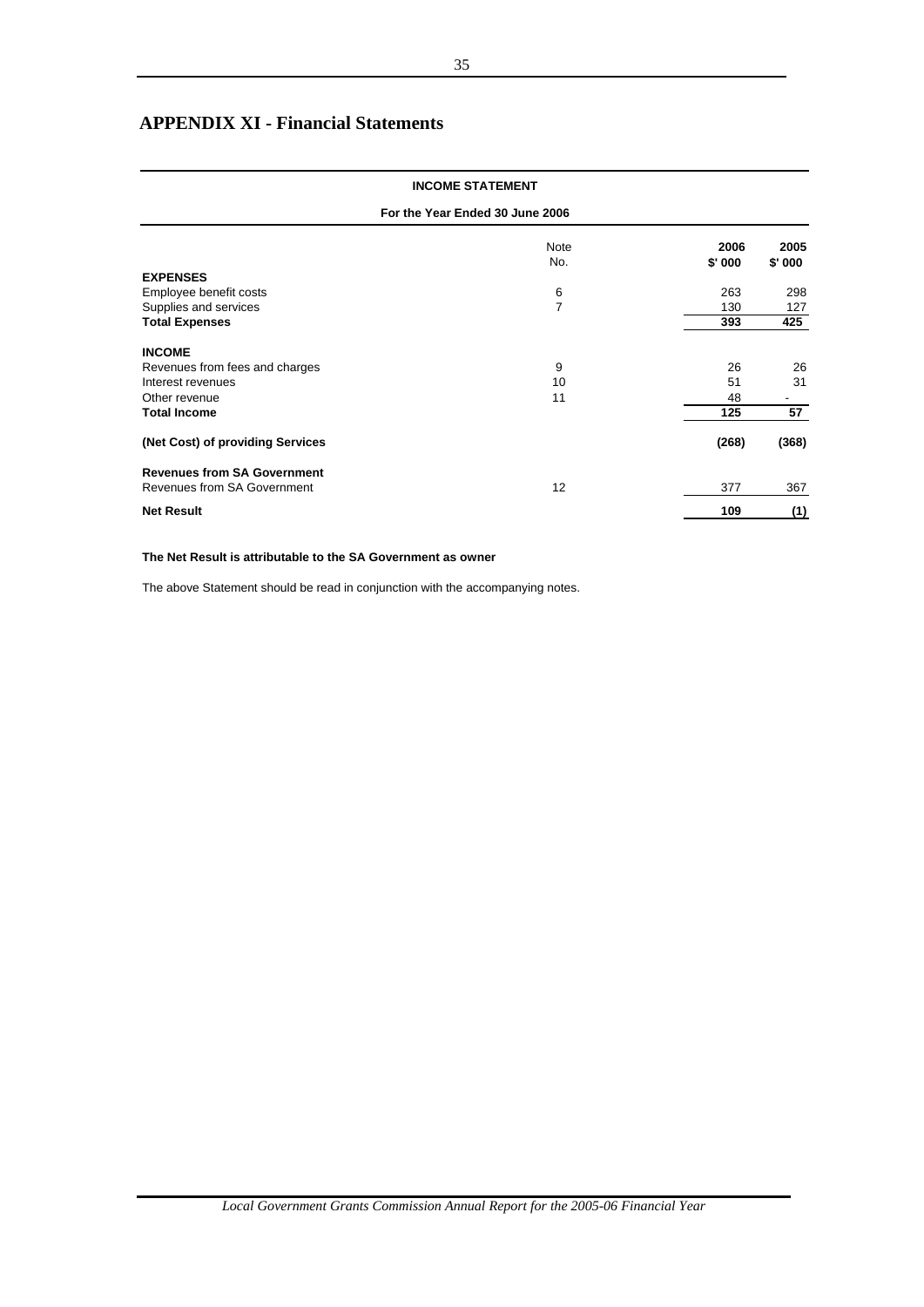| <b>BALANCE SHEET</b> |
|----------------------|
|                      |

### **As at 30 June 2006**

|                                                                 | <b>Note</b>   | 2006   | 2005    |
|-----------------------------------------------------------------|---------------|--------|---------|
|                                                                 | No.           | \$'000 | \$' 000 |
| <b>Current Assets</b>                                           |               |        |         |
| Cash and cash equivalents                                       | 13            | 218    | 208     |
| Receivables                                                     | 14            | 14     | 4       |
| <b>Total Current Assets</b>                                     |               | 232    | 212     |
| <b>Total Assets</b>                                             |               | 232    | 212     |
| <b>Current Liabilities</b>                                      |               |        |         |
| Payables                                                        | 15            | 10     | 36      |
| <b>Employee Benefits</b>                                        | 16            | 30     | 24      |
| Other                                                           |               |        | 48      |
| <b>Total Current Liabilities</b>                                |               | 40     | 108     |
| <b>Non Current Liabilities</b>                                  |               |        |         |
| Payables                                                        | 15            | 2      | 4       |
| <b>Employee Benefits</b>                                        | 16            | 21     | 40      |
| <b>Total Non Current Liabilities</b>                            |               | 23     | 44      |
| <b>Total Liabilities</b>                                        |               | 63     | 152     |
| <b>Net Assets</b>                                               |               | 169    | 60      |
| <b>Equity</b>                                                   |               |        |         |
| <b>Retained Earnings</b>                                        |               | 169    | 60      |
| <b>Total Equity</b>                                             |               | 169    | 60      |
| The Total Equity is attributable to the SA Government as owner. |               |        |         |
| O successfrom a set of fine From a solutional                   | $\rightarrow$ |        |         |

| <b>Commitments for Expenditure</b> |  |
|------------------------------------|--|
| Contingent Assets and Liabilities  |  |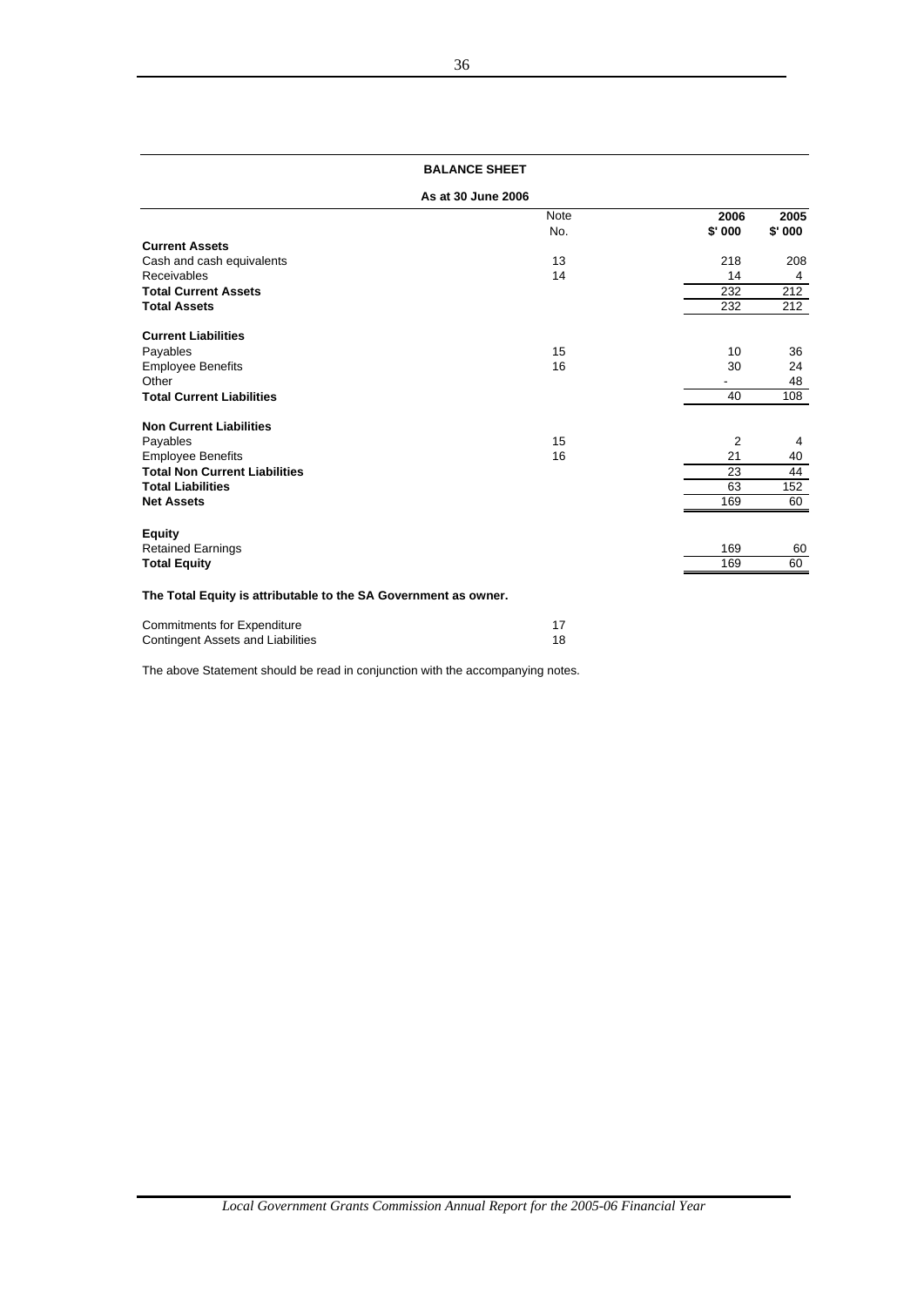### **CASH FLOW STATEMENT**

### **For the Year Ended 30 June 2006**

|                                             | <b>Note</b><br>No. | 2006<br>\$'000 | 2005<br>\$' 000 |
|---------------------------------------------|--------------------|----------------|-----------------|
| <b>Cash flows from Operating Activities</b> |                    |                |                 |
| <b>Cash Outflows</b>                        |                    |                |                 |
| Employee benefit payments                   |                    | (276)          | (274)           |
| Supplies and services                       |                    | (158)          | (117)           |
| Cash used in operations                     |                    | (434)          | (391)           |
| <b>Cash Inflows</b>                         |                    |                |                 |
| Interest received                           |                    | 44             | 32              |
| Revenues from fees and charges              |                    | 23             | 25              |
| Other receipts                              |                    |                | 48              |
| Cash generated from operations              |                    | 67             | 105             |
| <b>Cash Flows from SA Government</b>        |                    |                |                 |
| Receipts from SA Government                 |                    | 377            | 367             |
| Cash generated from SA Government           |                    | 377            | 367             |
| Net cash provided by operating activities   | 20                 | 10             | 81              |
| Net Increase in cash                        |                    | 10             | 81              |
| Cash at 1 July                              |                    | 208            | 127             |
| Cash at 30 June                             | 13                 | 218            | 208             |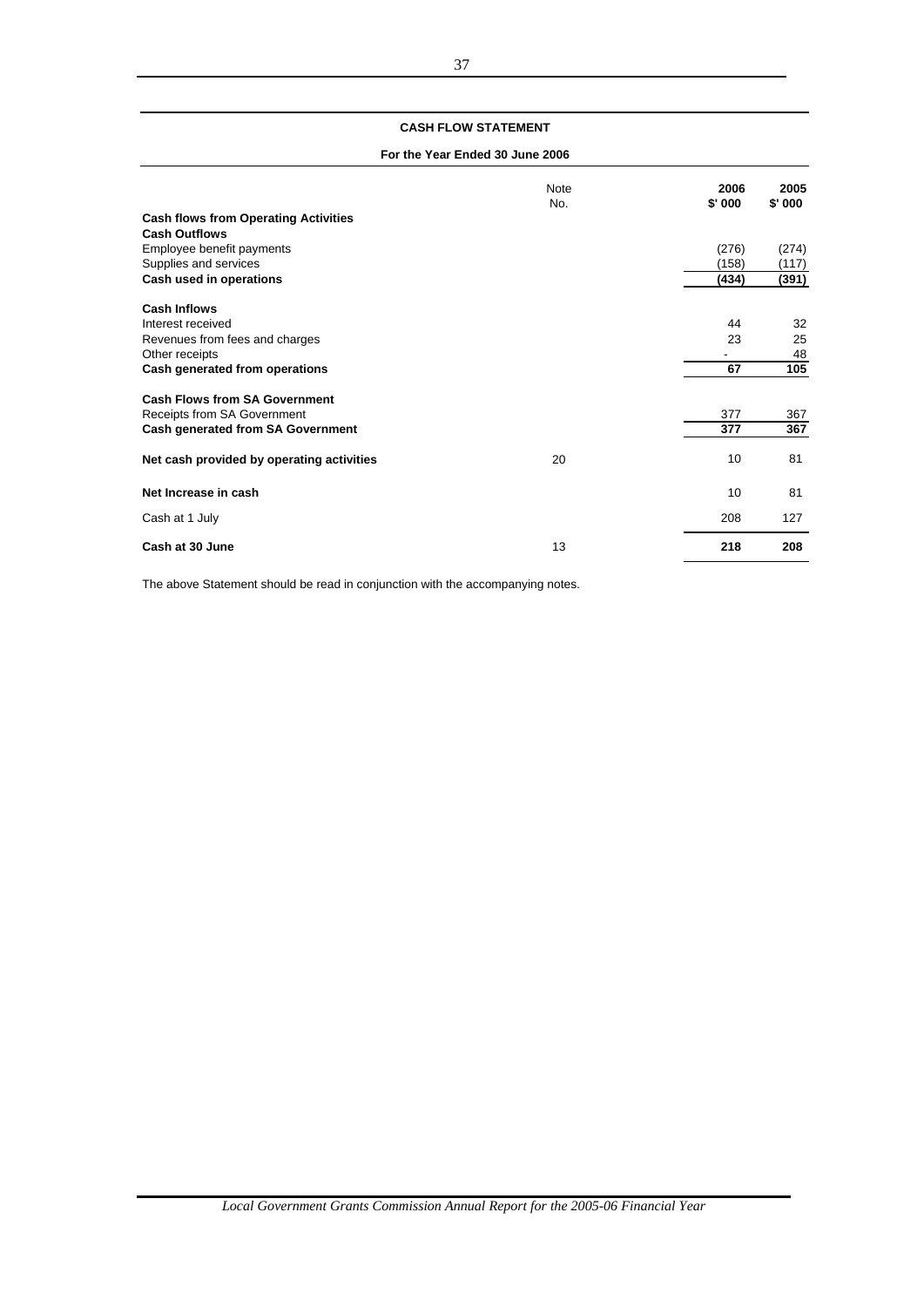### **STATEMENT OF CHANGES IN EQUITY**

**For the Year Ended 30 June 2006**

|                         |      | Retained |        |  |
|-------------------------|------|----------|--------|--|
|                         | Note | Earnings | Total  |  |
|                         | No.  | \$'000   | \$'000 |  |
| Balance at 30 June 2004 |      | 61       | 61     |  |
| Net result for 2004-05  |      | (1)      | (1)    |  |
| Balance at 30 June 2005 |      | 60       | 60     |  |
| Net result              |      | 109      | 109    |  |
| Balance at 30 June 2006 |      | 169      | 169    |  |

All changes in equity are attributable to the SA Government as owner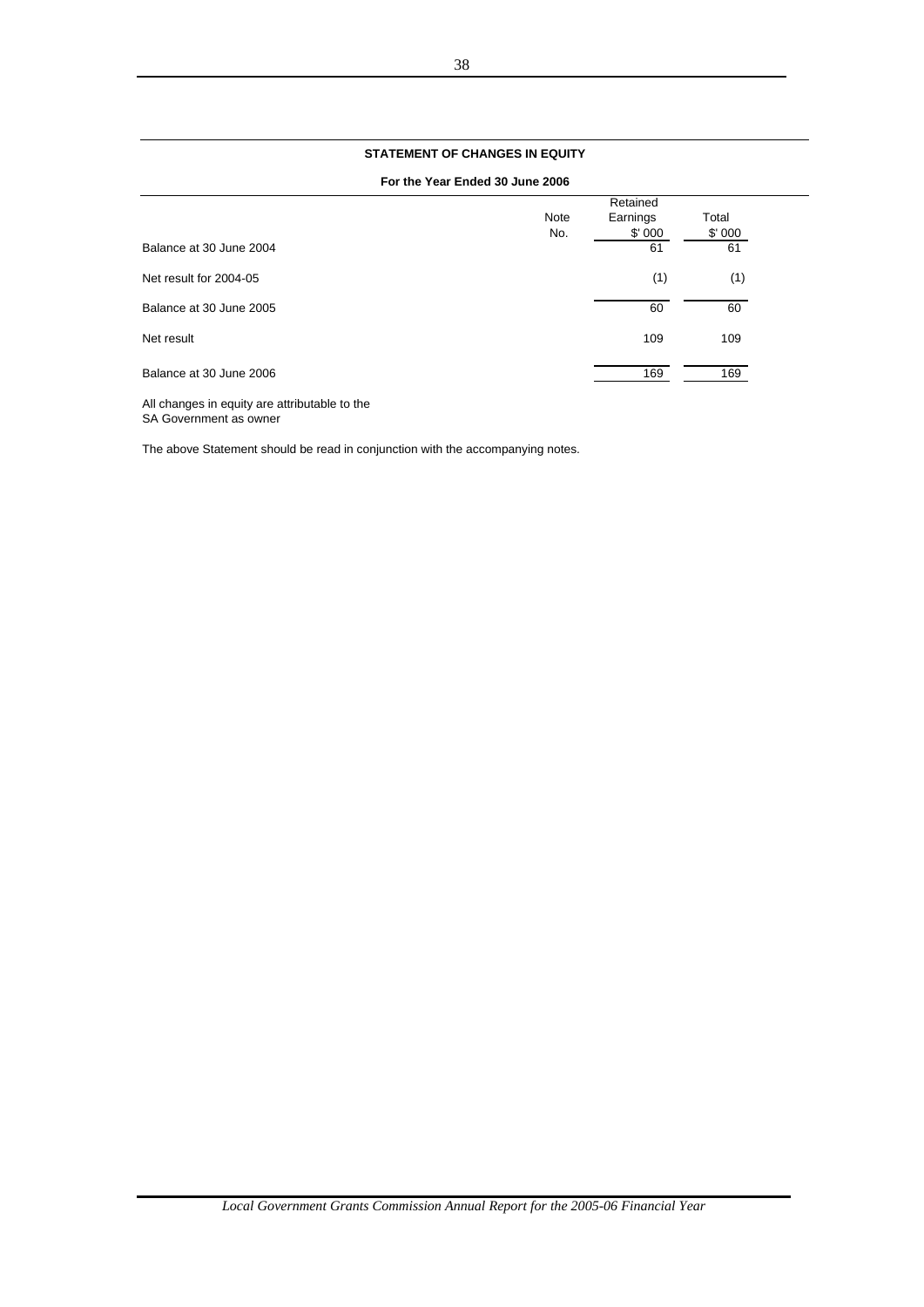## **SA LOCAL GOVERNMENT GRANTS COMMISSION**

## **NOTE INDEX**

|                                                         | <b>Note</b> |
|---------------------------------------------------------|-------------|
| Objectives of the SA Local Government Grants Commission | Note 1      |
| Summary of Significant Accounting Policies              | Note 2      |
| <b>Financial Risk Management</b>                        | Note 3      |
| Changes in Accounting Policies                          | Note 4      |
| Programs of the SA Local Government Grants Commission   | Note 5      |
| <b>Expense Notes</b>                                    |             |
| Employee benefit costs                                  | Note 6      |
| Remuneration of employees and TVSP disclosure           | Note 6      |
| Supplies and services                                   | Note 7      |
| Grants and subsidies                                    | Note 8      |
| Auditor's remuneration                                  | Note 9      |
| <b>Income Notes</b>                                     |             |
| Revenues from fees and charges                          | Note 10     |
| Grants received                                         | Note 11     |
| Interest revenues                                       | Note 12     |
| Other reveues / income                                  | Note 13     |
| Revenues from SA Government                             | Note 14     |
| <b>Asset Notes</b>                                      |             |
| Cash and cash equivalents                               | Note 15     |
| <b>Receivables</b>                                      | Note 16     |
| <b>Liability Notes</b>                                  |             |
| Payables                                                | Note 17     |
| <b>Employee benefits</b>                                | Note 18     |
| <b>Equity Notes</b>                                     |             |
| Equity                                                  | Note 19     |
| <b>Other Notes</b>                                      |             |
| Commitments                                             | Note 20     |
| <b>Contingent Assets and Contingent Liabilities</b>     | Note 21     |
| <b>Related Party Disclosures</b>                        | Note 22     |
| Cash Flow Reconciliation                                | Note 23     |
| After Balance Date Events                               | Note 24     |
|                                                         |             |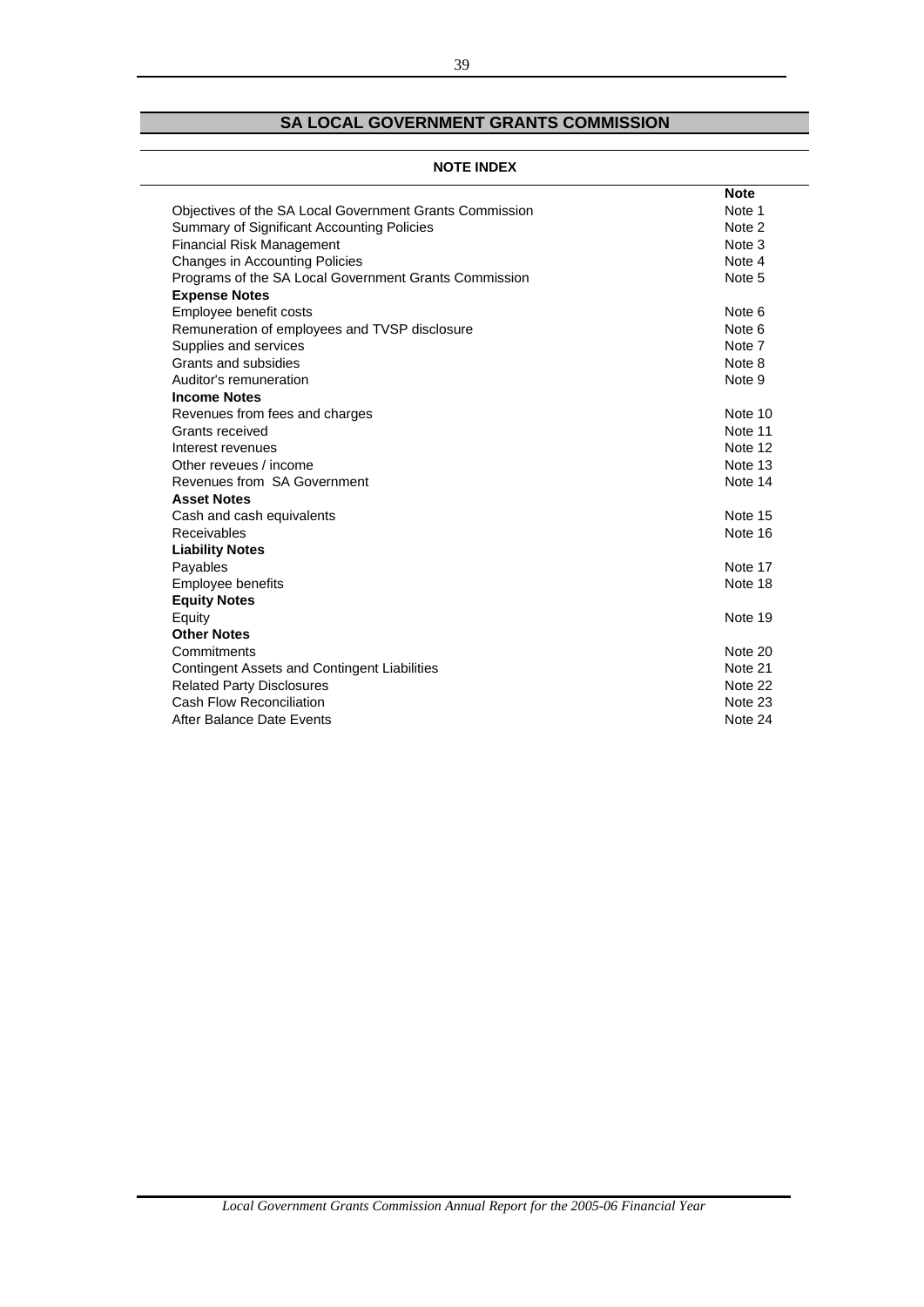## **SA LOCAL GOVERNMENT GRANTS COMMISSION**

### **NOTES TO AND FORMING PART OF THE FINANCIAL STATEMENTS**

#### **Note 1 Objectives of the SA Local Government Grants Commission**

The Commission is responsible for making recommendations to the Minister for State/Local Government Relations on the distribution of untied Commonwealth financial assistance grants to local governing authorities in South Australia in accordance with State and Federal legislative requirements.

### **Note 2 Summary of Significant Accounting Policies**

### **a) Basis of Accounting**

The financial report is a general-purpose financial report. The accounts have been prepared in accordance with applicable Australian Accounting Standards and Treasurer's Instructions and Accounting Policy Statements promulgated under the provision of the *Public Finance and Audit Ac* t *1987* .

These Financial Statements are the first statements to be prepared in accordance with Australian Equivalent to International Financial Reporting Standards (AIFRS). AASB1 First time adoption of AIFRS has been applied in preparing these statements. Previous Financial Statements were prepared in accordance with Australian Generally Accepted Accounting Principles.

The SA Local Government Grants Commission Income Statement, Balance Sheet and Statement of Changes in Equity have been prepared on an accrual basis and are in accordance with historical cost convention, except for certain assets that were valued in accordance with the valuation policy applicable.

The Cash Flow Statement has been prepared on a cash basis.

The financial report has been prepared on a twelve month operating cycle and presented in Australian currency.

### **b) Reporting Entity**

The South Australian Local Governments Grants Commission (the Commission) was established by the South Australian Local Governments Commission Act 1992, which prescribes its responsibilities in accordance with the provisions of the *Commonwealth Local Government (Financial Assistance) Act 1995* .

### **c) Transferred Function**

There have been no transferred functions during 2005-06.

#### **d) Comparative Information**

The presentation and classification of items in the financial report are consistent with prior periods except where a specific Accounting Policy Statement or Australian Accounting Standard have required a change.

No comparative figure has had to be restated as a result of adopting AIFRS.

#### **e) Rounding**

All amounts in the financial statements have been rounded to the nearest thousand dollars (\$'000).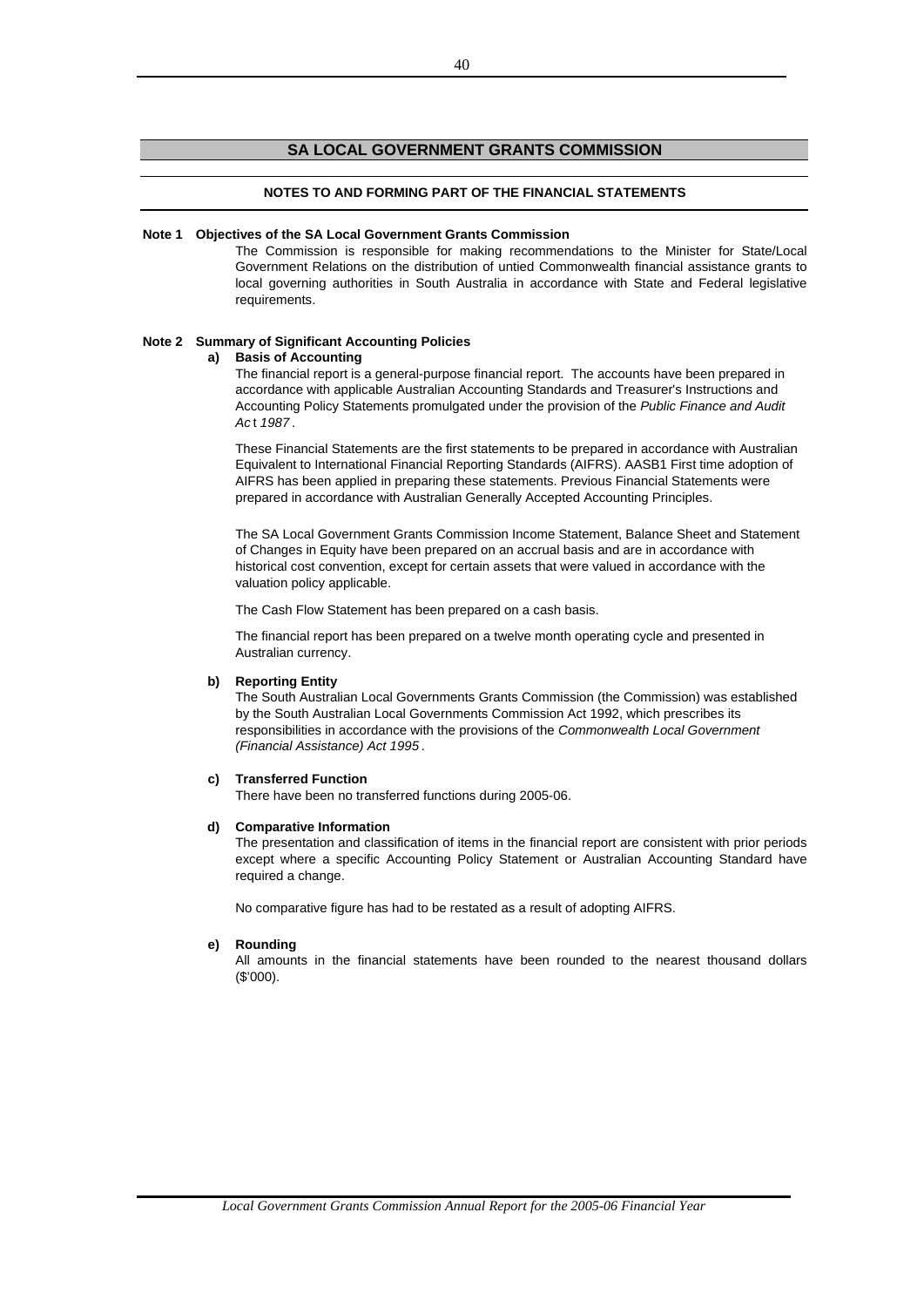### **f) Taxation**

In accordance with the requirements of UIG Abstract 31 'Accounting for the Goods and Services Tax (GST)', revenues, expenses and assets are recognised net of the amount of GST.

The amount of GST incurred as a purchaser that is not recoverable from the Australian Taxation Office is recognised as part of the cost of acquisition of an asset or as part of an item of expense.

The net GST receivable/payable to the Australian Taxation Office is not recognised as a receivable/payable in the Balance Sheet as the Commission is a member of an approved GST group of which the Department of Primary Industries and Resources SA is responsible for the remittance and collection of GST.

There are no cash flows relating to GST transactions with the Australian Taxation Office in the Cash Flow Statement.

#### **g) Income and Expenses**

Income and expenses are recognised in the SA Local Government Grant Commission's Income Statement when and only when it is probable that the flow of economic benefits to or from the entity will occur and can be reliably measured.

Income and expenses have been classified according to their nature in accordance with the Accounting Policy Framework II *General Purpose Financial Reporting Framework* paragraph APS 3.5 and have not been offset unless required or permitted by a specific accounting standard.

Transactions with SA Government entities below the threshold of \$100 000 have been included with the non-government transactions, classified according to their nature.

Revenue from fees and charges are derived from the provision of goods and services to other South Australian government agencies and to the public. This revenue is recognised upon delivery of service to the clients or by reference to the stage of completion.

Income from the disposal of non-current assets is recognised when control of the asset has passed to the buyer and determined by comparing proceeds with the carrying amount. When revalued assets are sold, the revaluation increments are transferred to retained earnings in accordance with Accounting Policy Framework III *Asset Accounting Framework* paragraph APS 3.11.

Resources received/provided free of charge are recorded as revenue and expenditure in the Income Statement at their fair value in accordance with the Accounting Policy Framework III *Asset Accounting Framework* paragraph APS 2.12. Resources provided free of charge are recorded in the expense line items to which they relate.

Contributions are recognised as an asset and income when the SA Local Government Grants Commission obtains control of the contributions or obtains the right to receive the contributions and the income recognition criteria are met (ie the amount can be reliably measured and the flow of resources is probable).

Generally the SA Local Government Grants Commission has obtained control or the right to receive for:

- $\bullet$ Contributions with unconditional stipulations - this will be when the agreement becomes enforceable ie the earlier of when the receiving entity has formally been advised that the contribution (eg grant application) has been approved; agreement/contract is executed; and/or the contribution is received.
- $\bullet$ Contributions with conditional stipulations - this will be when the enforceable stipulations specified in the agreement occur or are satisfied; that is income would be recognised for contributions received or receivable under the agreement.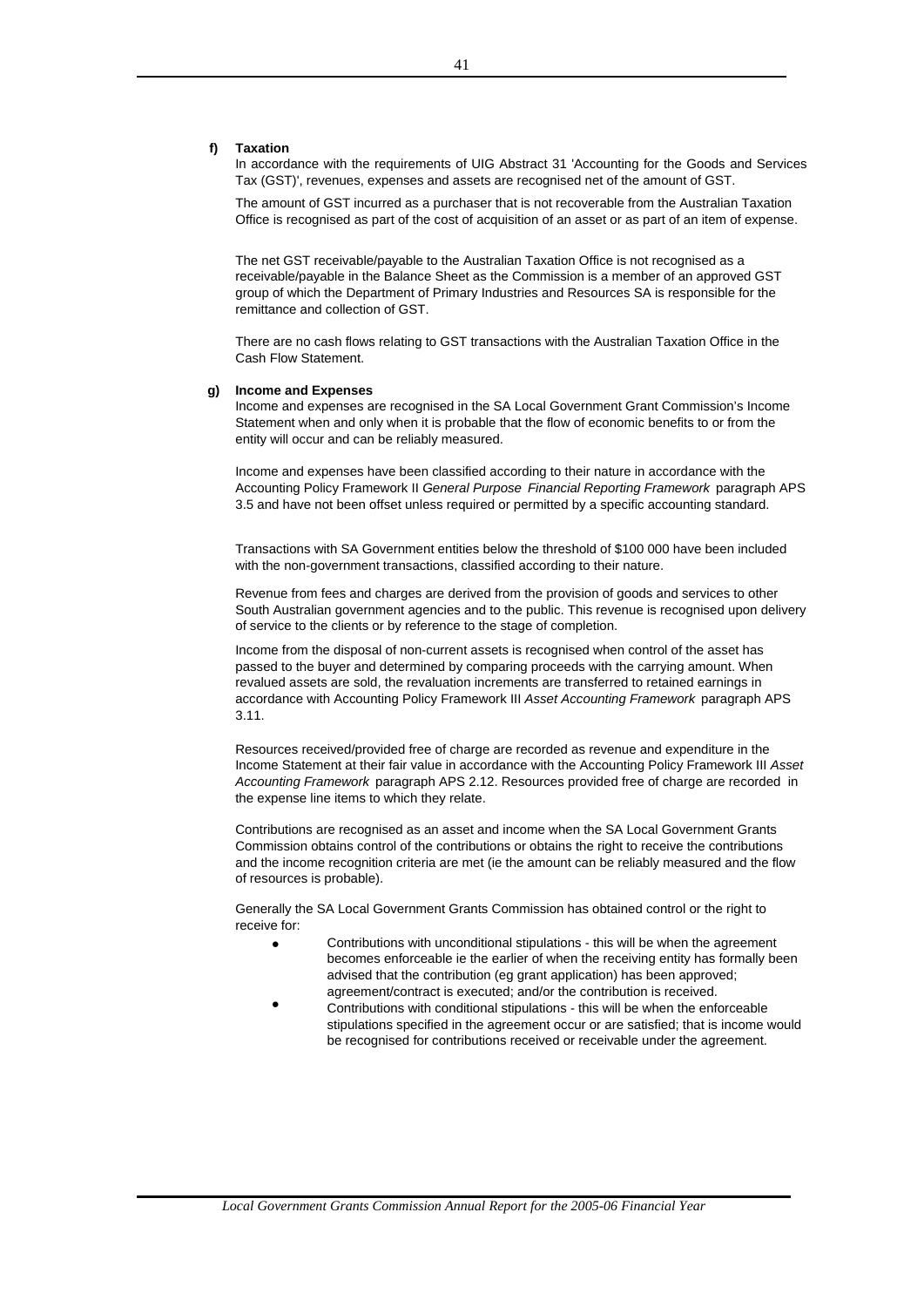The Commission distributes untied Commonwealth Local Government Financial Assistance Grants to South Australian Local Governing Authorities. Total amounts are not controlled by the Commission, since they are made at the discretion of the Commonwealth Government. The allocation by the Commission must be in accordance with the national distribution principles under the Commonwealth Local Government (Financial Assistance) Act 1995.

Transactions and balances relating to these administered resources are not recognised as Commission revenues, expenses, assets or liabilities, but are disclosed in the Note 21 to the Financial Statements.

### **h) Revenues from SA Government**

Appropriations for program funding are recognised as revenues when the SA Local Government Grants Commission obtains control over the funding. Control over appropriations is normally obtained upon receipt. Appropriation receipts are accounted for in accordance with Treasurer's Instruction 3 *Appropriation.*

### **i) Current and Non-Current Classification**

Assets and liabilities are characterised as either current or non-current in nature. The SA Local Government Grants Commission has a clearly identifiable operating cycle of 12 months. Assets and liabilities that are sold, consumed or realised as part of the normal operating cycle even when they are not expected to be realised within twelve months after the reporting date have been classified as current assets or current liabilities. All other assets and liabilities are classified as non-current.

Where asset and liability line items combine amounts expected to be realised within twelve months and more than twelve months, the SA Local Government Grants Commission has seperately disclosed the amounts expected to be recovered or settled after more than twelve months.

### **j) Cash and cash equivalents**

The Commission has a Special Deposit Account with the Department of Treasury and Finance which represents cash for purposes of the Cash Flow Statement.

#### **k) Receivables**

Receivables include amounts receivable from trade, preypayments and other accruals.

Trade receivables arise in the normal course of selling goods and services to other agencies and to the public. Trade receivables are generally receivable within 30 days after the issue of an invoice or the goods/services have been provided under a contractual arrangement.

Other debtors arise outside the normal course of selling goods and services to other agencies and to the public. The SA Local Government Grants Commission determines the provision for doubtful debts based on a review of balances within trade receivables that are unlikely to be collected. These are generally receivables that are 90 days or more overdue.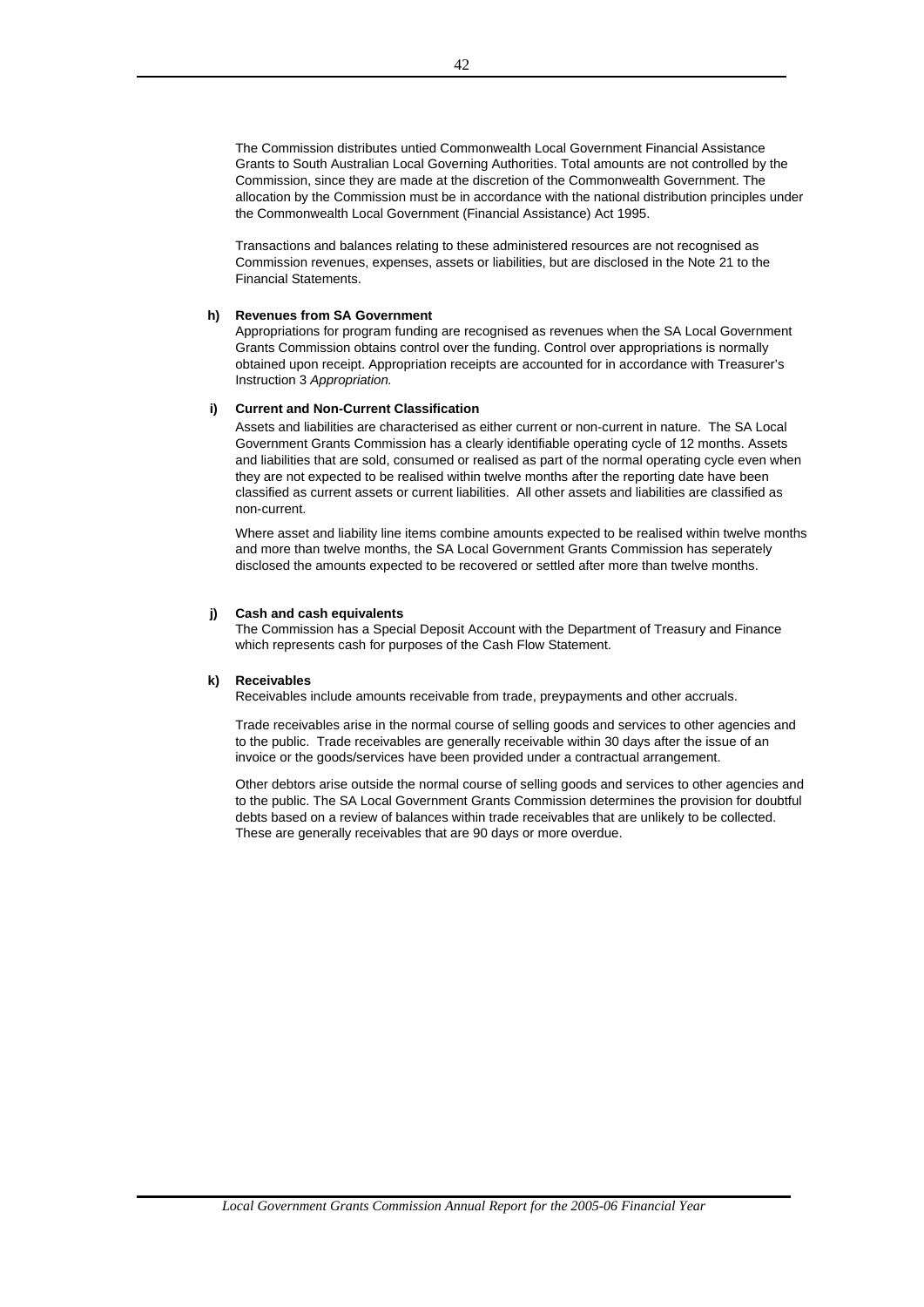### **l) Payables**

Payables include creditors, accrued expenses and employment on-costs.

Creditors represent the amounts owing for goods and services received prior to the end of the reporting period that are unpaid at the end of the reporting period. Creditors include all unpaid invoices received relating to the normal operations of the SA Local Government Grants Commission.

Accrued expenses represent goods and services provided by other parties during the period that are unpaid at the end of the reporting period and where an invoice has not been received.

All payables are measured at their nominal amount and are normally settled within 30 days from the date of the invoice or date the invoice is first received, in accordance with TI 11 *Payment of Creditor Accounts* .

Employee on-costs include superannuation contributions and payroll tax with respect to outstanding liabilities for salaries and wages, long service leave and annual leave.

The SA Local Government Grants Commission makes contributions to several State Government and externally managed superannuation schemes. These contributions are treated as an expense when they occur. There is no liability for payments to beneficiaries as they have been assumed by the respective superannuation schemes. The only liability outstanding at balance date relates to any contributions due but not yet paid to the South Australian Superannuation Board.

### **m) Employee Benefits**

These benefits accrue for employees as a result of services provided up to the reporting date that remain unpaid. Long-term employee benefits are measured at present value and short-term employee benefits are measured at nominal amounts.

No provision has been made for sick leave as all sick leave is non-vesting and the average sick leave taken in future years by employees is estimated to be less than the annual entitlement of sick leave.

Liability for salary and wages are measured as the amount unpaid at the reporting date at remuneration rates current at reporting date. The annual leave liability is expected to be payable within twelve months and is measured at the undiscounted amount expected to be paid. In the unusual event where salary and wages and annual leave are payable later than 12 months, the liability will be measured at present value.

The liability for long service leave is recognised after an employee has completed 7 years of service as advised in Accounting Policy Framework IV *Financial Assets and Liabilities* . An actuarial assessment of long service leave undertaken by the Department of Treasury and Finance based on a significant sample of employees throughout the South Australian public sector determined that the liability measured using the short hand method was not materially different from the liability measured using the present value of expected future payments. This calculation is consistent with the SA Local Government Grants Commission's experience of employee retention and leave taken.

The unconditional portion of the long service leave provision is classified as current as the SA Local Government Grants Commission does not have any unconditional right to defer settlement of the liability for at least 12 months after reporting date. The unconditional portion of long service leave relates to an unconditional legal entitlement to payment arising after ten years of service.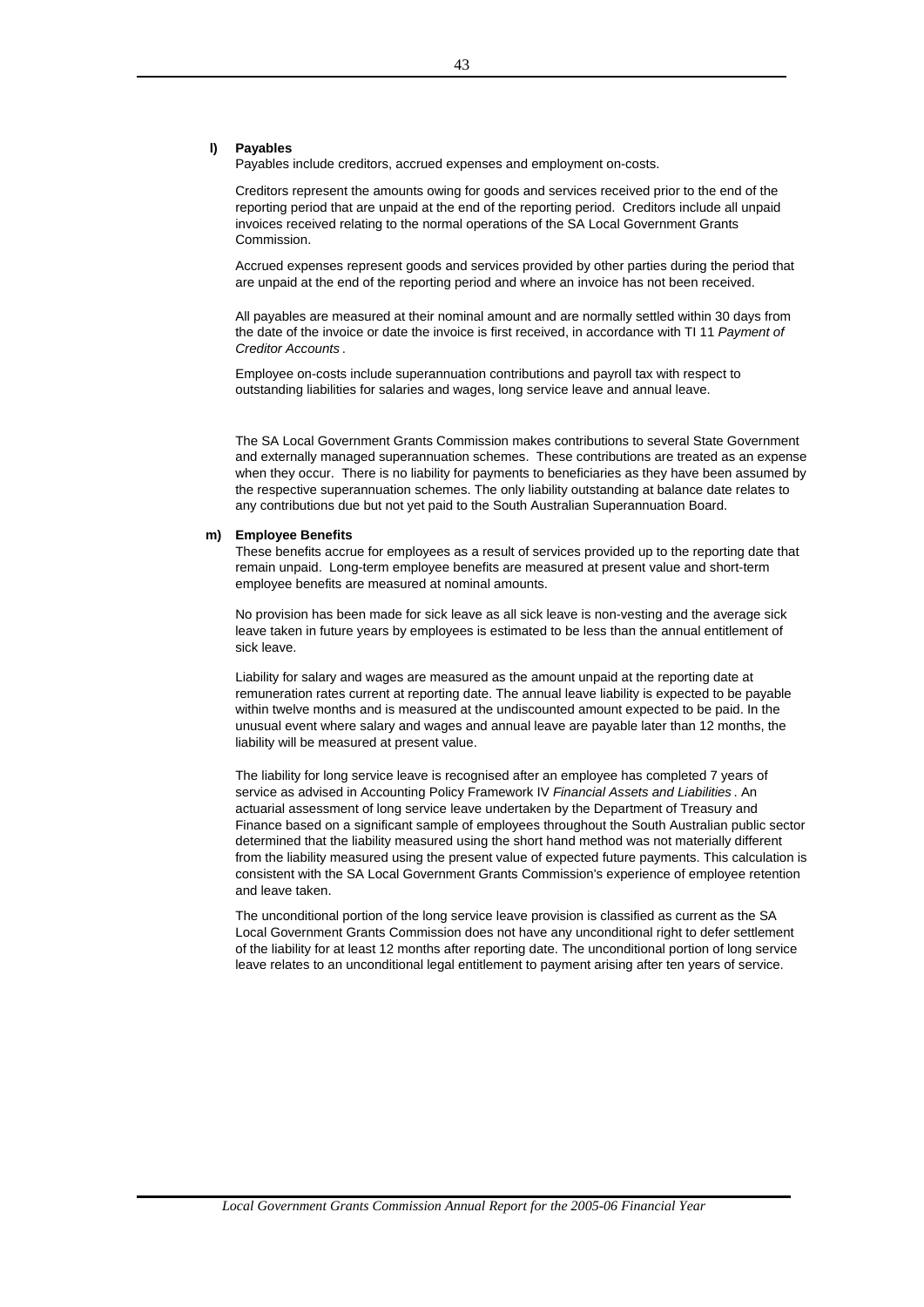### **l) Payables**

Payables include creditors, accrued expenses and employment on-costs.

Creditors represent the amounts owing for goods and services received prior to the end of the reporting period that are unpaid at the end of the reporting period. Creditors include all unpaid invoices received relating to the normal operations of the SA Local Government Grants Commission.

Accrued expenses represent goods and services provided by other parties during the period that are unpaid at the end of the reporting period and where an invoice has not been received.

All payables are measured at their nominal amount and are normally settled within 30 days from the date of the invoice or date the invoice is first received, in accordance with TI 11 *Payment of Creditor Accounts* .

Employee on-costs include superannuation contributions and payroll tax with respect to outstanding liabilities for salaries and wages, long service leave and annual leave.

The SA Local Government Grants Commission makes contributions to several State Government and externally managed superannuation schemes. These contributions are treated as an expense when they occur. There is no liability for payments to beneficiaries as they have been assumed by the respective superannuation schemes. The only liability outstanding at balance date relates to any contributions due but not yet paid to the South Australian Superannuation Board.

### **m) Employee Benefits**

These benefits accrue for employees as a result of services provided up to the reporting date that remain unpaid. Long-term employee benefits are measured at present value and short-term employee benefits are measured at nominal amounts.

No provision has been made for sick leave as all sick leave is non-vesting and the average sick leave taken in future years by employees is estimated to be less than the annual entitlement of sick leave.

Liability for salary and wages are measured as the amount unpaid at the reporting date at remuneration rates current at reporting date. The annual leave liability is expected to be payable within twelve months and is measured at the undiscounted amount expected to be paid. In the unusual event where salary and wages and annual leave are payable later than 12 months, the liability will be measured at present value.

The liability for long service leave is recognised after an employee has completed 7 years of service as advised in Accounting Policy Framework IV *Financial Assets and Liabilities* . An actuarial assessment of long service leave undertaken by the Department of Treasury and Finance based on a significant sample of employees throughout the South Australian public sector determined that the liability measured using the short hand method was not materially different from the liability measured using the present value of expected future payments. This calculation is consistent with the SA Local Government Grants Commission's experience of employee retention and leave taken.

The unconditional portion of the long service leave provision is classified as current as the SA Local Government Grants Commission does not have any unconditional right to defer settlement of the liability for at least 12 months after reporting date. The unconditional portion of long service leave relates to an unconditional legal entitlement to payment arising after ten years of service.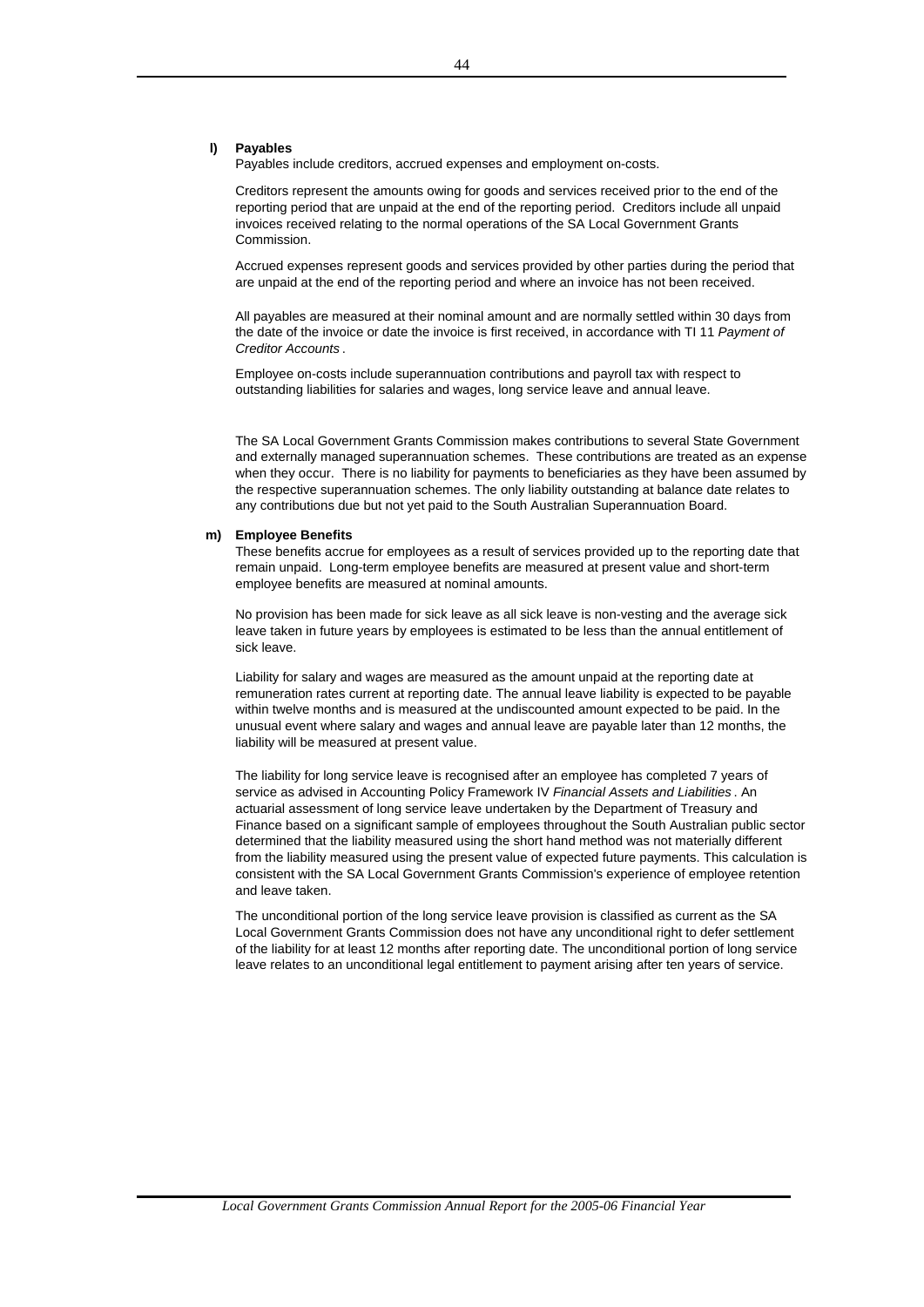### **Note 3 Financial Risk Management**

The SA Local Government Grants Commission has a low level of non-interest bearing and interest bearing assets and liabilities. The Commission's exposure to market risk and cash flow interest risk is minimal.

The SA Local Government Grants Commission has no significant concentration of credit risk. The SA Local Government Grants Commission has policies and procedures in place to ensure that transactions occur with customers with appropriate credit history.

In relation to liquidity/funding risk, the continued existence of the SA Local Government Grants Commission in its present form, and with its present programs, is dependent on Government policy and on continuing appropriations by parliament for the SA Local Government Grants Commission's administration and programs.

### **Note 4 Changes in Accounting Policies**

*Explanation of transition to AIFRS*

The SA Local Government Grants Commission has adopted AIFRS for the year ended 30 June 2006. The was no impact on the comparatives as result of this transition nor has there been any accounting policy changes.

### **Note 5 Programs of the SA Local Government Grants Commission**

The SA Local Government Grants Commission has identified that there is no requirement for further detailed program disclosure as the program is consistent with the objectives of the SA Local Government Grants Commission in total.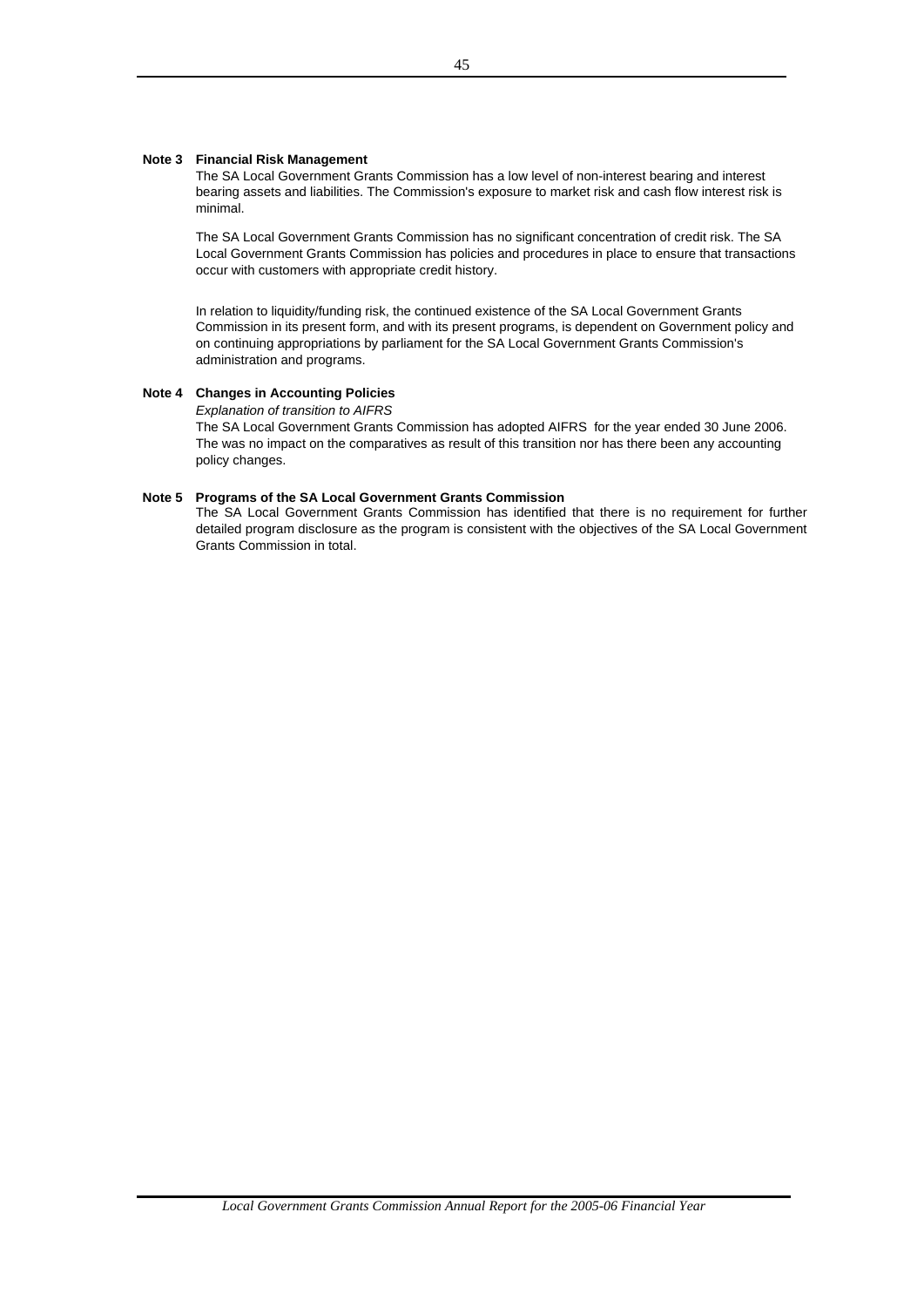| Note 6 | <b>Employee benefit costs</b>                                                                                                                                                                                       | 2006<br>\$'000 | 2005<br>\$' 000 |
|--------|---------------------------------------------------------------------------------------------------------------------------------------------------------------------------------------------------------------------|----------------|-----------------|
|        | Salaries and wages                                                                                                                                                                                                  | 186            | 193             |
|        | Long service leave                                                                                                                                                                                                  | (18)           | 6               |
|        | Annual leave                                                                                                                                                                                                        | 14             | 16              |
|        | Employment on-costs - superannuation                                                                                                                                                                                | 23             | 19              |
|        | Employment on-costs - other                                                                                                                                                                                         | 13             | 15              |
|        | Board fees (see Note 19)                                                                                                                                                                                            | 45             | 49              |
|        | Total employee benefit costs                                                                                                                                                                                        | 263            | 298             |
|        | <b>Remuneration of Employees</b>                                                                                                                                                                                    |                |                 |
|        | There were no employees whose remuneration received or receivable is greater than<br>\$100,000.                                                                                                                     |                |                 |
| Note 7 | <b>Supplies and services</b>                                                                                                                                                                                        | 2006           | 2005            |
|        | Supplies and services provided by entities within the SA Government                                                                                                                                                 | \$' 000        | \$' 000         |
|        | Accommodation and service costs                                                                                                                                                                                     | 17             | 19              |
|        | Accounting and audit fees                                                                                                                                                                                           | 3              | 5               |
|        | Communications and information technology expense                                                                                                                                                                   | 6              | 8               |
|        | Travel & related expenses                                                                                                                                                                                           | 1              | 1               |
|        | Other                                                                                                                                                                                                               |                | 8               |
|        | Total supplies and services - SA Government entities                                                                                                                                                                | 27             | 41              |
|        | Supplies and services provided by entities external to the SA Government                                                                                                                                            |                |                 |
|        | Accommodation and service costs                                                                                                                                                                                     | 1              |                 |
|        | Payment to contractors                                                                                                                                                                                              | 53             | 23              |
|        | Printing and artwork                                                                                                                                                                                                | 2              | 4               |
|        | Staff related expenses                                                                                                                                                                                              | 5              | $\overline{2}$  |
|        | Travel & related expenses                                                                                                                                                                                           | 30             | 15              |
|        | Communications and information technology expenses                                                                                                                                                                  |                | 3               |
|        | Consultants                                                                                                                                                                                                         |                | 16              |
|        | Other expenses                                                                                                                                                                                                      | 12             | 23              |
|        | Total supplies and services - Non-SA Government entities                                                                                                                                                            | 103            | 86              |
|        | <b>Total supplies and services</b>                                                                                                                                                                                  | 130            | 127             |
|        | The total supplies and services amount disclosed includes any GST amounts not-<br>recoverable from the ATO due to the Commission not holding a valid tax invoice or<br>payments relate to third party arrangements. |                |                 |

#### **Consultants**

The number and dollar amount of consultancies paid/payable to consultants outside the SA Government that fell within the following bands:

|                                               | No.                      | 2006                     | No. | 2005    |
|-----------------------------------------------|--------------------------|--------------------------|-----|---------|
|                                               |                          | $$'$ 000                 |     | \$' 000 |
| $$10,000 - $20,000$                           | $\overline{\phantom{0}}$ | $\overline{\phantom{0}}$ |     | 16      |
| Total paid/payable to the consultants engaged | $\overline{\phantom{0}}$ | $\overline{\phantom{a}}$ |     | 16      |
|                                               |                          |                          |     |         |

There were no payments made to consultants in the year.

| Note 8 | <b>Auditor's remuneration</b>                                                               | 2006<br>\$'000 | 2005<br>$$'$ 000 |
|--------|---------------------------------------------------------------------------------------------|----------------|------------------|
|        | Audit fees paid/payable to the Auditor-General's Department                                 |                | -5               |
|        | <b>Total audit fees</b>                                                                     |                |                  |
|        | No other services were provided by the Auditor-General's Department<br>or related practice. |                |                  |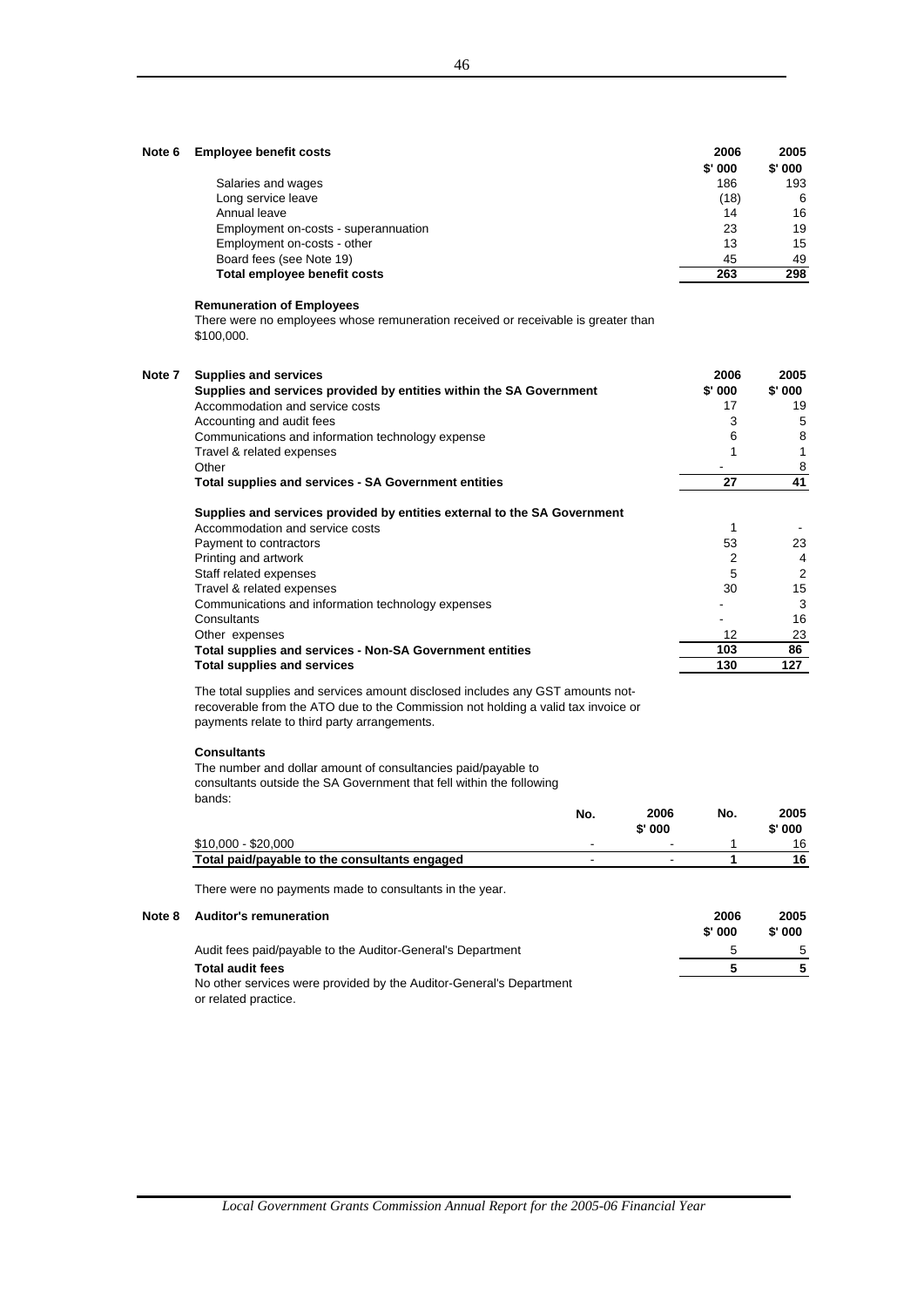| Note 9 | <b>Revenues from Fees and Charges</b>                                                                                                                                                        | 2006<br>\$' 000 | 2005<br>\$' 000 |
|--------|----------------------------------------------------------------------------------------------------------------------------------------------------------------------------------------------|-----------------|-----------------|
|        | Fees and charges received/receivable from entities within the<br><b>SA Government</b>                                                                                                        |                 |                 |
|        | Administration of the Local Government Disaster Fund                                                                                                                                         | 20              | 20              |
|        | <b>Total Fees and Charges - SA Government Entitites</b>                                                                                                                                      | 20              | 20              |
|        | Fees and charges received/receivable from entities external to the<br><b>SA Government</b>                                                                                                   |                 |                 |
|        | <b>Regulatory Fees and Charges</b>                                                                                                                                                           | 6               | 6               |
|        | <b>Total Fees and Charges - Non-SA Government Entitites</b>                                                                                                                                  | 6               | 6               |
|        | <b>Total Fees and Charges</b>                                                                                                                                                                | 26              | 26              |
|        | Note 10 Interest revenues                                                                                                                                                                    | 2006<br>\$' 000 | 2005<br>\$' 000 |
|        | Interest from entities within SA Government                                                                                                                                                  | 51              | 31              |
|        | <b>Total Interest Received</b>                                                                                                                                                               | 51              | 31              |
|        | Note 11 Other revenue                                                                                                                                                                        | 2006            | 2005            |
|        | Other revenue received/receivable from entities within the SA Government:                                                                                                                    | \$' 000         | \$' 000         |
|        | Other                                                                                                                                                                                        | 48              |                 |
|        | Total other revenue - Non-SA Government entities                                                                                                                                             | 48              |                 |
|        | <b>Total other revenue</b>                                                                                                                                                                   | 48              |                 |
|        | Note 12 Revenue from SA Government                                                                                                                                                           |                 |                 |
|        | <b>Revenue from SA Government</b>                                                                                                                                                            |                 |                 |
|        | Appropriations from Consolidated Account pursuant to the Appropriation Act                                                                                                                   | 377             | 367             |
|        | <b>Total revenue from SA Government</b>                                                                                                                                                      | 377             | 367             |
|        | Note 13 Cash and cash equivalents                                                                                                                                                            | 2006            | 2005            |
|        |                                                                                                                                                                                              | \$' 000         | \$' 000         |
|        | Deposits with the Treasurer                                                                                                                                                                  | 218             | 208             |
|        | <b>Total cash</b>                                                                                                                                                                            | 218             | 208             |
|        | Interest rate risk<br>Cash on hand is non-interest bearing. Deposits at call with the Treasurer are bearing a<br>floating interest rate between 5.35% and 5.43%. The carrying amount of cash |                 |                 |
|        | approximates net fair value.                                                                                                                                                                 |                 |                 |
|        | Note 14 Receivables                                                                                                                                                                          | 2006<br>\$' 000 | 2005<br>\$' 000 |
|        | Current                                                                                                                                                                                      |                 |                 |
|        | Receivables                                                                                                                                                                                  | 4               | 1               |
|        | <b>Accrued Interest</b><br><b>Total current receivables</b>                                                                                                                                  | 10              | 3               |
|        |                                                                                                                                                                                              | 14              | 4               |
|        |                                                                                                                                                                                              | 2006            | 2005            |
|        | Government / Non-Government Receivables<br><b>Receivables from SA Government entities</b>                                                                                                    | \$' 000         | \$' 000         |
|        | <b>Accrued Interest</b>                                                                                                                                                                      | 10              | 3               |
|        | <b>Total Receivables from SA Government entities</b>                                                                                                                                         | 10              | 3               |
|        | <b>Receivables from Non-SA Government entities:</b>                                                                                                                                          |                 |                 |
|        | <b>Receivables</b>                                                                                                                                                                           |                 | 1               |
|        | <b>Accrued Revenue</b>                                                                                                                                                                       | 4               |                 |
|        | <b>Total receivables from Non-SA Government entities</b>                                                                                                                                     | 4               | $\mathbf{1}$    |
|        | <b>Total receivables</b>                                                                                                                                                                     | 14              | 4               |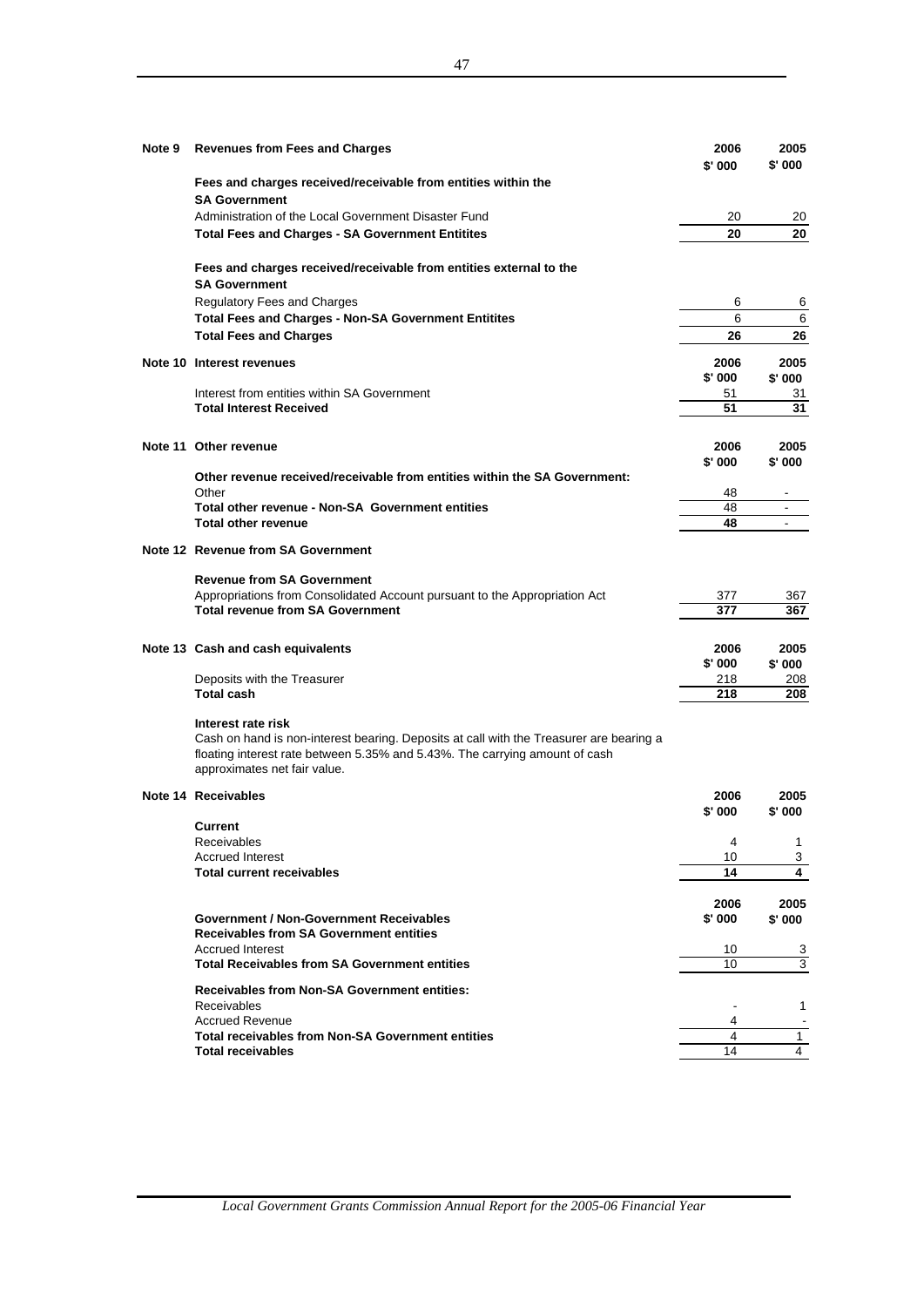### **Interest rate and credit risk**

Receivables are raised for all goods and services provided for which payment has not been received.

**Bad and doubtful debts** Receivables are normally settled within 30 days. Trade receivables, prepayments and accrued revenues are non-interest bearing. Other than recognised in the provision for doubtful debts, it is not anticipated that counterparties will fail to discharge their obligations. The carrying amount of receivables approximates net fair value due to being receivable on demand. In addition, there is no concentration of credit risk.

There was no bad debt expense at 30 June 2006.

### **Note 15 Payables 2006 2005**

|                                                 | \$'000 | \$'000 |
|-------------------------------------------------|--------|--------|
| <b>Current</b>                                  |        |        |
| Creditors and accrued expenses                  | 5      | 32     |
| Employee on-costs                               | 5      | 4      |
| <b>Total Current Payables</b>                   | 10     | 36     |
| <b>Non-Current</b>                              |        |        |
| Employee on-costs                               | 2      |        |
| <b>Total Non-Current Payables</b>               | 2      | 4      |
| <b>Total Payables</b>                           | 12     | 40     |
|                                                 | 2006   | 2005   |
| <b>Government / Non Government Payables</b>     | \$'000 | \$'000 |
| <b>Payables to SA Government entities</b>       |        |        |
| Creditors and accrued expenses                  | 5      | 32     |
| Employee on-costs                               |        | 8      |
| <b>Total Payables to SA Government entities</b> | 12     | 40     |
| <b>Total Payables</b>                           | 12     | 40     |

#### **Interest rate and credit risk**

Creditors and accruals are raised for all amounts billed but unpaid. Sundry creditors are normally settled within 30 days. Employment on-costs are settled when the respective employee benefit that they relate to is discharged. All payables are non-interest bearing. The carrying amount of payables approximates net fair value due to the amounts being payable on demand.

### **Note 16 Employee Benefits 2006 2005**

| , ____,,,,,,,,,,,,,,,,,,,,,,,,             | ----<br>$$'$ 000 | ----<br>$$'$ 000 |
|--------------------------------------------|------------------|------------------|
| <b>Current</b>                             |                  |                  |
| Accrued Salaries and Wages                 | 5                | 3                |
| Annual leave                               | 24               | 21               |
| Short-term Long Service leave              |                  |                  |
| <b>Total Current Employee Benefits</b>     | 30               | 24               |
| <b>Non-Current</b>                         |                  |                  |
| Long Service Leave                         | 21               | 40               |
| <b>Total Non-Current Employee Benefits</b> | 21               | 40               |

**Total Employee Benefits 64 51 64 51 64**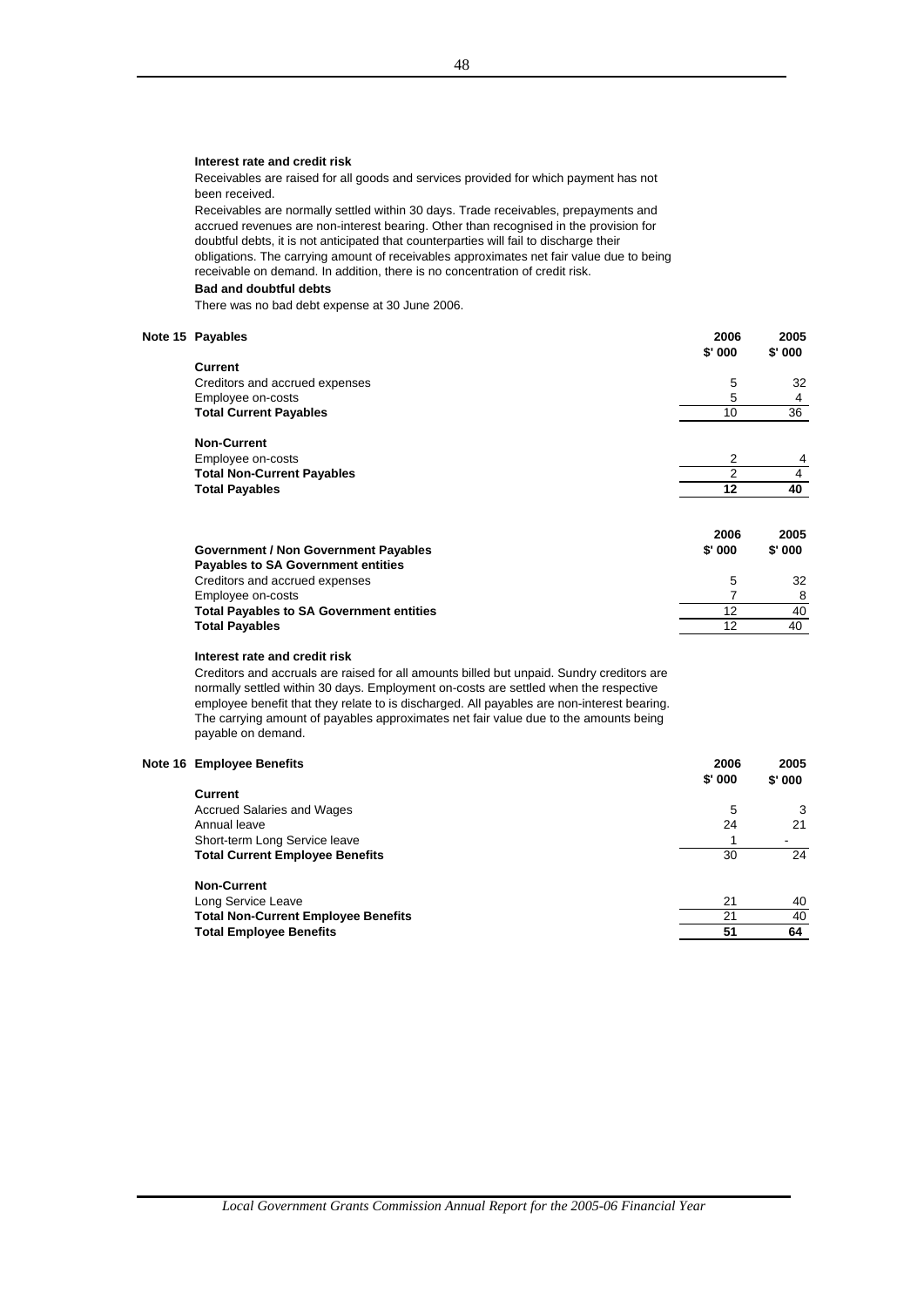The LSL benchmark contained in the Accounting Policy Framework IV *Financial Assets and Liabilities Framework* was maintained at 7 years.

#### **Note 17 Commitments**

The SA Local Government Grants Commission is required to distribute \$3.75m of its cash holdings as grants to local government in 2006-07

| <b>Operating lease commitments</b><br>Commitments under non-cancellable operating leases at the reporting date are not<br>recognised as liabilities in the financial report, and are payable as follows: | 2006<br>\$'000 | 2005<br>\$' 000 |
|----------------------------------------------------------------------------------------------------------------------------------------------------------------------------------------------------------|----------------|-----------------|
| Not later than 1 year                                                                                                                                                                                    | 17             | 16              |
| Later than 1 year but not later than 5 years                                                                                                                                                             | 67             | 70              |
| Later than 5 years                                                                                                                                                                                       | 42             | 67              |
| <b>Total operating lease commitments</b>                                                                                                                                                                 | 126            | 153             |

### **Note 18 Contingent Assets and Liabilities**

The SA Local Government Grants Commission has no known contingent assets or contingent liabilities.

#### **Note 19 Remuneration of Directors and Related Party Disclosure**

Members of the South Australian Local Grants Commission were:<br>M. Germein J. Ross J. Ross M. Germein M. Patetsos

The amount of Board fees and other costs of the Board in the year were \$45,000 (2005 \$49,000).

In accordance with the Department of Premier and Cabinet Circular No14., government employees did not receive any remuneration for board duties during the financial year.

During the financial year, no loans were made to members. At the reporting date, no outstanding loans exist with members.

Unless otherwise disclosed, transactions between related parties are on conditions no more favourable than those which it is reasonable to expect the entity would have adopted if dealing with the related party at arm's length in the same circumstances.

### **Note 20 Cash Flow Reconciliation**

|                                                             | 2006   | 2005   |
|-------------------------------------------------------------|--------|--------|
|                                                             | \$'000 | \$'000 |
| Reconciliation of Cash – Cash at year end as per:           |        |        |
| Cash Flow Statement                                         | 218    | 208    |
| <b>Balance Sheet</b>                                        | 218    | 208    |
| Reconciliation Net Cash provided by Operating Activities to |        |        |
| <b>Net Cost of providing Services:</b>                      |        |        |
| Net cash provided by (used in) operating activities         | 10     | 81     |
| Less Revenues from SA Government                            | (377)  | (367)  |
| Add/Less non cash items                                     |        |        |
| <b>Changes in Assets / Liabilities:</b>                     |        |        |
| Increase (Decrease) in receivables                          | 10     | (1)    |
| (Increase) Decrease in payables and other liabilities       | 76     | (69)   |
| (Increase) Decrease in employee benefits                    | 13     | (12)   |
| (Net Cost of) providing Services                            | (268)  | (368)  |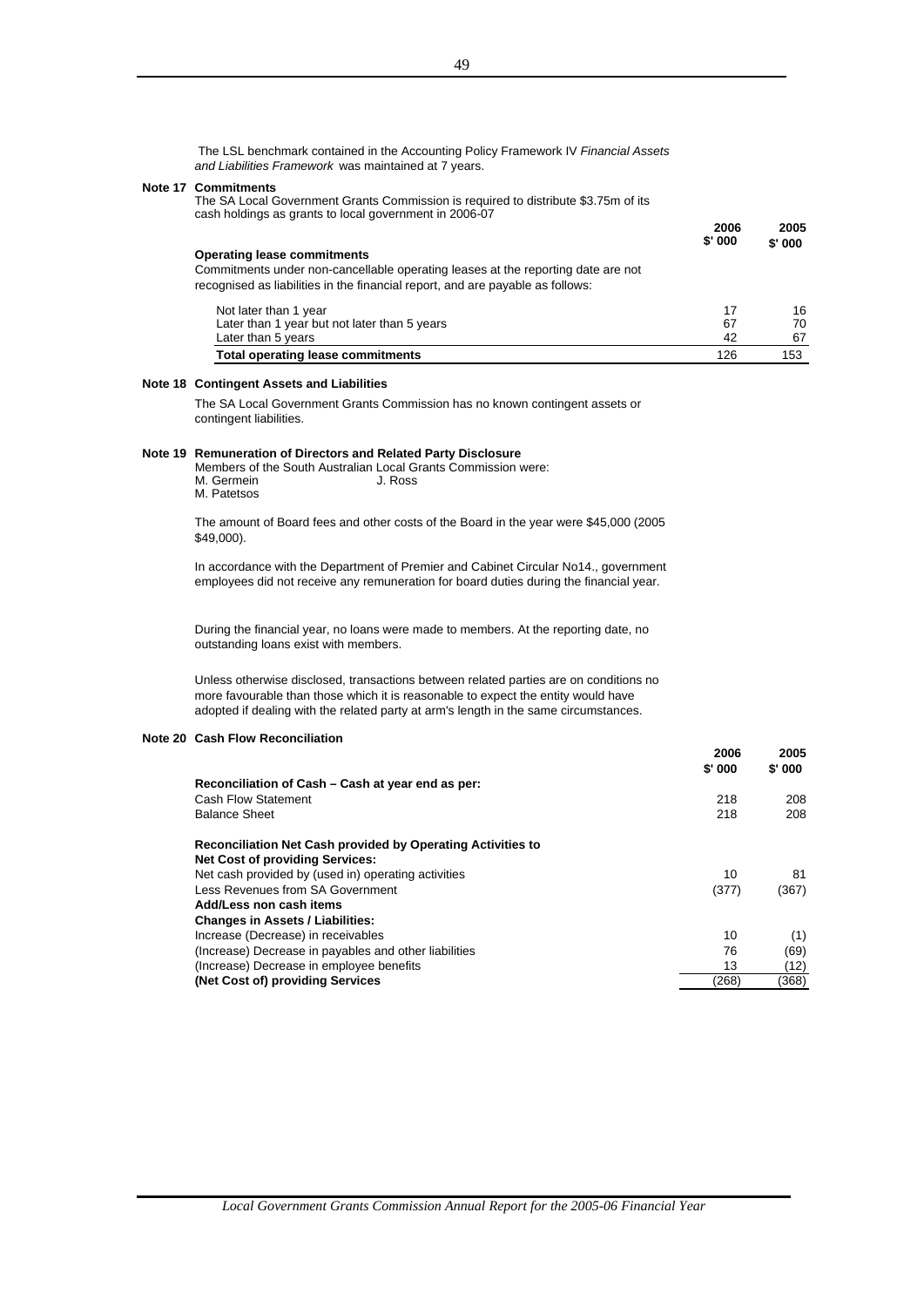### **Note 21 Disclosure of Administered Items**

|                                              | 2006<br>\$'000 | 2005<br>\$'000 |  |
|----------------------------------------------|----------------|----------------|--|
| <b>Administered Revenues</b>                 |                |                |  |
| Commonwealth Financial Assistance Grants     | 112.976        | 107.700        |  |
| <b>Commonwealth Roads to Recovery Grants</b> | 6.250          | 5,000          |  |
| <b>Commonwealth Specific Purpose Grants</b>  | 9.000          | 4,250          |  |
| <b>Total Administered Revenues</b>           | 128,226        | 116,950        |  |
|                                              |                |                |  |
| <b>Administered Expenses</b>                 |                |                |  |
| Local Government Financial Assistance Grants | 112.976        | 107.700        |  |
| Local Government Roads to Recovery Grants    | 2.500          | 5,000          |  |
| <b>Commonwealth Specific Purpose Grants</b>  | 9,000          | 4,250          |  |
| <b>Total Administered Expenses</b>           | 124,476        | 116.950        |  |
| <b>Net Operating Surplus/Deficit)</b>        | 3,750          |                |  |
| <b>Administered Cash</b>                     | 3.750          |                |  |

\$3.75 million (Revenue in Advance) received just before 30 June 2006 is to be distributed in October/November through the supplementary Roads to Recovery Grant for 2006-07.

### **Note 22 Events After Balance Date**

No events occurred after balance date that affected the financial statements of the SA Local Government Grants Commission as at 30 June 2006.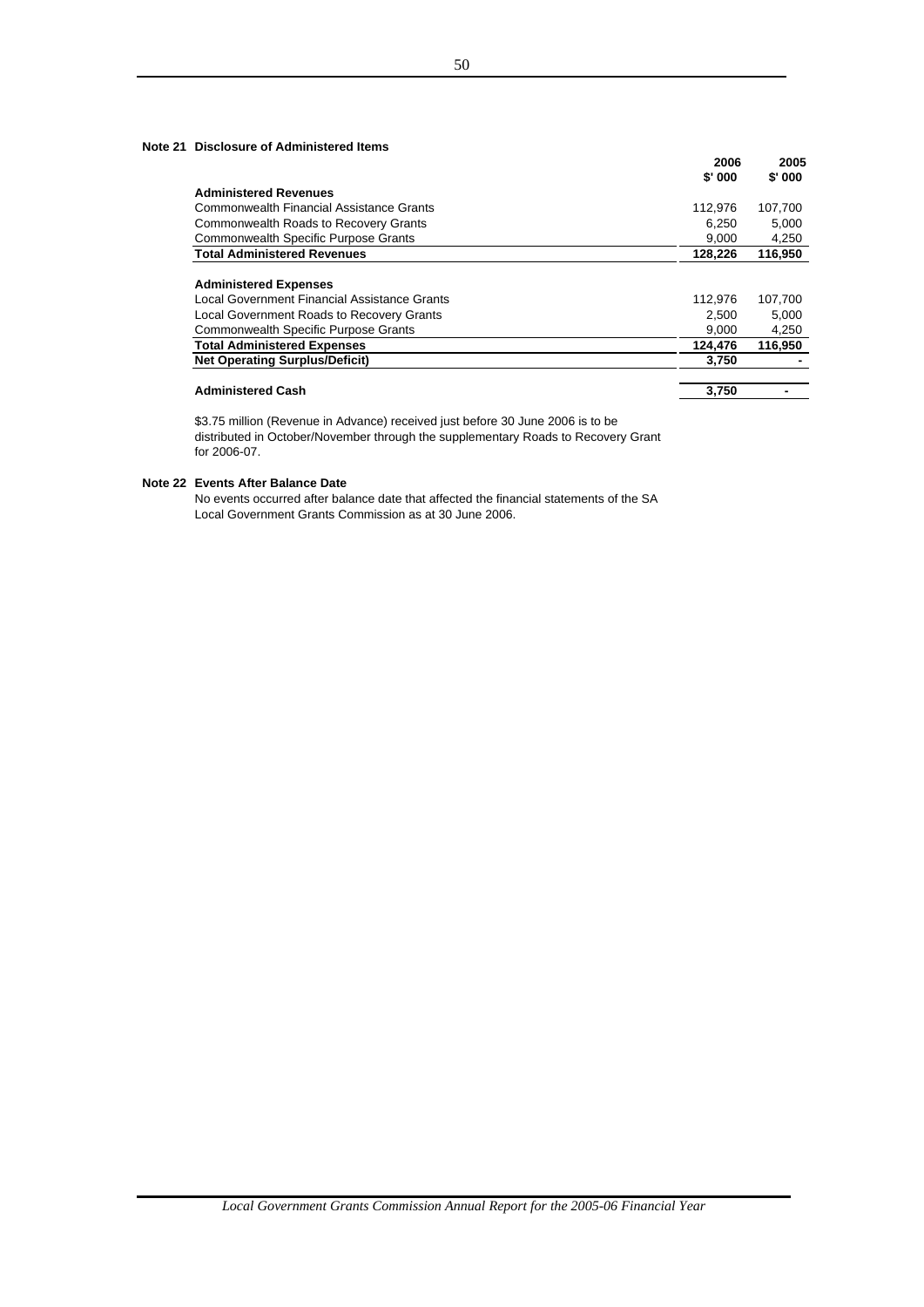## **SA LOCAL GOVERNMENT GRANTS COMMISSION**

### **Certification of the Financial Report**

We certify that:

- $\bullet$ the attached General Purpose Financial Report for the SA Local Government Grants Commission presents fairly, in accordance with the Treasurer's Instructions promulgated under the provisions of the *Public Finance and Audit Act 1987* , applicable Australian Accounting Standards and other mandatory professional reporting requirements in Australia, the financial position of the Local Government Grants Commission as at 30 June 2006, and the result of its operations and its cash flows for the year ended;
- $\bullet$ the attached financial statements are in accordance with the accounts and records of the authority and give an accurate indication of the financial transactions of the authority for the year then ended; and
- $\bullet$ internal controls over the financial reporting have been effective throughout the reporting period.

 $\sqrt{\mathbb{Z}}$ 

Malcolm Germein **Malcolm Germein** Jane Gascoigne **Chairman Executive Officer Grants Commission Grants Commission**

19 December 2006 19 December 2006

**SA Local Government SA Local Government**